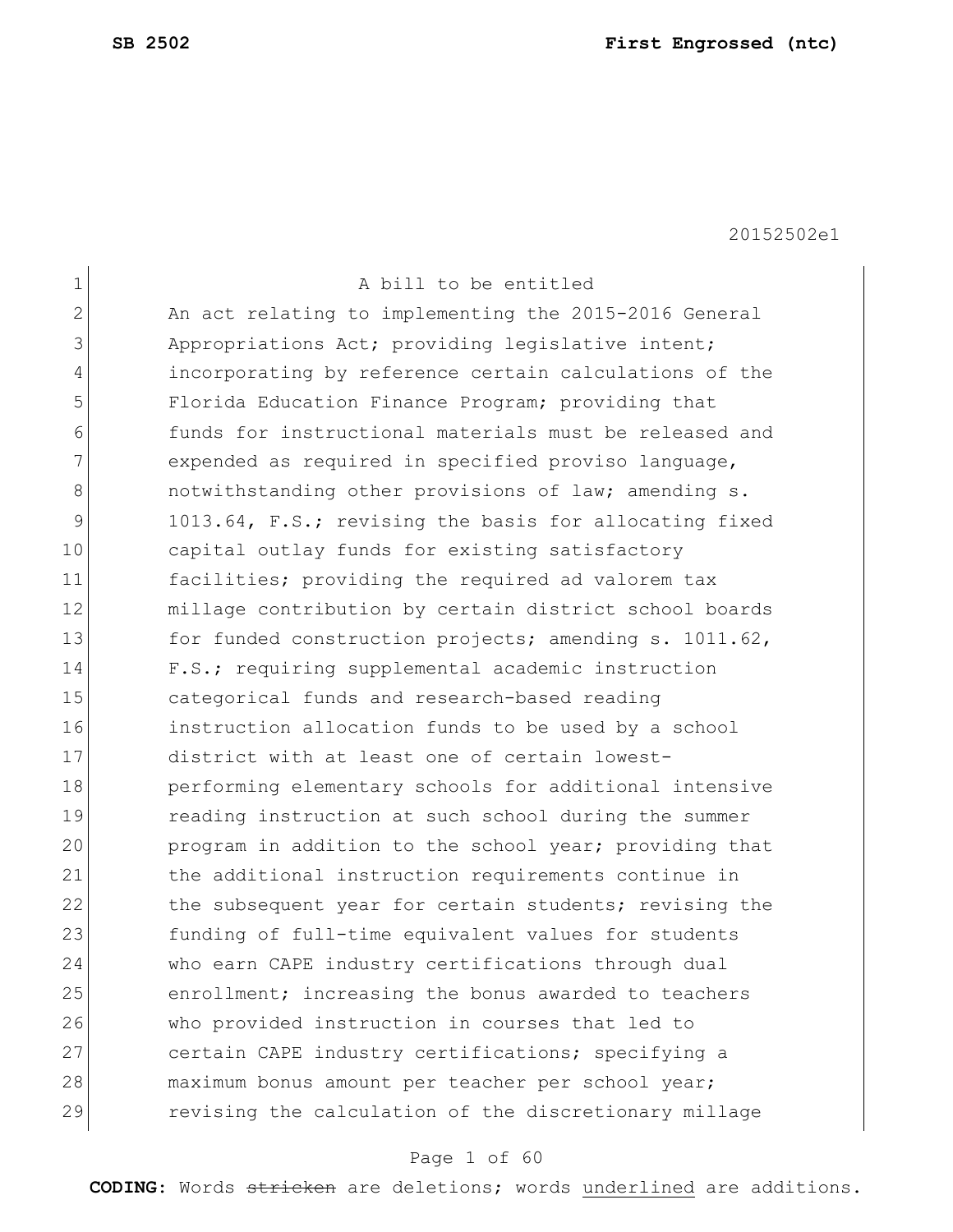| 30 | compression supplement amount; revising the            |
|----|--------------------------------------------------------|
| 31 | computation of district sparsity index for districts   |
| 32 | with a specified full-time equivalent student          |
| 33 | membership; deleting obsolete language; revising the   |
| 34 | calculation of the virtual education contribution;     |
| 35 | creating a federally connected student supplement for  |
| 36 | school districts; specifying eligibility requirements  |
| 37 | and calculations for the supplement; amending s.       |
| 38 | 1011.71, F.S.; conforming a cross-reference;           |
| 39 | authorizing enterprise resource software to be         |
| 40 | acquired by certain fees and agreements; requiring the |
| 41 | Board of Governors and the State Board of Education to |
| 42 | base state performance funds for the State University  |
| 43 | System and the Florida College System, respectively,   |
| 44 | on specified metrics adopted by each board; specifying |
| 45 | allocation of the funds; requiring certain funds to be |
| 46 | withheld from an institution based on specified        |
| 47 | performance; requiring the boards to submit reports by |
| 48 | a specified time to the Governor and the Legislature;  |
| 49 | incorporating by reference certain calculations for    |
| 50 | the Medicaid Low-Income Pool and Disproportionate      |
| 51 | Share Hospital programs; requiring the Agency for      |
| 52 | Health Care Administration to retroactively adjust     |
| 53 | hospital payment rates to align payments with          |
| 54 | available intergovernmental transfer funding under     |
| 55 | certain circumstances; amending s. 20.435, F.S.;       |
| 56 | revising the authorized uses of funding in the Medical |
| 57 | Quality Assurance Trust Fund; prioritizing which       |
| 58 | categories of individuals on the wait list of the      |
|    |                                                        |

## Page 2 of 60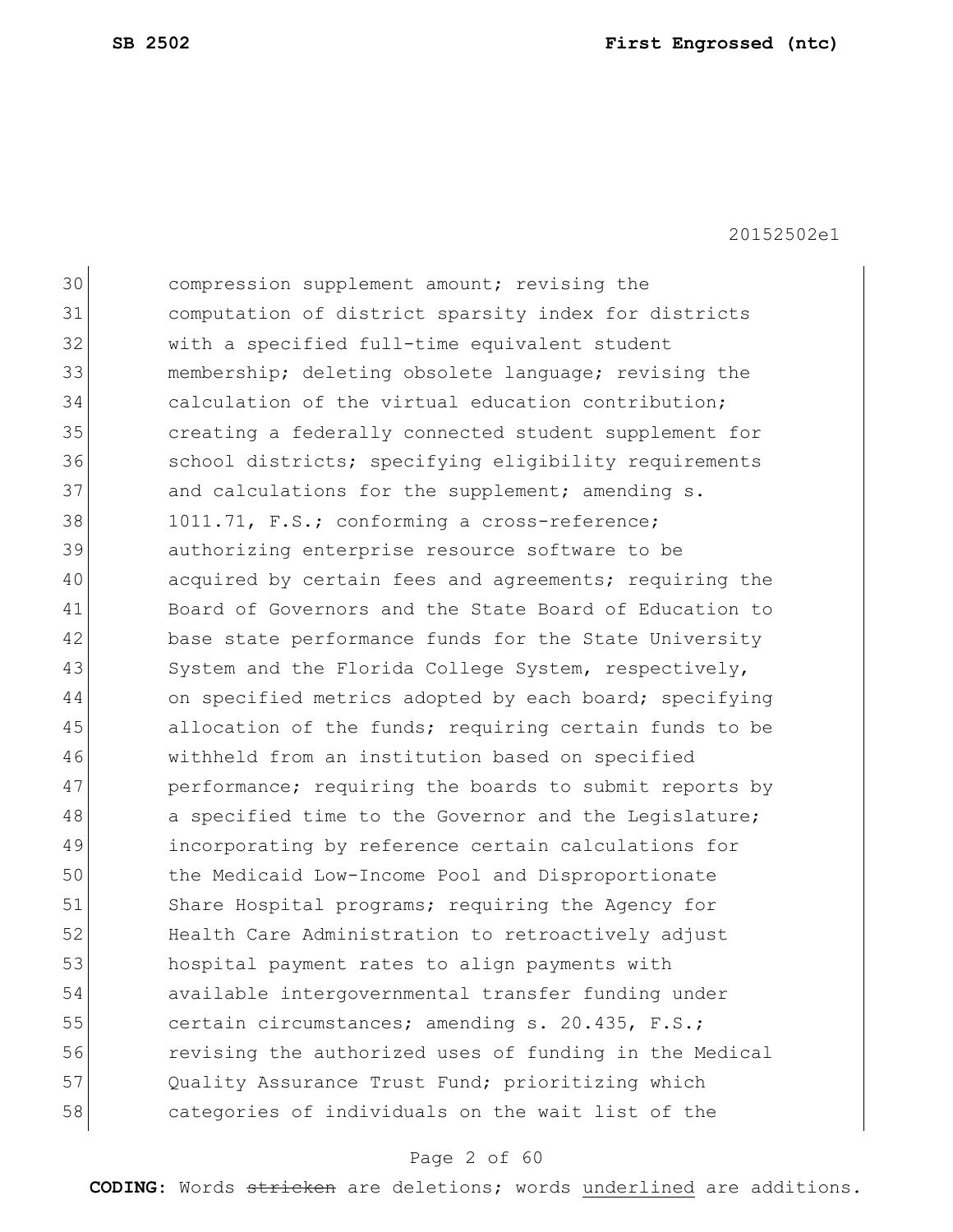| 59 | Agency for Persons with Disabilities shall be offered  |
|----|--------------------------------------------------------|
| 60 | slots in the Medicaid home and community-based waiver  |
| 61 | programs; requiring the agency to allow an individual  |
| 62 | to receive waiver services if his or her parent or     |
| 63 | quardian is an active duty servicemember transferred   |
| 64 | to Florida and previously received these services in   |
| 65 | another state; providing that individuals remaining on |
| 66 | the wait list are not entitled to a hearing in         |
| 67 | accordance with federal law or administrative          |
| 68 | proceeding under state law; amending s. 296.37, F.S.;  |
| 69 | requiring certain residents of a veterans' nursing     |
| 70 | home to contribute to his or her maintenance and       |
| 71 | support; authorizing the Agency for Health Care        |
| 72 | Administration, in consultation with the Department of |
| 73 | Health, to submit a budget amendment to reflect        |
| 74 | certain enrollment changes within the Children's       |
| 75 | Medical Services network; providing that certain funds |
| 76 | provided for training purposes shall be allocated to   |
| 77 | community-based lead agencies based on a training      |
| 78 | needs assessment conducted by the Department of        |
| 79 | Children and Families; amending s. 216.262, F.S.;      |
| 80 | authorizing the Department of Corrections under        |
| 81 | certain circumstances to submit a budget amendment for |
| 82 | additional positions; authorizing the Department of    |
| 83 | Legal Affairs to expend certain appropriated funds on  |
| 84 | programs that were funded by the department from       |
| 85 | specific appropriations in general appropriations acts |
| 86 | in previous years; amending s. 932.7055, F.S.;         |
| 87 | authorizing a municipality to expend funds from its    |
|    |                                                        |

## Page 3 of 60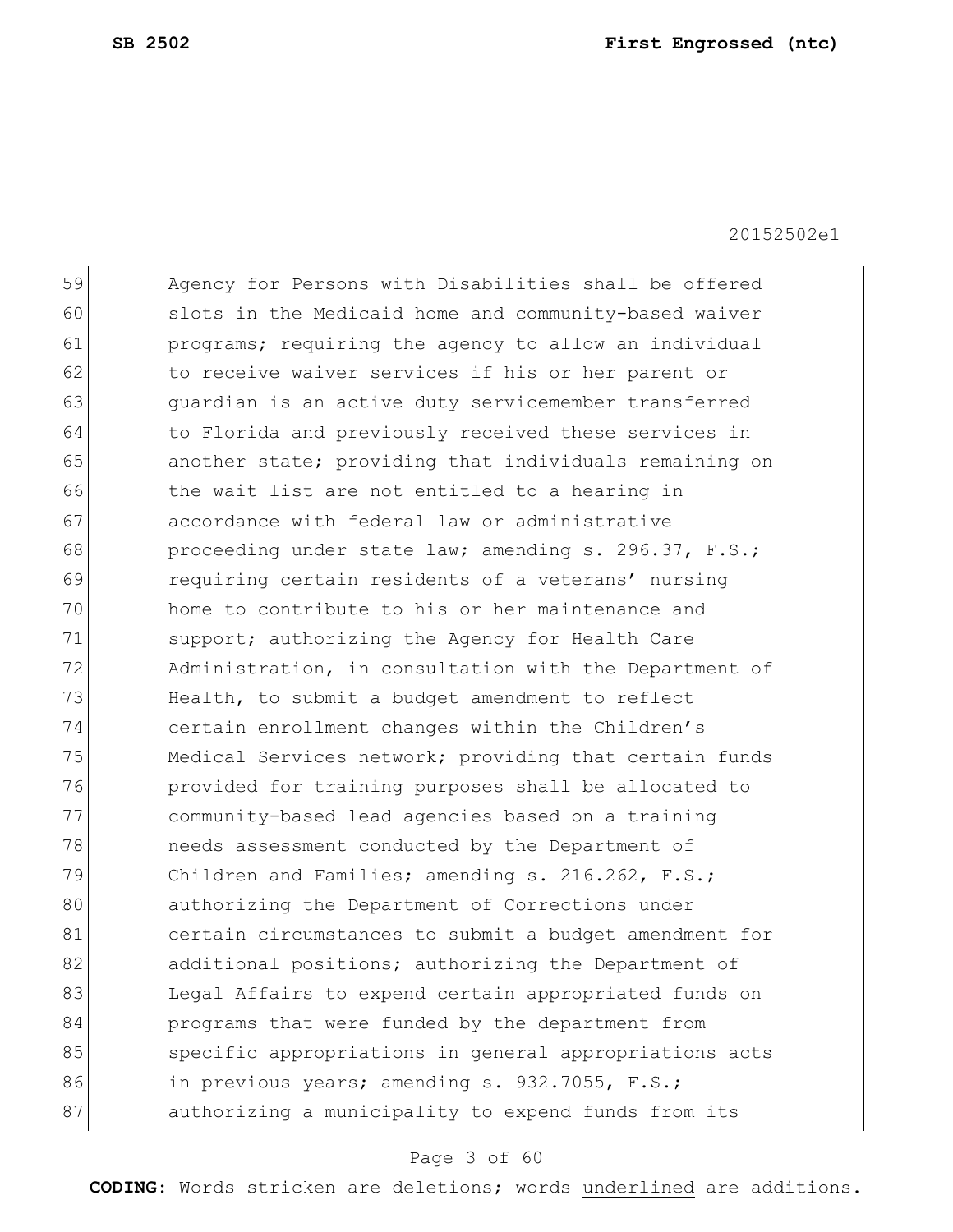| 88  | special law enforcement trust fund to reimburse the    |
|-----|--------------------------------------------------------|
| 89  | municipality's general fund for moneys advanced from   |
| 90  | the general fund before a certain date; amending s.    |
| 91  | 215.18, F.S.; providing for trust fund loans to the    |
| 92  | state court system sufficient to meet its              |
| 93  | appropriation; providing procedures for accessing and  |
| 94  | repaying the loan; directing the Department of         |
| 95  | Management Services to use tenant broker services to   |
| 96  | renegotiate or reprocure leases for office or storage  |
| 97  | space; requiring the Department of Management Services |
| 98  | to provide a report to the Governor and the            |
| 99  | Legislature; reenacting s. 624.502, F.S., relating to  |
| 100 | the deposit of fees for service of process made upon   |
| 101 | the Chief Financial Officer or Office of Insurance     |
| 102 | Regulation; providing for deposit of such fees into    |
| 103 | the Administrative Trust Fund rather than the          |
| 104 | Insurance Regulatory Trust Fund; authorizing the       |
| 105 | Agency for Persons with Disabilities, the Department   |
| 106 | of Agriculture and Consumer Services, the Department   |
| 107 | of Environmental Protection, the Fish and Wildlife     |
| 108 | Commission, and the Department of State to submit a    |
| 109 | budget amendment to realign funding, to increase       |
| 110 | certain budget authority from trust funds, or to       |
| 111 | transfer trust funds in order to implement specified   |
| 112 | law; amending s. 403.7095, F.S.; requiring the         |
| 113 | Department of Environmental Protection to award a      |
| 114 | specified amount in grants to certain small counties   |
| 115 | for waste tire and litter prevention, recycling        |
| 116 | education, and solid waste programs; amending s.       |
|     |                                                        |

## Page 4 of 60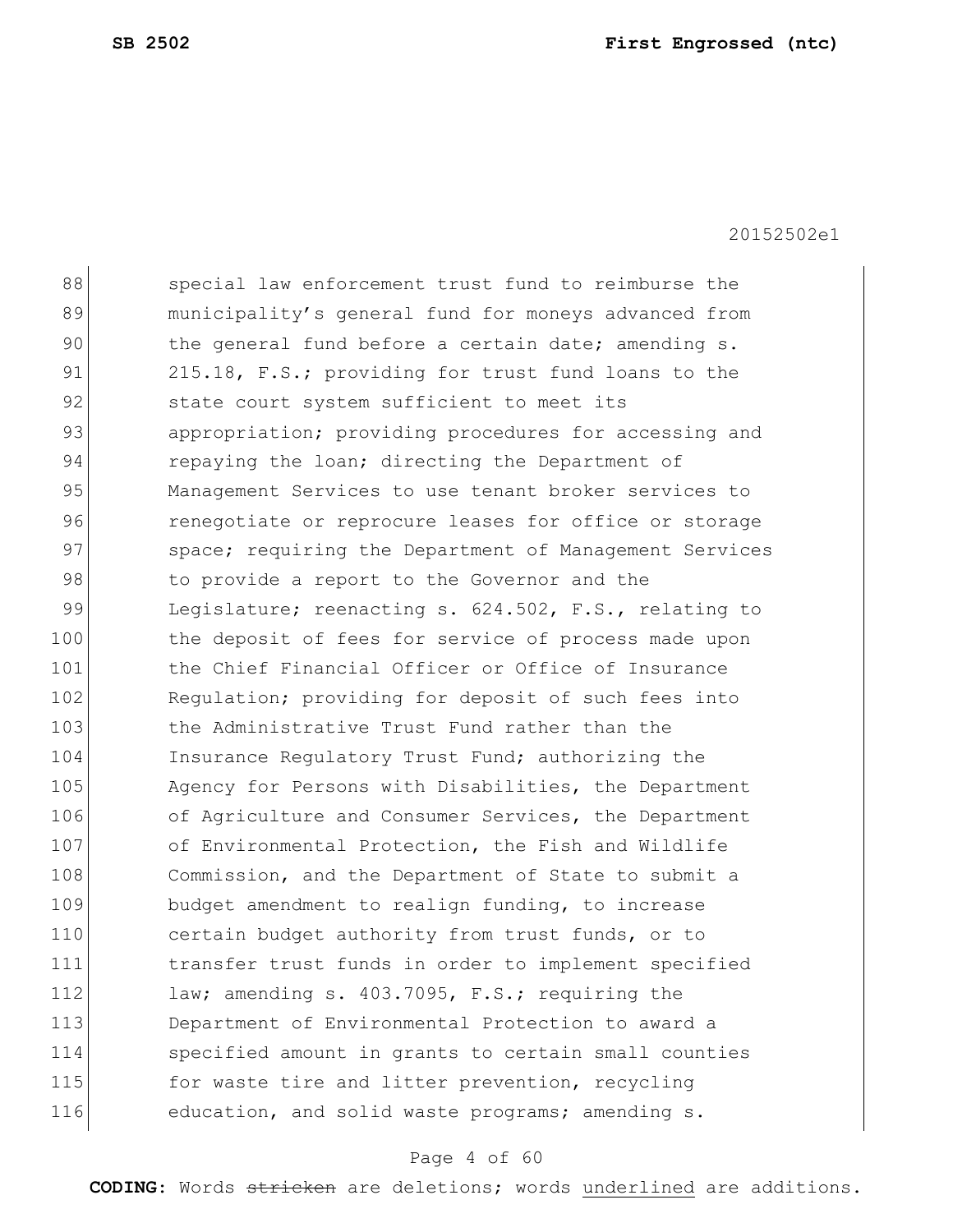117 259.105, F.S.; providing that certain funds in the 118 Florida Forever Trust Fund shall be distributed to 119 only the Division of State Lands within the Department 120 of Environmental Protection for the Board of Trustees 121 Florida Forever Priority List land acquisition 122 projects; amending s. 216.181, F.S.; authorizing the 123 Legislative Budget Commission to increase amounts 124 appropriated to the Fish and Wildlife Conservation 125 Commission or the Department of Environmental 126 Protection for fixed capital outlay projects; 127 **providing direction to agencies for submitting budget** 128 amendments; amending s. 215.18, F.S.; authorizing the 129 Governor, if there is a specified deficiency in the 130 Land Acquisition Trust Fund in the Department of 131 Environmental Protection, to transfer funds from other 132 trust funds in the State Treasury as a temporary loan 133 to the Land Acquisition Trust Fund; providing 134 **procedures for such transfer and the repayment of the** 135 loan; providing a legislative determination that the 136 repayment of the temporary loan is a constitutionally 137 allowable use of such moneys; amending s. 376.307, 138 F.S.; authorizing moneys in the Water Quality 139 Assurance Trust Fund to be used for the payment of 140 debt service on, or to fund other amounts payable with 141 respect to, certain bonds issued before a specified 142 date by the South Florida Water Management District 143 and St. Johns River Water Management District; 144 authorizing the Department of Highway Safety and Motor 145 Vehicles to extend its existing contract for driver

#### Page 5 of 60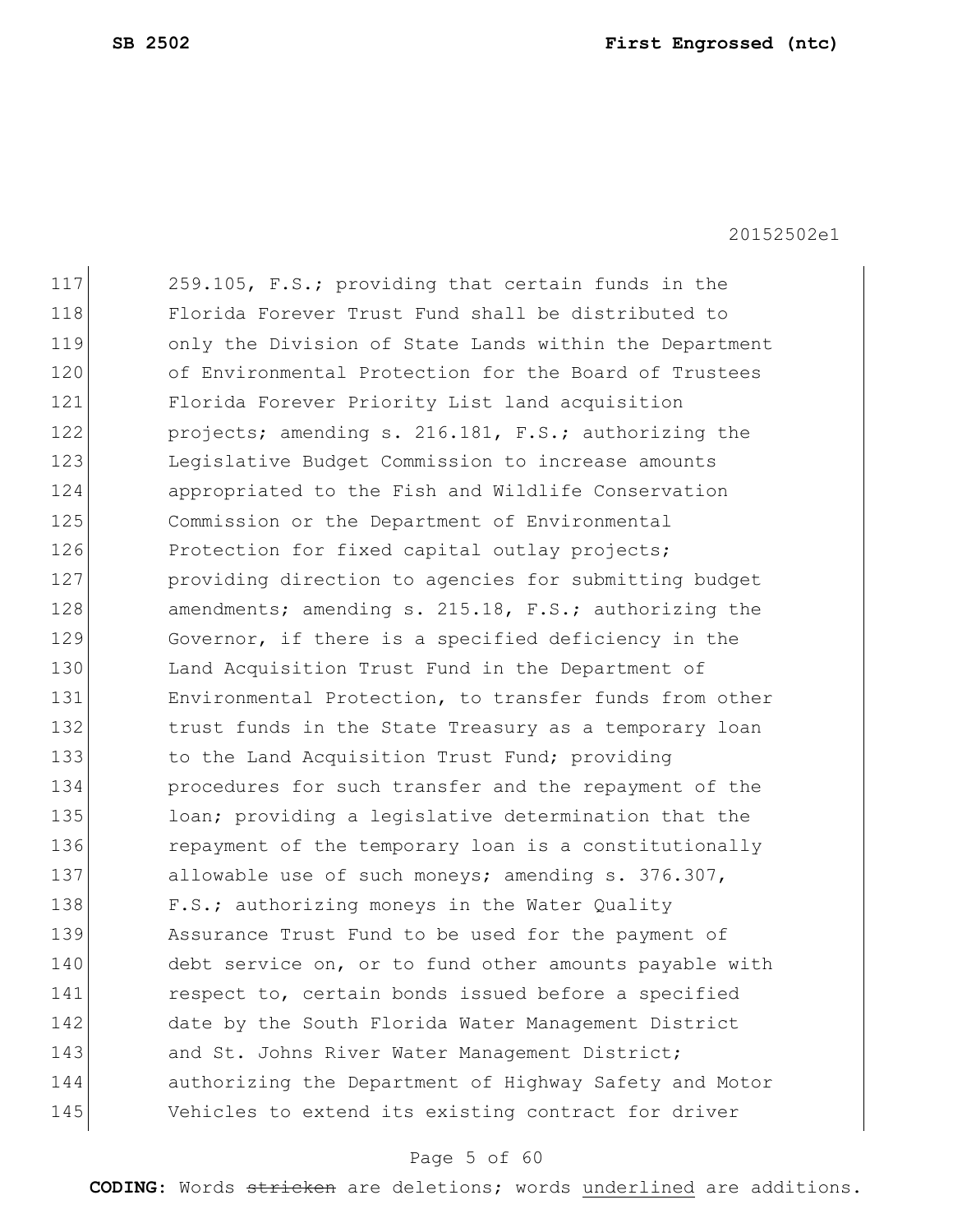| 146 | license equipment and consumables under specified      |
|-----|--------------------------------------------------------|
| 147 | circumstances; amending s. 339.135, F.S.; requiring    |
| 148 | the Department of Transportation to use appropriated   |
| 149 | funds to support the establishment of a statewide      |
| 150 | system of interconnected multiuse trails and related   |
| 151 | facilities; prohibiting these funds from causing the   |
| 152 | deferral, deletion, or reduction of other funded       |
| 153 | existing projects; reenacting s. 341.302(10), F.S.,    |
| 154 | relating to the rail program; revising provisions      |
| 155 | related to the Department of Transportation's          |
| 156 | responsibilities for requiring and administering quiet |
| 157 | zones as part of the statewide rail program; amending  |
| 158 | s. 339.2816, F.S.; authorizing certain funds from the  |
| 159 | State Transportation Trust Fund to be used for the     |
| 160 | Small County Road Assistance Program; reenacting s.    |
| 161 | $216.292(2)$ (a), F.S., relating to exceptions for     |
| 162 | nontransferable appropriations; removing a restriction |
| 163 | on the type of review a legislative appropriations     |
| 164 | committee may make when reviewing certain notices of   |
| 165 | proposed transfers by state agencies; prohibiting a    |
| 166 | state agency from initiating a competitive             |
| 167 | solicitation for a product or service under certain    |
| 168 | circumstances; authorizing the Executive Office of the |
| 169 | Governor to transfer funds between departments for     |
| 170 | purposes of aligning amounts paid for risk management  |
| 171 | premiums and aligning amounts paid for human resource  |
| 172 | management services; amending s. 112.24, F.S.;         |
| 173 | providing conditions on the assignment of an employee  |
| 174 | of a state agency under an employee interchange        |
|     |                                                        |

## Page 6 of 60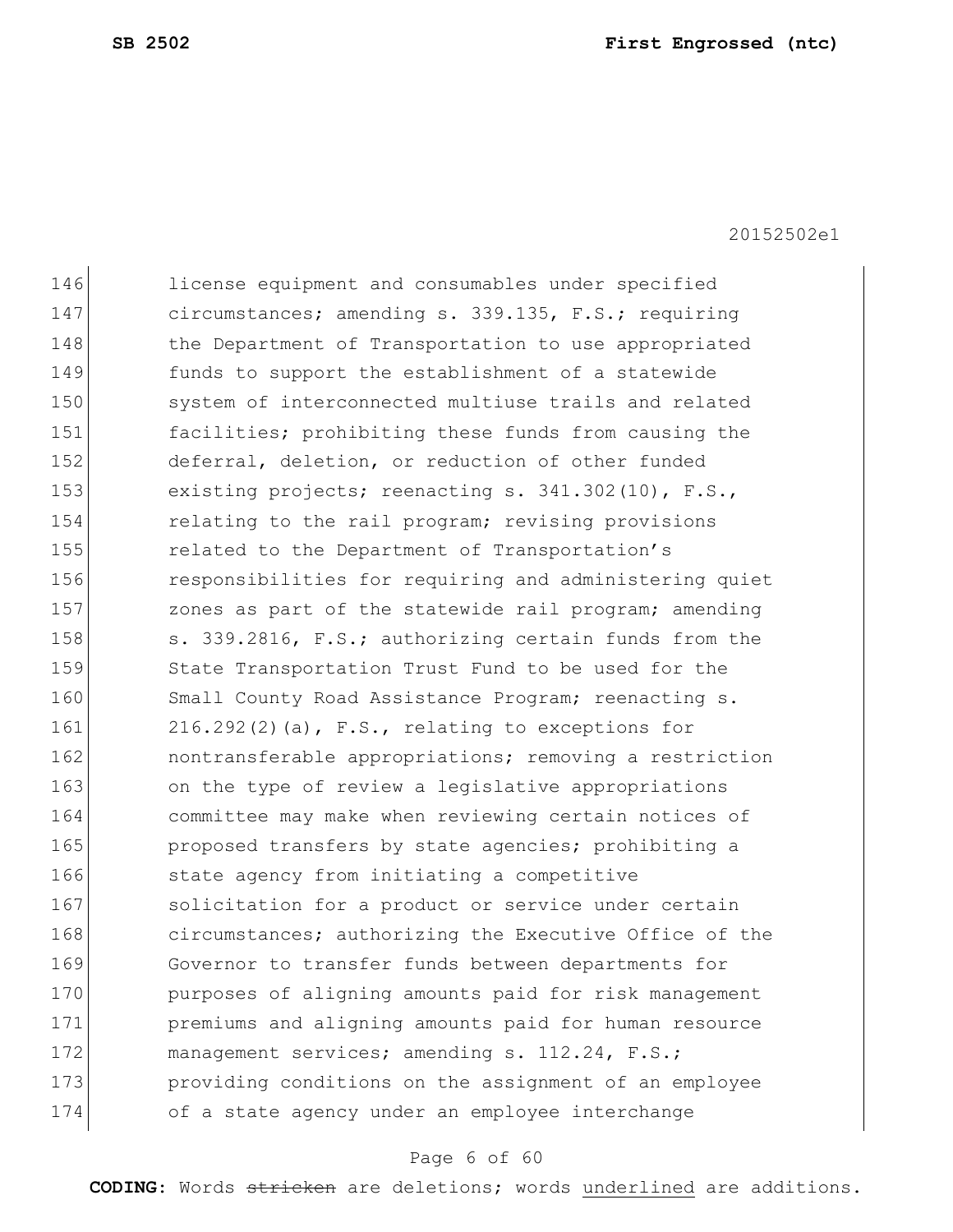| 175 | agreement; providing that the annual salaries of the   |
|-----|--------------------------------------------------------|
| 176 | members of the Legislature shall be maintained at a    |
| 177 | specified level; reenacting s. $215.32(2)(b)$ , F.S.,  |
| 178 | relating to the source and use of certain trust funds; |
| 179 | authorizing the transfer of unappropriated cash        |
| 180 | balances to the general revenue or budget              |
| 181 | stabilization funds from certain trust funds;          |
| 182 | providing a legislative determination that the         |
| 183 | issuance of new debt is in the best interests of the   |
| 184 | state; limiting the use of travel funds to activities  |
| 185 | that are critical to an agency's mission; providing    |
| 186 | exceptions; authorizing the Executive Office of the    |
| 187 | Governor to transfer funds for use by the state's      |
| 188 | designated primary data centers; prohibiting an agency |
| 189 | from transferring funds from a data processing         |
| 190 | category to another category that is not a data        |
| 191 | processing category; authorizing the Executive Office  |
| 192 | of the Governor to transfer funds between agencies in  |
| 193 | order to allocate a reduction relating to SUNCOM       |
| 194 | Network services; reenacting s. 110.12315, F.S.,       |
| 195 | relating to the state employees' prescription drug     |
| 196 | program; requiring a 90-day supply limit for           |
| 197 | maintenance prescription drug purchases; requiring the |
| 198 | Department of Management Services to negotiate the     |
| 199 | pharmacy dispensing fee; revising pharmacy             |
| 200 | reimbursement rates; requiring the department to       |
| 201 | maintain the preferred brand name drug list and        |
| 202 | maintenance drug list; specifying the requirements for |
| 203 | filling certain types of prescriptions; specifying     |
|     |                                                        |

## Page 7 of 60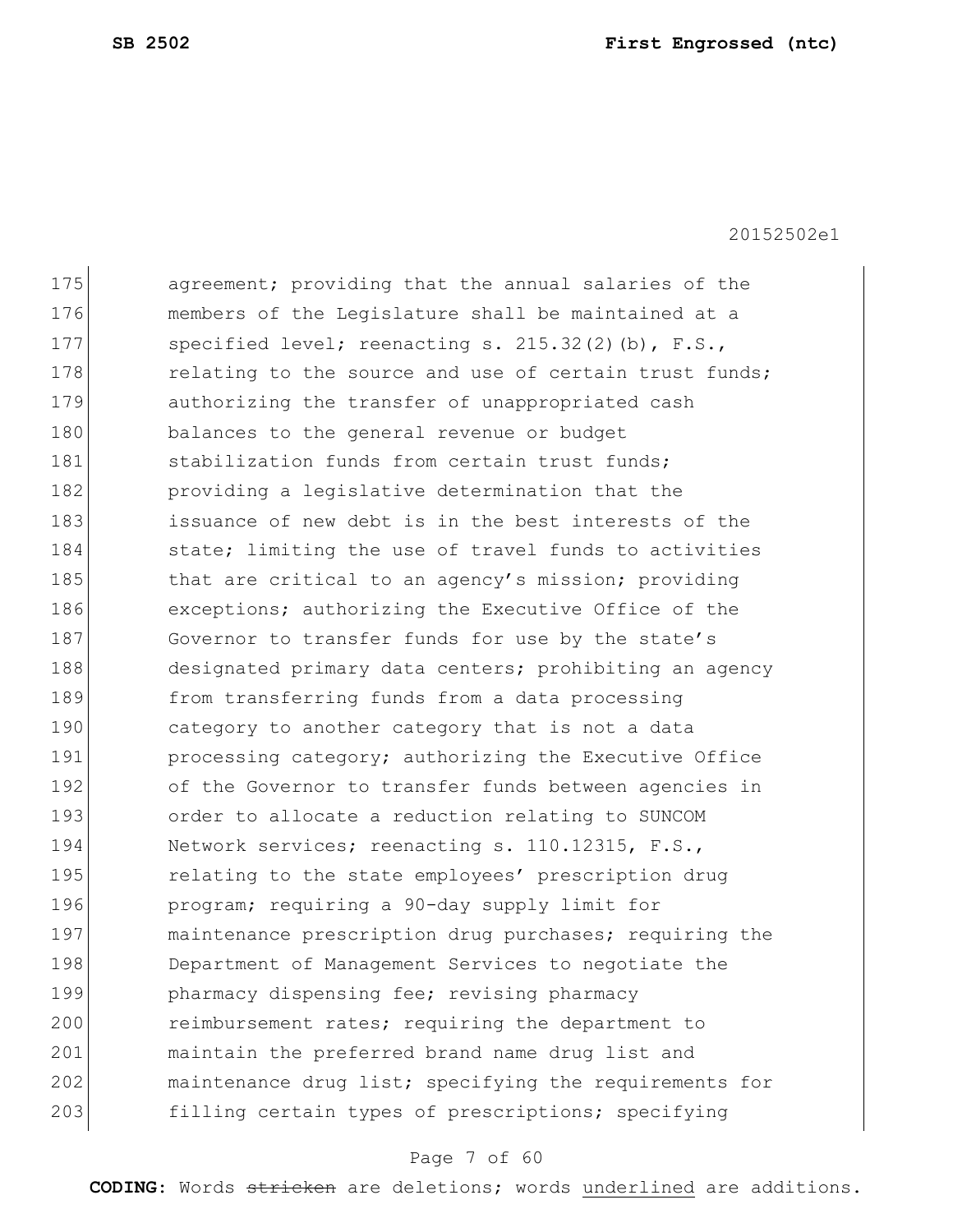| 204 | prescription drug copayment amounts; providing for the                 |
|-----|------------------------------------------------------------------------|
| 205 | effect of a veto of one or more specific                               |
| 206 | appropriations or proviso to which implementing                        |
| 207 | language refers; providing for the continued operation                 |
| 208 | of certain provisions notwithstanding a future repeal                  |
| 209 | or expiration provided by this act; providing                          |
| 210 | severability; providing effective dates.                               |
| 211 |                                                                        |
| 212 | Be It Enacted by the Legislature of the State of Florida:              |
| 213 |                                                                        |
| 214 | Section 1. It is the intent of the Legislature that the                |
| 215 | implementing and administering provisions of this act apply to         |
| 216 | the General Appropriations Act for the 2015-2016 fiscal year.          |
| 217 | Section 2. In order to implement Specific Appropriations 7,            |
| 218 | 8, 9, 90, and 91 of the 2015-2016 General Appropriations Act,          |
| 219 | the calculations of the Florida Education Finance Program for          |
| 220 | the 2015-2016 fiscal year in the document titled "Public School        |
| 221 | Funding-The Florida Education Finance Program," dated<br>$\mathbf{r}$  |
| 222 | 2015, and filed with the Secretary of the Senate, are                  |
| 223 | incorporated by reference for the purpose of displaying the            |
| 224 | calculations used by the Legislature, consistent with the              |
| 225 | requirements of state law, in making appropriations for the            |
| 226 | Florida Education Finance Program. This section expires July 1,        |
| 227 | 2016.                                                                  |
| 228 | Section 3. In order to implement Specific Appropriations 7             |
| 229 | and 90 of the 2015-2016 General Appropriations Act and                 |
| 230 | notwithstanding ss. 1002.20, 1003.02, 1006.28-1006.42,                 |
| 231 | $1011.62(6)$ (b) 5., and $1011.67$ , Florida Statutes, relating to the |
| 232 | expenditure of funds provided for instructional materials, for         |
|     |                                                                        |

## Page 8 of 60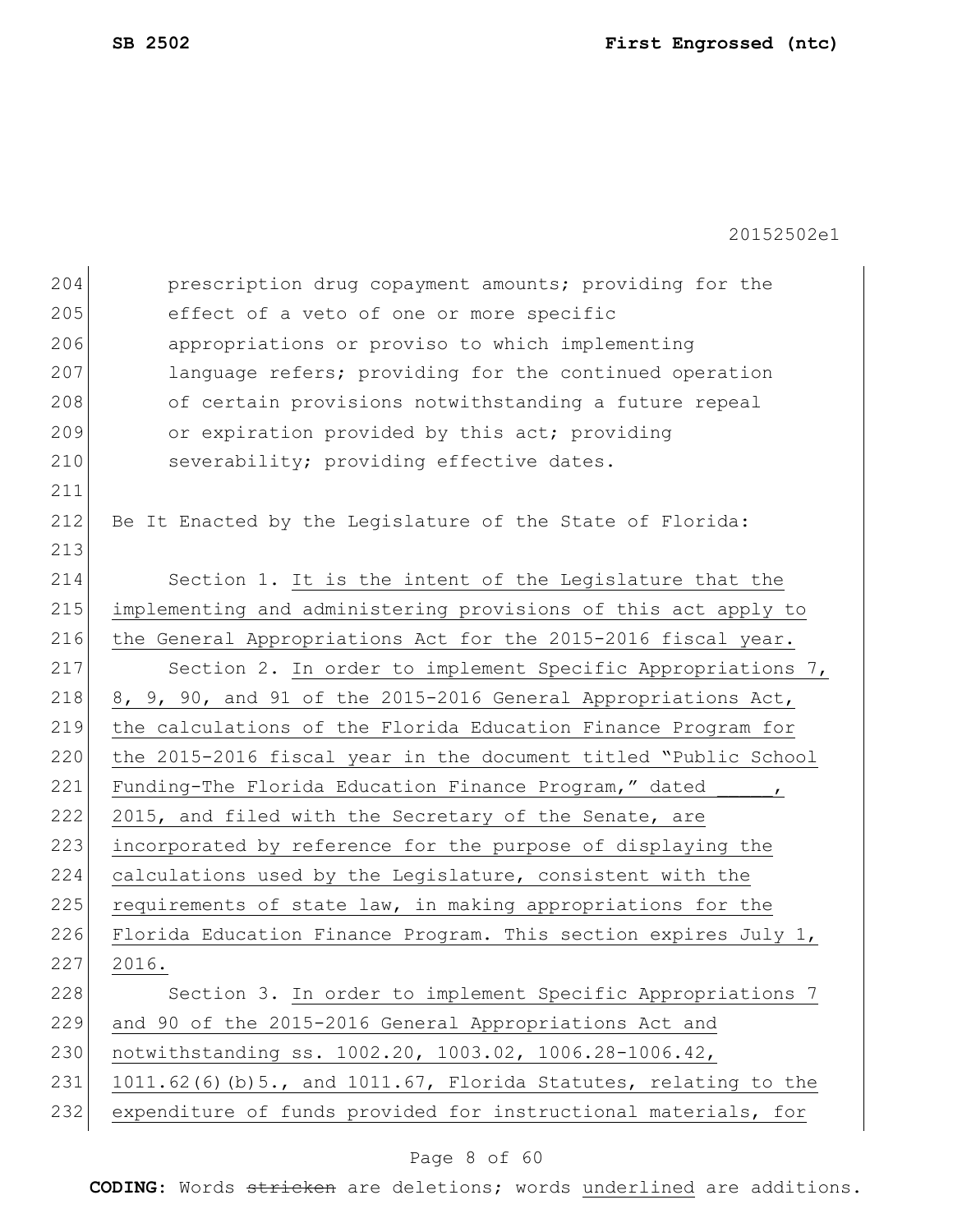|     | 233 the 2015-2016 fiscal year, funds provided for instructional |
|-----|-----------------------------------------------------------------|
| 234 | materials shall be released and expended as required in the     |
| 235 | proviso language for Specific Appropriation 90 of the 2015-2016 |
| 236 | General Appropriations Act. This section expires July 1, 2016.  |
| 237 | Section 4. In order to implement Specific Appropriation 18      |
|     |                                                                 |

238 of the 2015-2016 General Appropriations Act, paragraph (a) of 239 subsection (1) of section 1013.64, Florida Statutes, is amended 240 to read:

241 1013.64 Funds for comprehensive educational plant needs; 242 construction cost maximums for school district capital 243 projects.—Allocations from the Public Education Capital Outlay 244 and Debt Service Trust Fund to the various boards for capital 245 outlay projects shall be determined as follows:

246  $(1)(a)1.$  Funds for remodeling, renovation, maintenance, 247 repairs, and site improvement for existing satisfactory 248 facilities shall be given priority consideration by the 249 Legislature for appropriations allocated to the boards from the 250 total amount of the Public Education Capital Outlay and Debt 251 Service Trust Fund appropriated. These funds shall be calculated 252 pursuant to the following basic formula: the building value 253 times the building age over the sum of the years' digits 254 assuming a 50-year building life. For modular noncombustible 255 facilities, a 35-year life shall be used, and for relocatable 256 facilities, a 20-year life shall be used. "Building value" is 257 calculated by multiplying each building's total assignable 258 square feet times the appropriate net-to-gross conversion rate 259 found in state board rules and that product times the current 260 average new construction cost. "Building age" is calculated by 261 multiplying the prior year's building age times 1 minus the

#### Page 9 of 60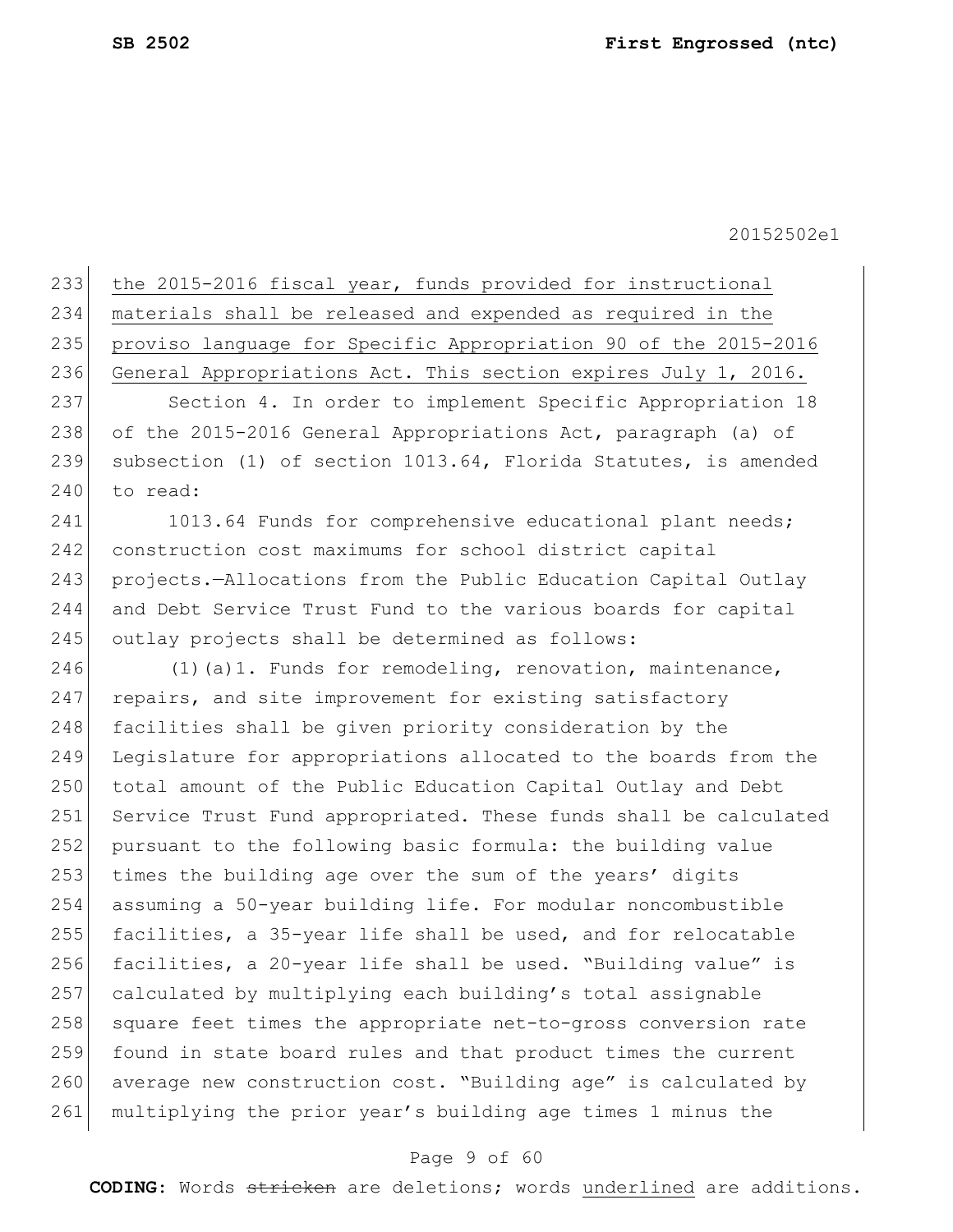262 prior year's sum received from this subsection divided by the 263 prior year's building value. To the net result shall be added 264 the number 1. Each board shall receive the percentage generated 265 by the preceding formula of the total amount appropriated for 266 the purposes of this section.

267 2. Notwithstanding subparagraph 1., and for the 2015-2016 268 2014-2015 fiscal year only, funds appropriated for remodeling, 269 renovation, maintenance, repairs, and site improvement for 270 existing satisfactory facilities shall be allocated by prorating 271 the total appropriation based on each school district's share of 272 the 2014-2015 2013-2014 reported fixed capital outlay full-time 273 equivalent student. This subparagraph expires July 1, 2016 2015.

274 Section 5. In order to implement Specific Appropriation 22 275 of the 2015-2016 General Appropriations Act and notwithstanding 276  $\vert$  s. 1013.64(2), Florida Statutes, any district school board that 277 generates less than \$2 million in revenue from a 1-mill levy of 278 ad valorem tax shall contribute 0.75 mills for fiscal year 2015-279 2016 toward the cost of funded special facilities construction 280 projects. This section expires July 1, 2016.

281 Section 6. In order to implement Specific Appropriations 7 282 and 90 of the 2015-2016 General Appropriations Act, paragraphs 283 (f) and (o) of subsection  $(1)$ , paragraph  $(a)$  of subsection  $(4)$ , 284 subsection (5), paragraph (b) of subsection (7), paragraph (a) 285 of subsection  $(9)$ , subsection  $(11)$ , and present subsection  $(13)$ 286 of section 1011.62, Florida Statutes, are amended, present 287 subsections  $(13)$ ,  $(14)$ , and  $(15)$  of that section are 288 redesignated as subsections  $(14)$ ,  $(15)$ , and  $(16)$ , respectively, 289 and a new subsection (13) is added to that section, to read: 290 1011.62 Funds for operation of schools.-If the annual

#### Page 10 of 60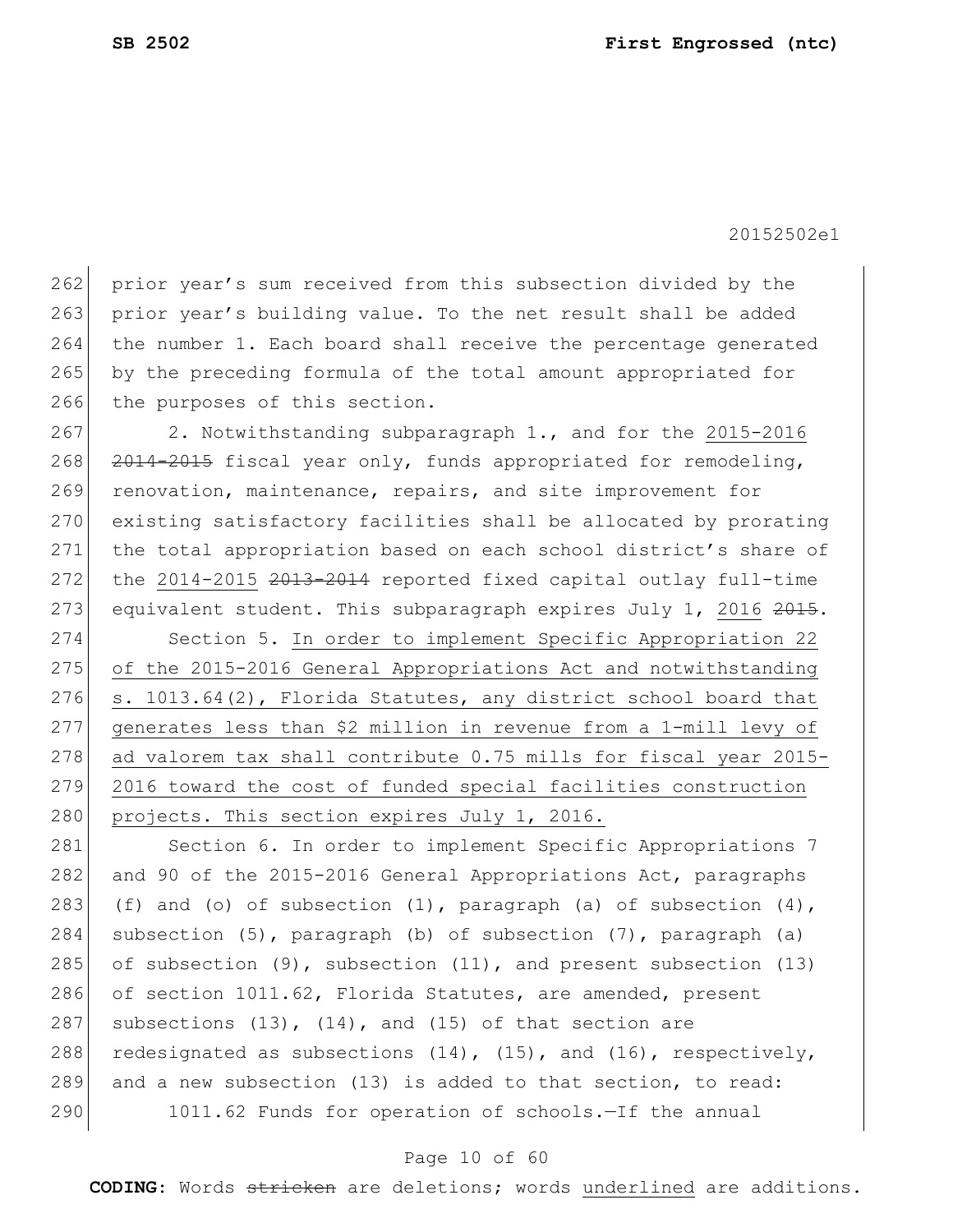allocation from the Florida Education Finance Program to each district for operation of schools is not determined in the 293 annual appropriations act or the substantive bill implementing the annual appropriations act, it shall be determined as 295 follows:

 (1) COMPUTATION OF THE BASIC AMOUNT TO BE INCLUDED FOR OPERATION.—The following procedure shall be followed in 298 determining the annual allocation to each district for operation:

(f) *Supplemental academic instruction; categorical fund.*—

 1. There is created a categorical fund to provide supplemental academic instruction to students in kindergarten through grade 12. This paragraph may be cited as the "Supplemental Academic Instruction Categorical Fund."

 2. Categorical funds for supplemental academic instruction shall be allocated annually to each school district in the amount provided in the General Appropriations Act. These funds 308 shall be in addition to the funds appropriated on the basis of FTE student membership in the Florida Education Finance Program and shall be included in the total potential funds of each district. These funds shall be used to provide supplemental academic instruction to students enrolled in the K-12 program. 313 For the 2014-2015 and 2015-2016 fiscal years  $\frac{1}{2}$  each school district that has one or more of the 300 lowest-performing elementary schools based on the state reading assessment shall use these funds, together with the funds provided in the district's research-based reading instruction allocation and 318 other available funds, to provide an additional hour of instruction beyond the normal school day for each day of the

#### Page 11 of 60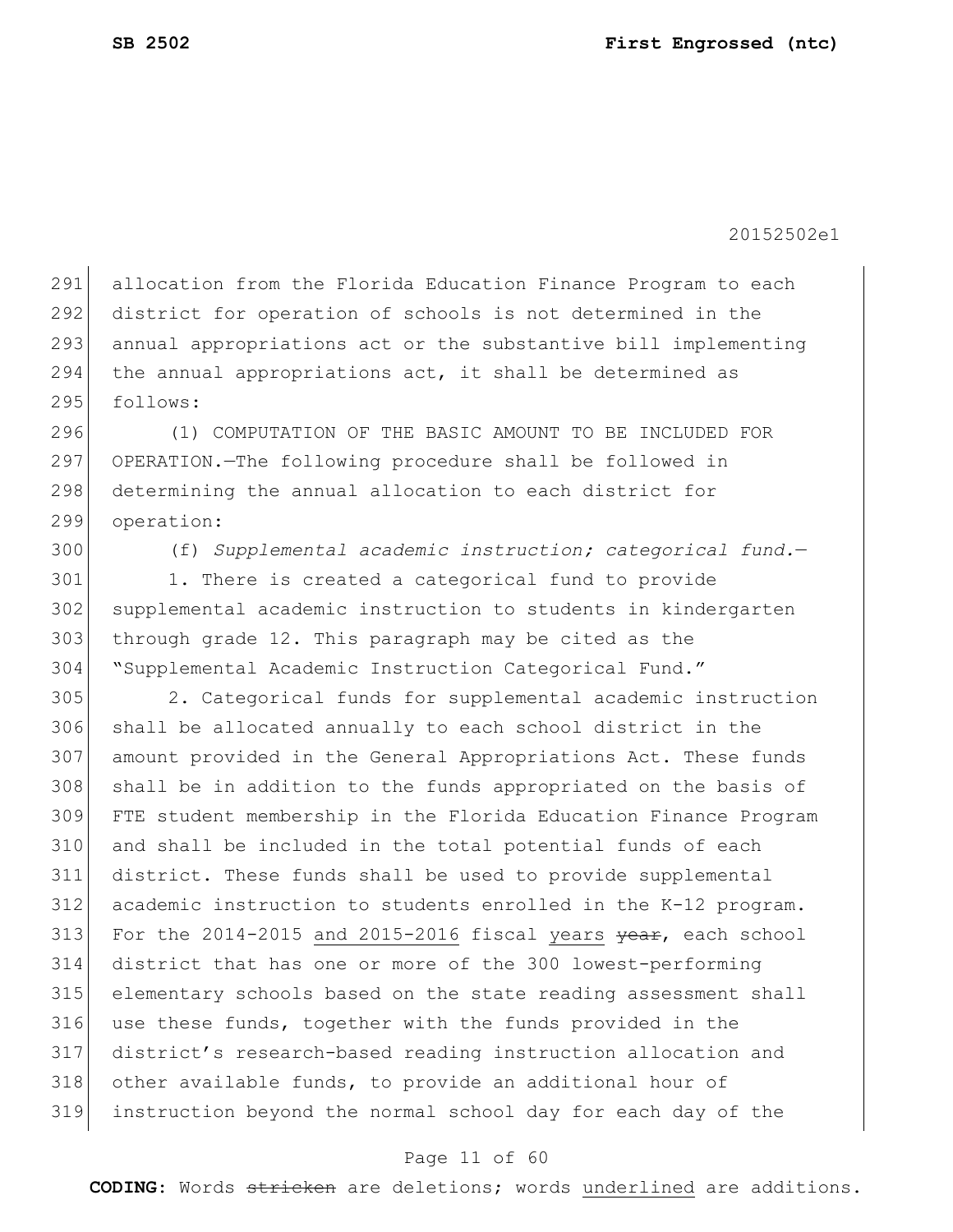320 entire school year, and to provide the equivalent hours of instruction in a summer program, for intensive reading instruction for the students in each of these schools. If a participating school is no longer classified as one of the 300 324 lowest-performing elementary schools in the subsequent year, the school must continue to provide the additional hour of intensive reading instruction to all students who have Level 1 or Level 2 reading assessment scores. This additional hour of instruction must be provided by teachers or reading specialists who are effective in teaching reading or by a K-5 mentoring reading program that is supervised by a teacher who is effective at teaching reading. Students enrolled in these schools who have level 5 assessment scores may participate in the additional hour of instruction on an optional basis. Exceptional student education centers may  $\frac{1}{2}$  and the included in the 300 schools. After this requirement has been met, supplemental instruction strategies may include, but are not limited to: modified curriculum, reading instruction, after-school instruction, tutoring, mentoring, class size reduction, extended school year, intensive skills development in summer school, and other methods for improving student achievement. Supplemental instruction may be provided to a student in any manner and at any time during or beyond the regular 180-day term identified by the school as being the most effective and efficient way to best help that student progress from grade to grade and to graduate.

345 3. Effective with the 1999-2000 fiscal year, funding on the basis of FTE membership beyond the 180-day regular term shall be provided in the FEFP only for students enrolled in juvenile justice education programs or in education programs for

#### Page 12 of 60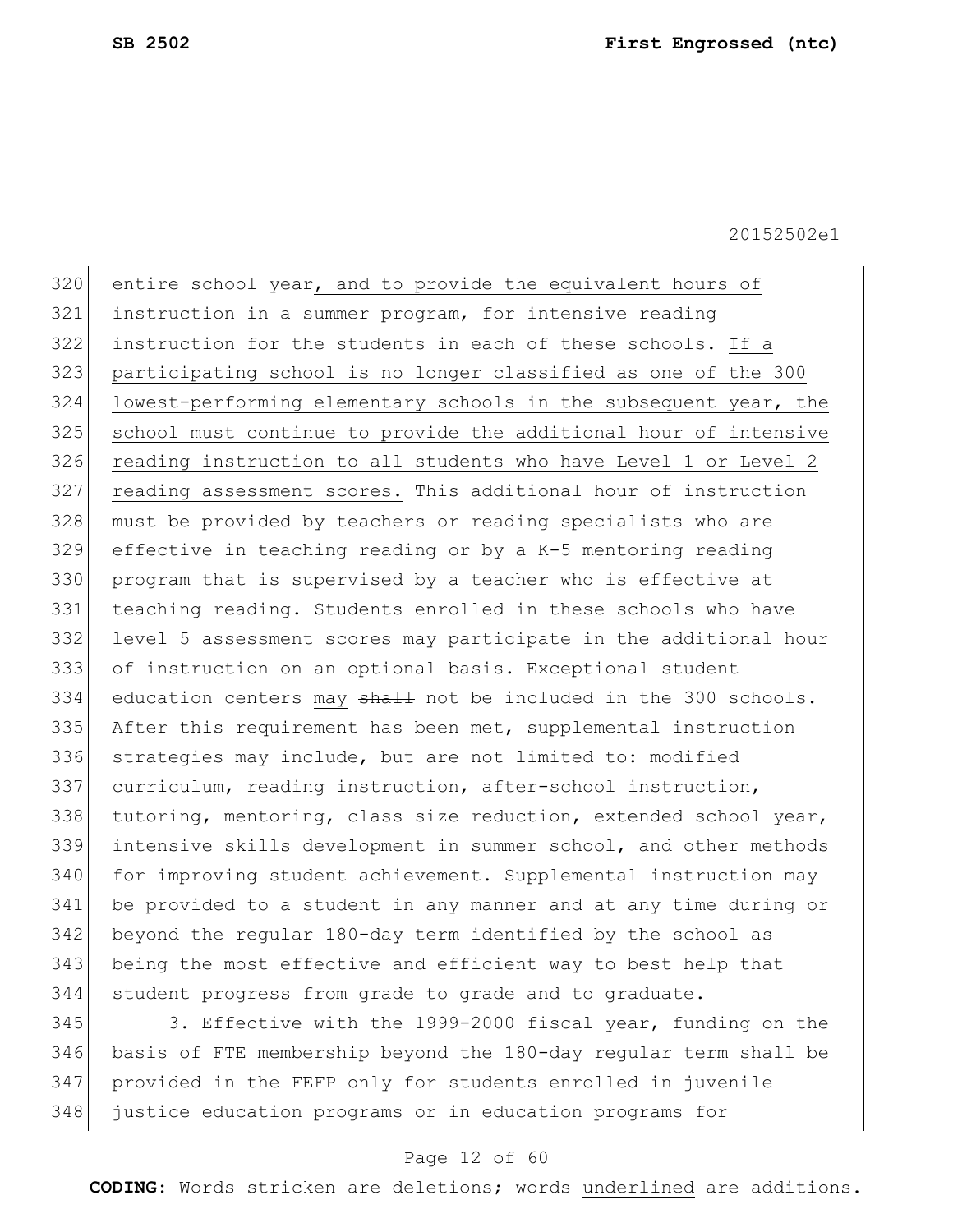juveniles placed in secure facilities or programs under s. 350 985.19. Funding for instruction beyond the regular 180-day school year for all other K-12 students shall be provided through the supplemental academic instruction categorical fund 353 and other state, federal, and local fund sources with ample flexibility for schools to provide supplemental instruction to assist students in progressing from grade to grade and graduating.

 4. The Florida State University School, as a lab school, is authorized to expend from its FEFP or Lottery Enhancement Trust Fund allocation the cost to the student of remediation in 360 reading, writing, or mathematics for any graduate who requires remediation at a postsecondary educational institution.

 5. Beginning in the 1999-2000 school year, dropout 363 prevention programs as defined in ss.  $1003.52$ ,  $1003.53(1)(a)$ , (b), and (c), and 1003.54 shall be included in group 1 programs under subparagraph (d)3.

 (o) *Calculation of additional full-time equivalent membership based on successful completion of a career-themed course pursuant to ss. 1003.491, 1003.492, and 1003.493, or courses with embedded CAPE industry certifications or CAPE Digital Tool certificates, and issuance of industry certification identified on the CAPE Industry Certification Funding List pursuant to rules adopted by the State Board of Education or CAPE Digital Tool certificates pursuant to s. 1003.4203.*—

375 1.a. A value of 0.025 full-time equivalent student membership shall be calculated for CAPE Digital Tool certificates earned by students in elementary and middle school

#### Page 13 of 60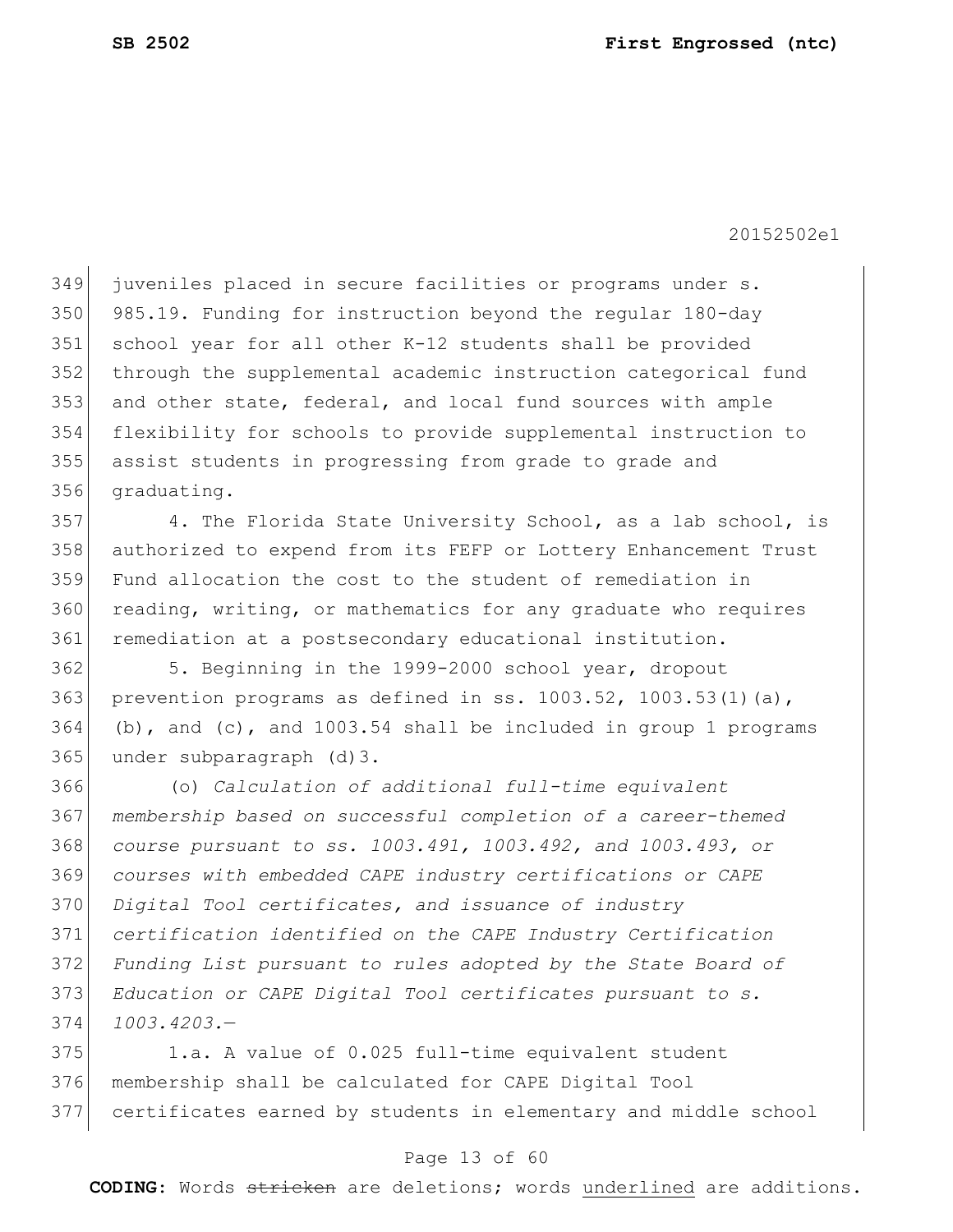378 grades. b. A value of 0.1 or 0.2 full-time equivalent student membership shall be calculated for each student who completes a course as defined in s. 1003.493(1)(b) or courses with embedded CAPE industry certifications and who is issued an industry certification identified annually on the CAPE Industry Certification Funding List approved under rules adopted by the 385 State Board of Education. A value of 0.2 full-time equivalent membership shall be calculated for each student who is issued a CAPE industry certification that has a statewide articulation agreement for college credit approved by the State Board of Education. For CAPE industry certifications that do not 390 articulate for college credit, the Department of Education shall assign a full-time equivalent value of 0.1 for each certification. Middle grades students who earn additional FTE membership for a CAPE Digital Tool certificate pursuant to sub- subparagraph a. may not use the previously funded examination to 395 satisfy the requirements for earning an industry certification under this sub-subparagraph. Additional FTE membership for an 397 elementary or middle grades student may shall not exceed 0.1 for certificates or certifications earned within the same fiscal year. The State Board of Education shall include the assigned 400 values on the CAPE Industry Certification Funding List under 401 rules adopted by the state board. Such value shall be added to 402 the total full-time equivalent student membership for grades 6 403 through 12 in the subsequent year for courses that were not 404 provided through dual enrollment. CAPE industry certifications earned through dual enrollment must be reported and funded 406 pursuant to s. 1011.80. However, if a student earns a

#### Page 14 of 60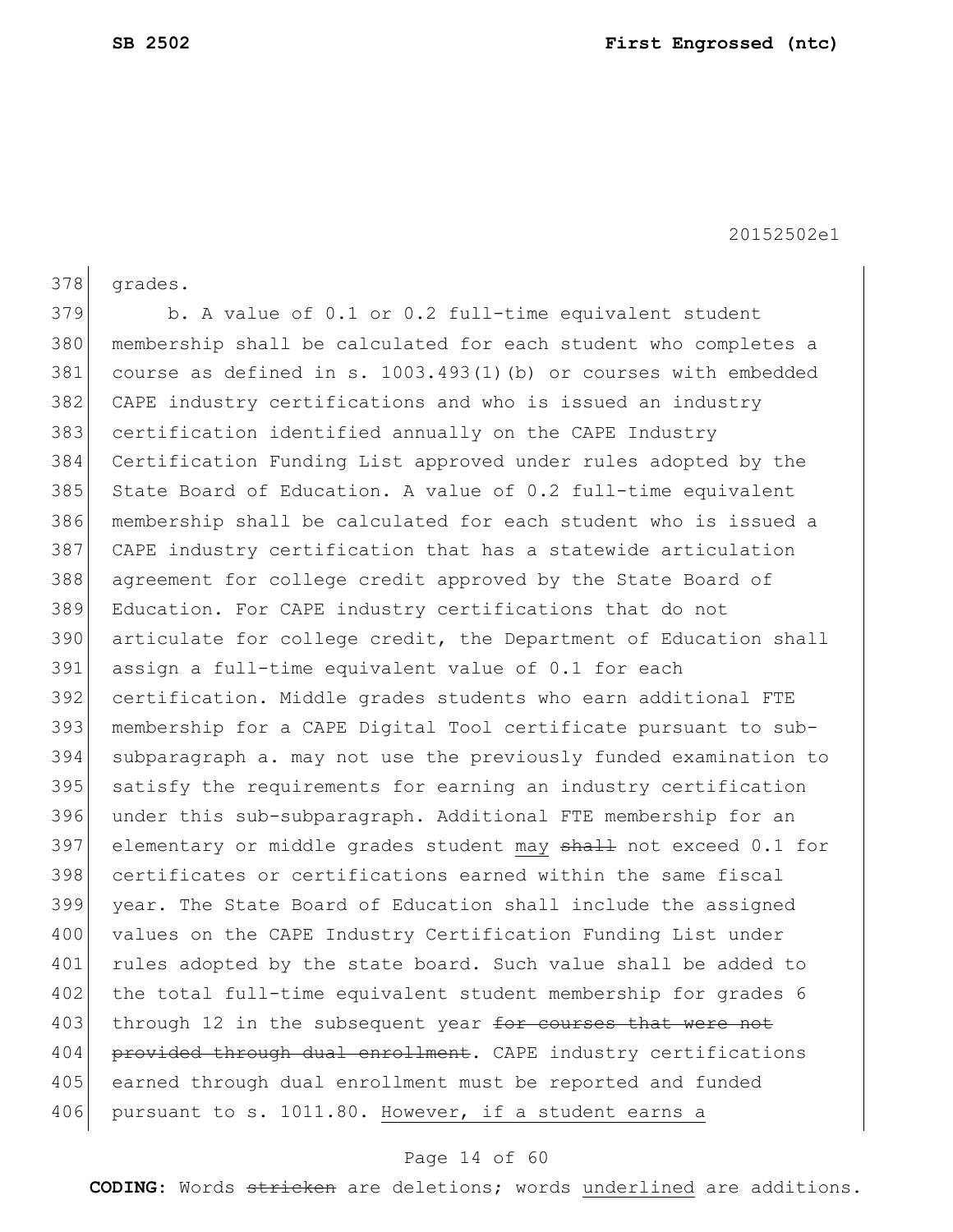407 certification through a dual enrollment course and the 408 certification is not a fundable certification on the 409 postsecondary certification funding list, or the dual enrollment 410 certification is earned as a result of an agreement between a 411 school district and a nonpublic postsecondary institution, the 412 bonus value shall be funded in the same manner as for other 413 | nondual enrollment course industry certifications. In such 414 cases, the school district may provide for an agreement between 415 the high school and the technical center, or the school district 416 and the postsecondary institution may enter into an agreement 417 for equitable distribution of the bonus funds.

418 c. A value of 0.3 full-time equivalent student membership 419 shall be calculated for student completion of the courses and 420 the embedded certifications identified on the CAPE Industry 421 Certification Funding List and approved by the commissioner 422 pursuant to ss. 1003.4203(5)(a) and 1008.44.

423 d. A value of 0.5 full-time equivalent student membership 424 shall be calculated for CAPE Acceleration Industry 425 Certifications that articulate for 15 to 29 college credit 426 hours, and 1.0 full-time equivalent student membership shall be 427 calculated for CAPE Acceleration Industry Certifications that 428 articulate for 30 or more college credit hours pursuant to CAPE 429 Acceleration Industry Certifications approved by the 430 commissioner pursuant to ss. 1003.4203(5)(b) and 1008.44.

431 2. Each district must allocate at least 80 percent of the 432 funds provided for CAPE industry certification, in accordance 433 with this paragraph, to the program that generated the funds. 434 This allocation may not be used to supplant funds provided for 435 basic operation of the program.

#### Page 15 of 60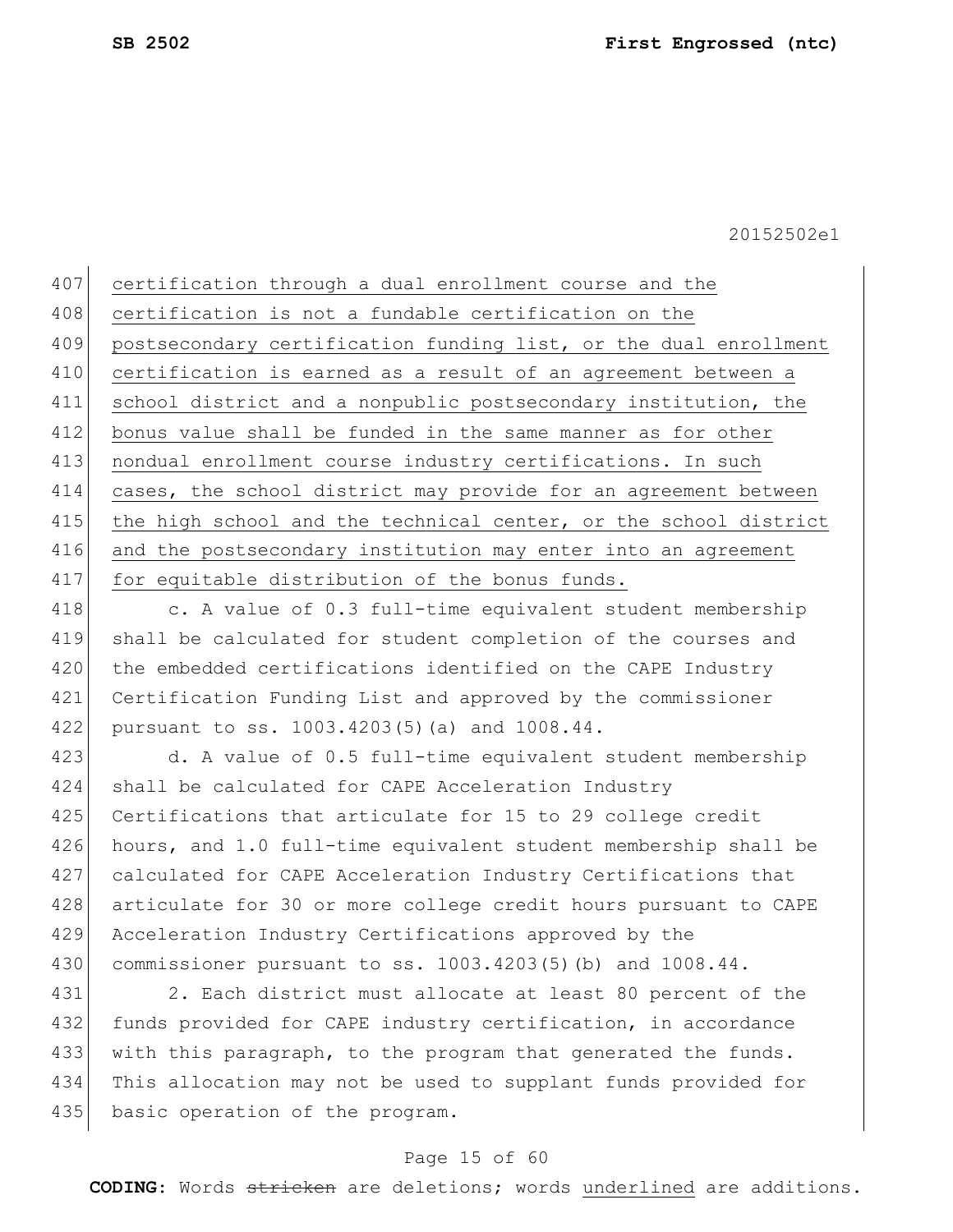436 3. For CAPE industry certifications earned in the 2013-2014 437 school year and in subsequent years, the school district shall 438 distribute to each classroom teacher who provided direct 439 instruction toward the attainment of a CAPE industry 440 certification that qualified for additional full-time equivalent 441 membership under subparagraph 1.: 442  $\vert$  a. A bonus in the amount of \$25 for each student taught by 443 a teacher who provided instruction in a course that led to the 444 attainment of a CAPE industry certification on the CAPE Industry 445 Certification Funding List with a weight of 0.1. 446 b. A bonus in the amount of \$50 for each student taught by 447 a teacher who provided instruction in a course that led to the 448 attainment of a CAPE industry certification on the CAPE Industry 449 Certification Funding List with a weight of  $0.2$ ,  $0.3$ ,  $0.5$ , and  $450 \frac{1}{100}$ . 451 c. A bonus of \$75 for each student taught by a teacher who 452 provided instruction in a course that led to the attainment of a 453 CAPE industry certification on the CAPE Industry Certification 454 Funding List with a weight of 0.3. 455 d. A bonus of \$100 for each student taught by a teacher who 456 provided instruction in a course that led to the attainment of a 457 CAPE industry certification on the CAPE Industry Certification 458 Funding List with a weight of 0.5 or 1.0. 459 460 Bonuses awarded pursuant to this paragraph shall be provided to 461 teachers who are employed by the district in the year in which 462 the additional FTE membership calculation is included in the 463 calculation. Bonuses shall be calculated based upon the 464 associated weight of a CAPE industry certification on the CAPE

#### Page 16 of 60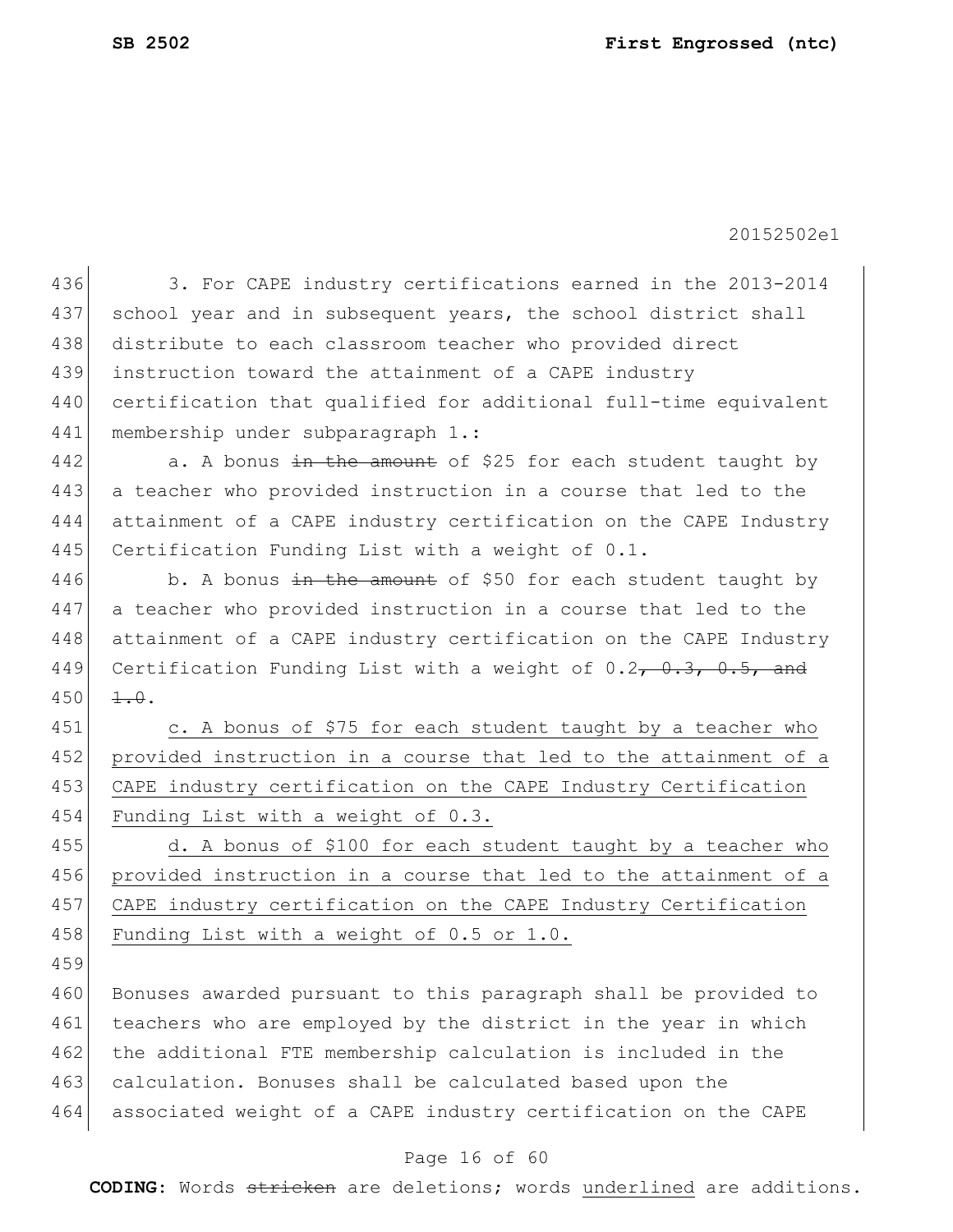465 Industry Certification Funding List for the year in which the 466 certification is earned by the student. In a single school year, 467 a Any bonus awarded to a teacher under sub-subparagraph 3.a. or 468 sub-subparagraph 3.b. this paragraph may not exceed \$2,000 or 469 under sub-subparagraph 3.c. or sub-subparagraph 3.d. may not 470 exceed \$4,000. The maximum bonus that may be awarded to a 471 teacher under this paragraph is \$4,000 in a single school year. 472 This bonus  $\pm n$  any given school year and is in addition to any 473 regular wage or other bonus the teacher received or is scheduled 474 to receive.

475 (4) COMPUTATION OF DISTRICT REQUIRED LOCAL EFFORT.—The 476 Legislature shall prescribe the aggregate required local effort 477 for all school districts collectively as an item in the General 478 Appropriations Act for each fiscal year. The amount that each 479 district shall provide annually toward the cost of the Florida 480 Education Finance Program for kindergarten through grade 12 481 programs shall be calculated as follows:

482 (a) *Estimated taxable value calculations.*—

483 1.a. Not later than 2 working days prior to July 19, the 484 Department of Revenue shall certify to the Commissioner of 485 Education its most recent estimate of the taxable value for 486 school purposes in each school district and the total for all 487 school districts in the state for the current calendar year 488 based on the latest available data obtained from the local 489 property appraisers. The value certified shall be the taxable 490 value for school purposes for that year, and no further 491 adjustments shall be made, except those made pursuant to 492 paragraphs (c) and (d), or an assessment roll change required by 493 final judicial decisions as specified in paragraph (15)(b)

#### Page 17 of 60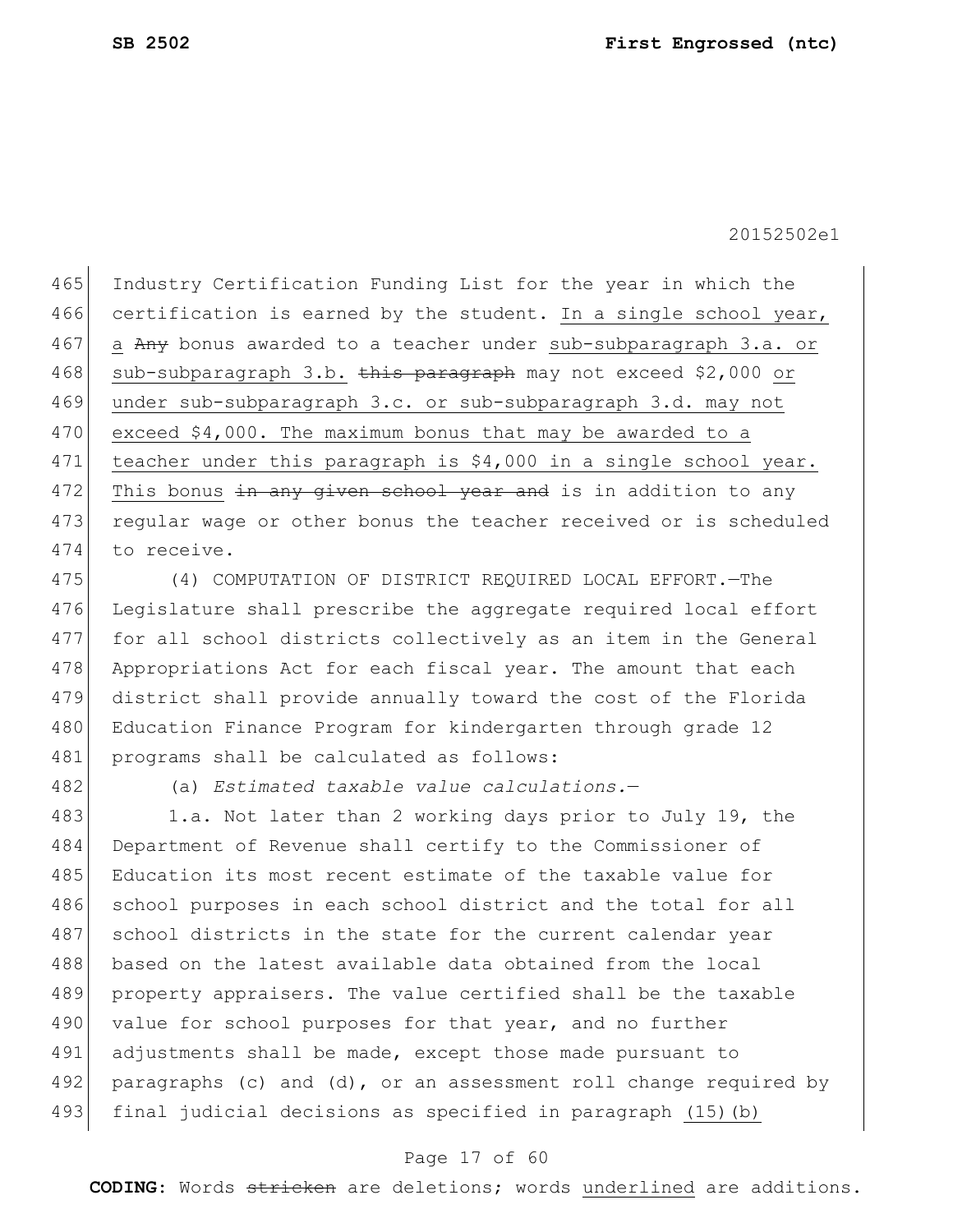494  $(14)$  (b). Not later than July 19, the Commissioner of Education 495 shall compute a millage rate, rounded to the next highest one 496 one-thousandth of a mill, which, when applied to 96 percent of 497 the estimated state total taxable value for school purposes, 498 would generate the prescribed aggregate required local effort 499 for that year for all districts. The Commissioner of Education 500 shall certify to each district school board the millage rate, 501 computed as prescribed in this subparagraph, as the minimum 502 millage rate necessary to provide the district required local 503 effort for that year.

 b. The General Appropriations Act shall direct the 505 computation of the statewide adjusted aggregate amount for 506 required local effort for all school districts collectively from ad valorem taxes to ensure that no school district's revenue 508 from required local effort millage will produce more than 90 percent of the district's total Florida Education Finance Program calculation as calculated and adopted by the 511 Legislature, and the adjustment of the required local effort millage rate of each district that produces more than 90 percent of its total Florida Education Finance Program entitlement to a level that will produce only 90 percent of its total Florida Education Finance Program entitlement in the July calculation.

516 2. On the same date as the certification in sub-517 subparagraph 1.a., the Department of Revenue shall certify to 518 the Commissioner of Education for each district:

519 **12.** Each year for which the property appraiser has certified 520 the taxable value pursuant to s. 193.122(2) or (3), if 521 applicable, since the prior certification under sub-subparagraph  $522$  1.a.

#### Page 18 of 60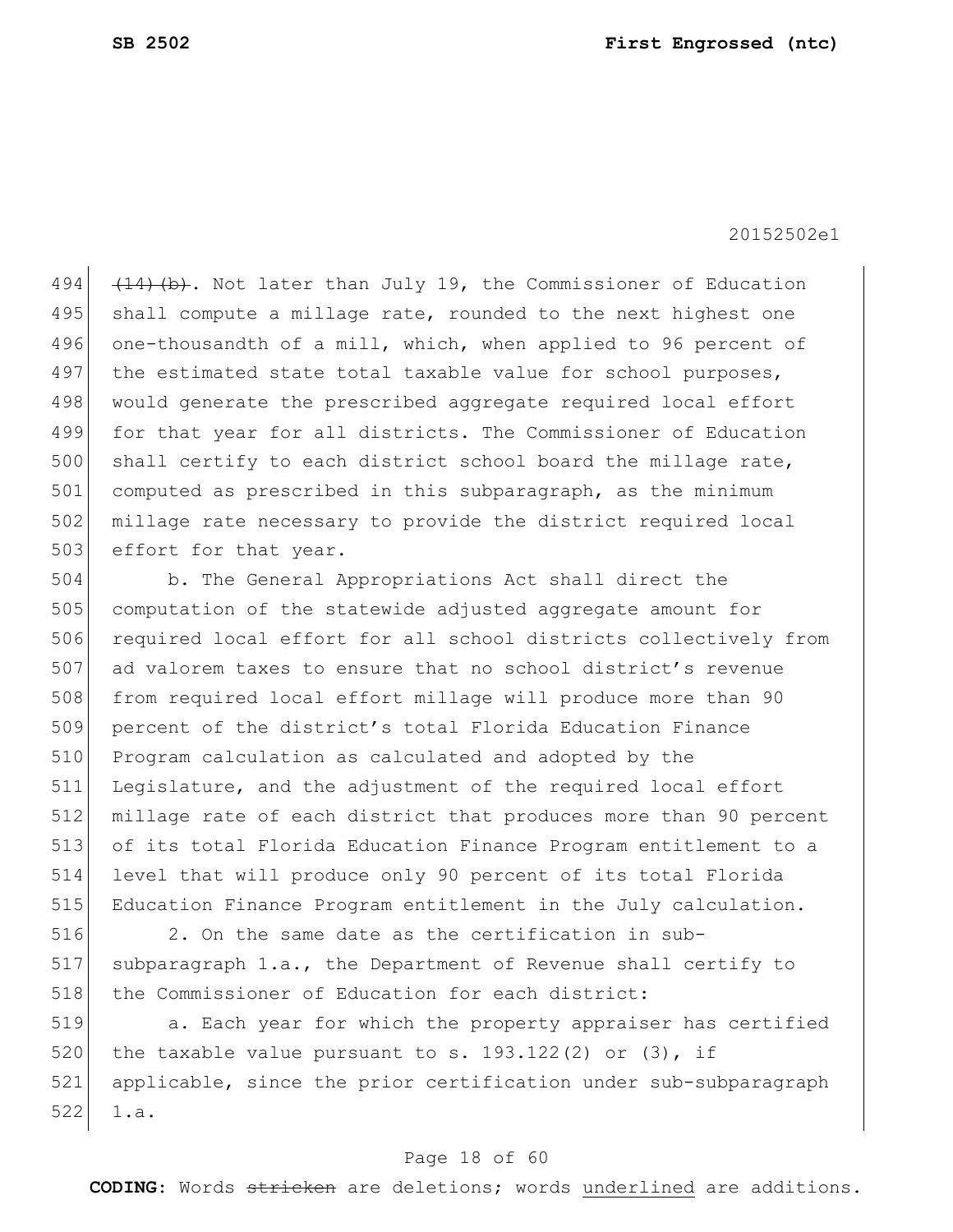523 b. For each year identified in sub-subparagraph a., the 524 taxable value certified by the appraiser pursuant to s. 525 193.122(2) or (3), if applicable, since the prior certification 526 under sub-subparagraph 1.a. This is the certification that 527 reflects all final administrative actions of the value 528 adjustment board.

 (5) DISCRETIONARY MILLAGE COMPRESSION SUPPLEMENT.—The 530 Legislature shall prescribe in the General Appropriations Act, pursuant to s. [1011.71\(](http://flsenate.gov/Laws/Statutes/2014/1011.71)1), the rate of nonvoted current operating discretionary millage that shall be used to calculate a discretionary millage compression supplement. If the prescribed millage generates an amount of funds per unweighted FTE for the district that is less than 105 percent of the state average, the district shall receive an amount per FTE that, when 537 added to the funds per FTE generated by the designated levy, 538 shall equal 105 percent of the state average.

539 (7) DETERMINATION OF SPARSITY SUPPLEMENT.—

540 (b) The district sparsity index shall be computed by 541 dividing the total number of full-time equivalent students in 542 all programs in the district by the number of senior high school 543 centers in the district, not in excess of three, which centers 544 are approved as permanent centers by a survey made by the 545 Department of Education. For districts with a full-time 546 equivalent student membership of at least 20,000, but no more 547 than 24,000, the index shall be computed by dividing the total 548 number of full-time equivalent students in all programs by the 549 number of permanent senior high school centers in the district, 550 not to exceed four.

551 (9) RESEARCH-BASED READING INSTRUCTION ALLOCATION.—

#### Page 19 of 60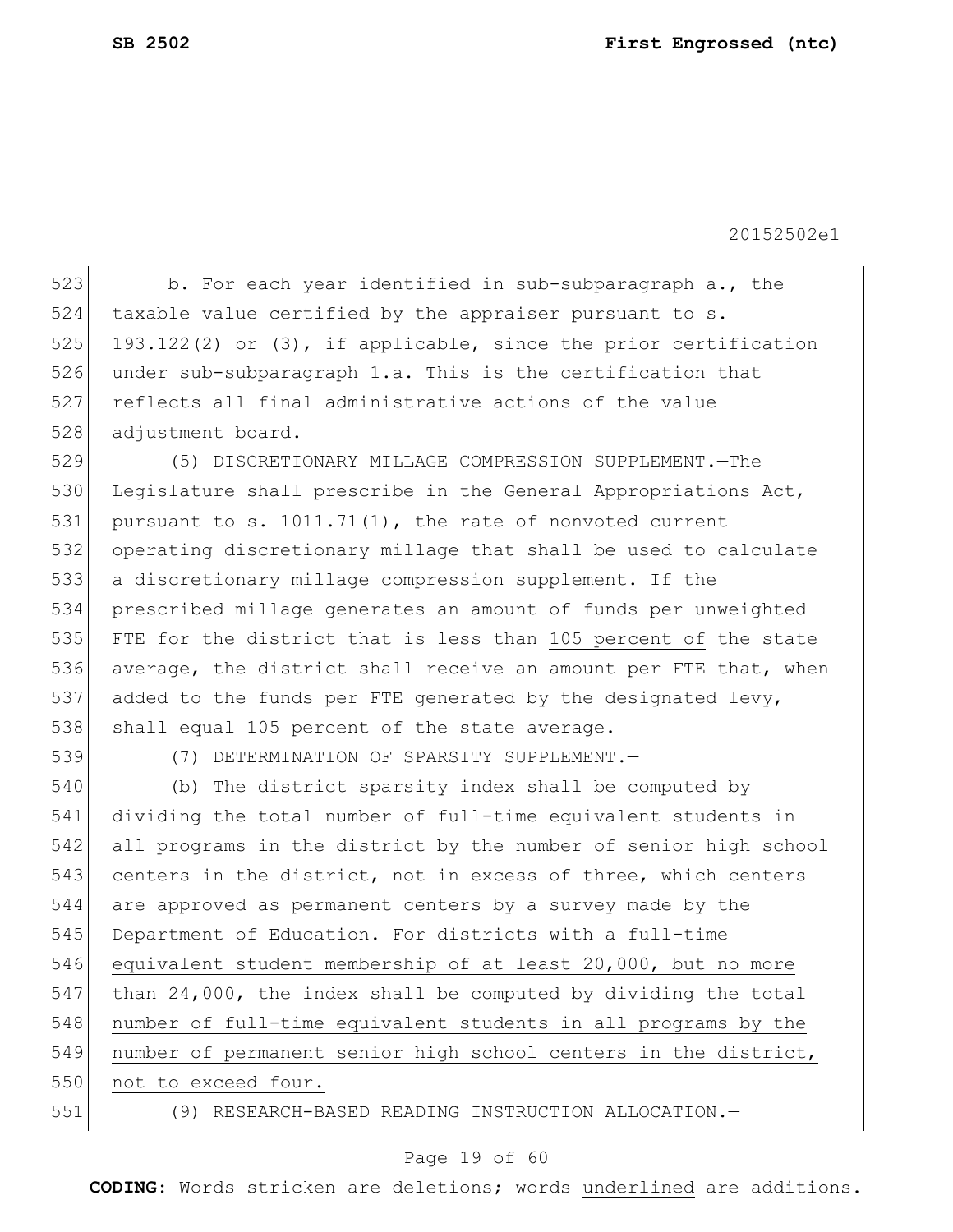(a) The research-based reading instruction allocation is created to provide comprehensive reading instruction to students in kindergarten through grade 12. For the 2014-2015 and 2015- 555 2016 fiscal years <del>year</del>, in each school district that has one or more of the 300 lowest-performing elementary schools based on the state reading assessment, priority shall be given to 558 providing an additional hour per day of intensive reading instruction beyond the normal school day for each day of the 560 entire school year, and to providing the equivalent hours of intensive reading instruction in a summer program, for the 562 students in each school. If a participating school is no longer classified as one of the 300 lowest-performing elementary 564 schools in the subsequent year, the school must continue to provide the additional hour of intensive reading instruction to all students who have Level 1 or Level 2 reading assessment 567 scores. Students enrolled in these schools who have level 5 assessment scores may participate in the additional hour of instruction on an optional basis. Exceptional student education 570 centers may shall not be included in the 300 schools. The intensive reading instruction delivered in this additional hour and for other students shall include: research-based reading instruction that has been proven to accelerate progress of students exhibiting a reading deficiency; differentiated instruction based on student assessment data to meet students' 576 specific reading needs; explicit and systematic reading development in phonemic awareness, phonics, fluency, vocabulary, 578 and comprehension, with more extensive opportunities for quided 579 practice, error correction, and feedback; and the integration of 580 social studies, science, and mathematics-text reading, text

#### Page 20 of 60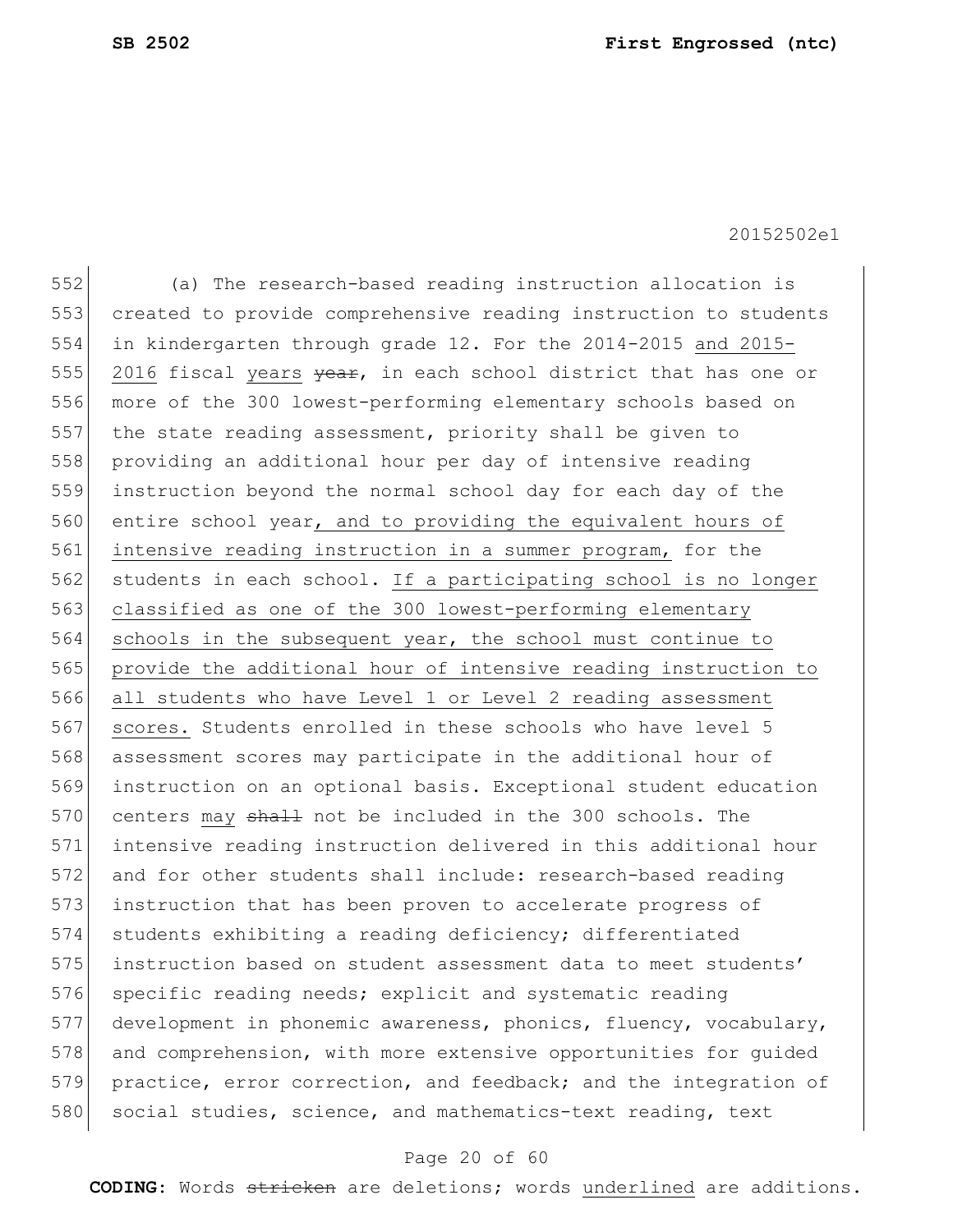581 discussion, and writing in response to reading. For the 2012-582 2013 and 2013-2014 fiscal years, a school district may not hire 583 more reading coaches than were hired during the 2011-2012 fiscal 584 year unless all students in kindergarten through grade 5 who 585 demonstrate a reading deficiency, as determined by district and 586 state assessments, including students scoring Level 1 or Level 2 587 on the statewide, standardized reading assessment or, upon 588 implementation, the English Language Arts assessment, are 589 provided an additional hour per day of intensive reading 590 instruction beyond the normal school day for each day of the 591 entire school year.

 (11) VIRTUAL EDUCATION CONTRIBUTION.—The Legislature may annually provide in the Florida Education Finance Program a virtual education contribution. The amount of the virtual education contribution shall be the difference between the amount per FTE established in the General Appropriations Act for virtual education and the amount per FTE for each district and 598 the Florida Virtual School, which may be calculated by taking the sum of the base FEFP allocation, the declining enrollment 600 supplement, the discretionary local effort, the state-funded 601 discretionary contribution, the discretionary millage compression supplement, the research-based reading instruction 603 allocation, the exceptional student education quaranteed allocation, and the instructional materials allocation, and then dividing by the total unweighted FTE. This difference shall be multiplied by the virtual education unweighted FTE for programs 607 and options identified in s. 1002.455(3) and the Florida Virtual 608 School and its franchises to equal the virtual education contribution and shall be included as a separate allocation in

#### Page 21 of 60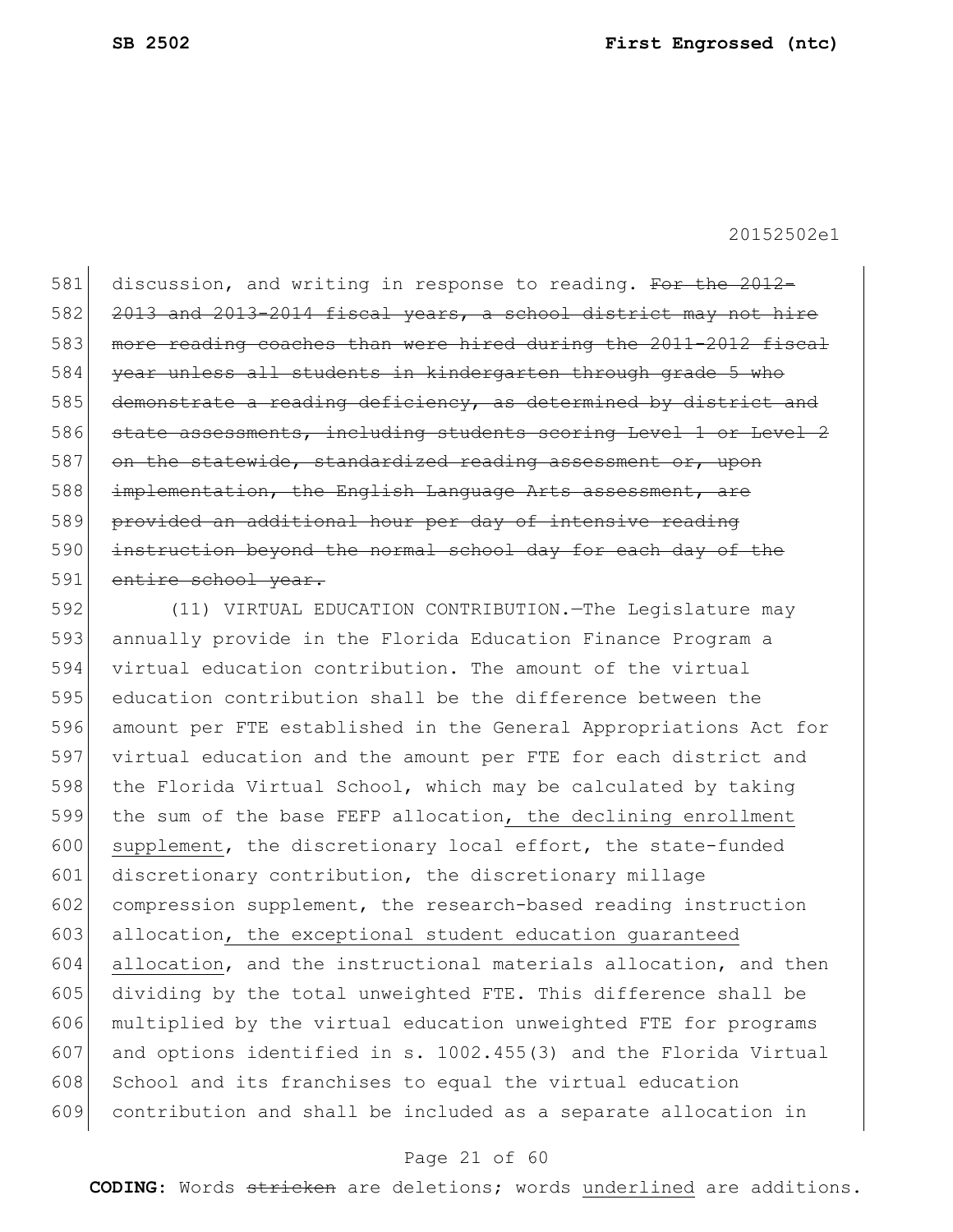610 the funding formula.

 (13) FEDERALLY CONNECTED STUDENT SUPPLEMENT.—The federally connected student supplement is created to provide supplemental 613 funding for school districts to support the education of students connected with federally owned military installations, 615 National Aeronautics and Space Administration (NASA) property, 616 and Indian lands. To be eligible for this supplement, the district must be eligible for federal Impact Aid Program funds under Title VIII of the Elementary and Secondary Education Act of 1965. The supplement shall be the sum of the student 620 allocation and an exempt property allocation. (a) The student allocation shall be calculated based on the number of students reported for federal Impact Aid Program  $\mid$  funds, including students with disabilities, who meet one of the following criteria: 625 1. Resides with a parent who is on active duty in the uniformed services or is an accredited foreign government official and military officer. Students with disabilities shall 628 also be reported separately for this condition. 629 2. Resides on eligible federally owned Indian lands. Students with disabilities shall also be reported separately for 631 this condition. 632 3. Resides with a civilian parent who lives or works on eligible federal property connected with a military installation or NASA. The number of these students shall be multiplied by a factor of 0.5. (b) The total number of federally connected students calculated under paragraph (a) shall be multiplied by a percentage of the base student allocation as provided in the

#### Page 22 of 60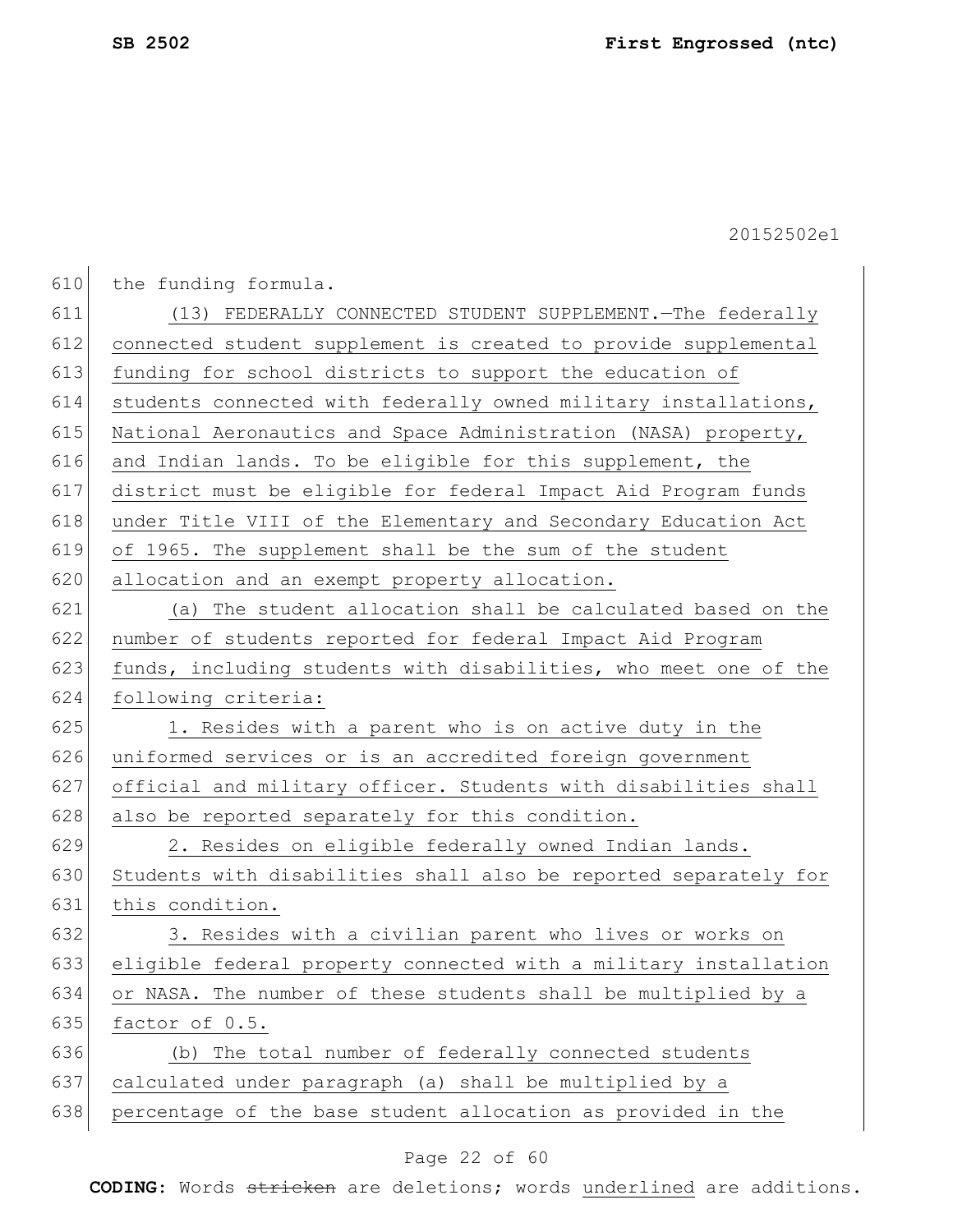| 639 | General Appropriations Act. The total of the number of students       |
|-----|-----------------------------------------------------------------------|
| 640 | with disabilities as reported separately under subparagraphs          |
| 641 | $(a) 1.$ and $(a) 2.$ shall be multiplied by an additional percentage |
| 642 | of the base student allocation as provided in the General             |
| 643 | Appropriations Act. The base amount and the amount for students       |
| 644 | with disabilities shall be summed to provide the student              |
| 645 | allocation.                                                           |
| 646 | (c) The exempt-property allocation shall be equal to the              |
| 647 | tax-exempt value of federal impact aid lands reserved as              |
| 648 | military installations, real property owned by NASA, or eligible      |
| 649 | federally owned Indian lands located in the district, as of           |
| 650 | January 1 of the previous year, multiplied by the millage             |
| 651 | authorized and levied under s. 1011.71(2).                            |
| 652 | $(14)$ $(13)$ QUALITY ASSURANCE GUARANTEE. The Legislature may        |
| 653 | annually in the General Appropriations Act determine a                |
| 654 | percentage increase in funds per K-12 unweighted FTE as a             |
| 655 | minimum guarantee to each school district. The guarantee shall        |
| 656 | be calculated from prior year base funding per unweighted FTE         |
| 657 | student which shall include the adjusted FTE dollars as provided      |
| 658 | in subsection $(15)$ $(14)$ , quality guarantee funds, and actual     |
| 659 | nonvoted discretionary local effort from taxes. From the base         |
| 660 | funding per unweighted FTE, the increase shall be calculated for      |
| 661 | the current year. The current year funds from which the               |
| 662 | quarantee shall be determined shall include the adjusted FTE          |
| 663 | dollars as provided in subsection (15) (14) and potential             |
| 664 | nonvoted discretionary local effort from taxes. A comparison of       |
| 665 | current year funds per unweighted FTE to prior year funds per         |
| 666 | unweighted FTE shall be computed. For those school districts          |
| 667 | which have less than the legislatively assigned percentage            |
|     |                                                                       |

## Page 23 of 60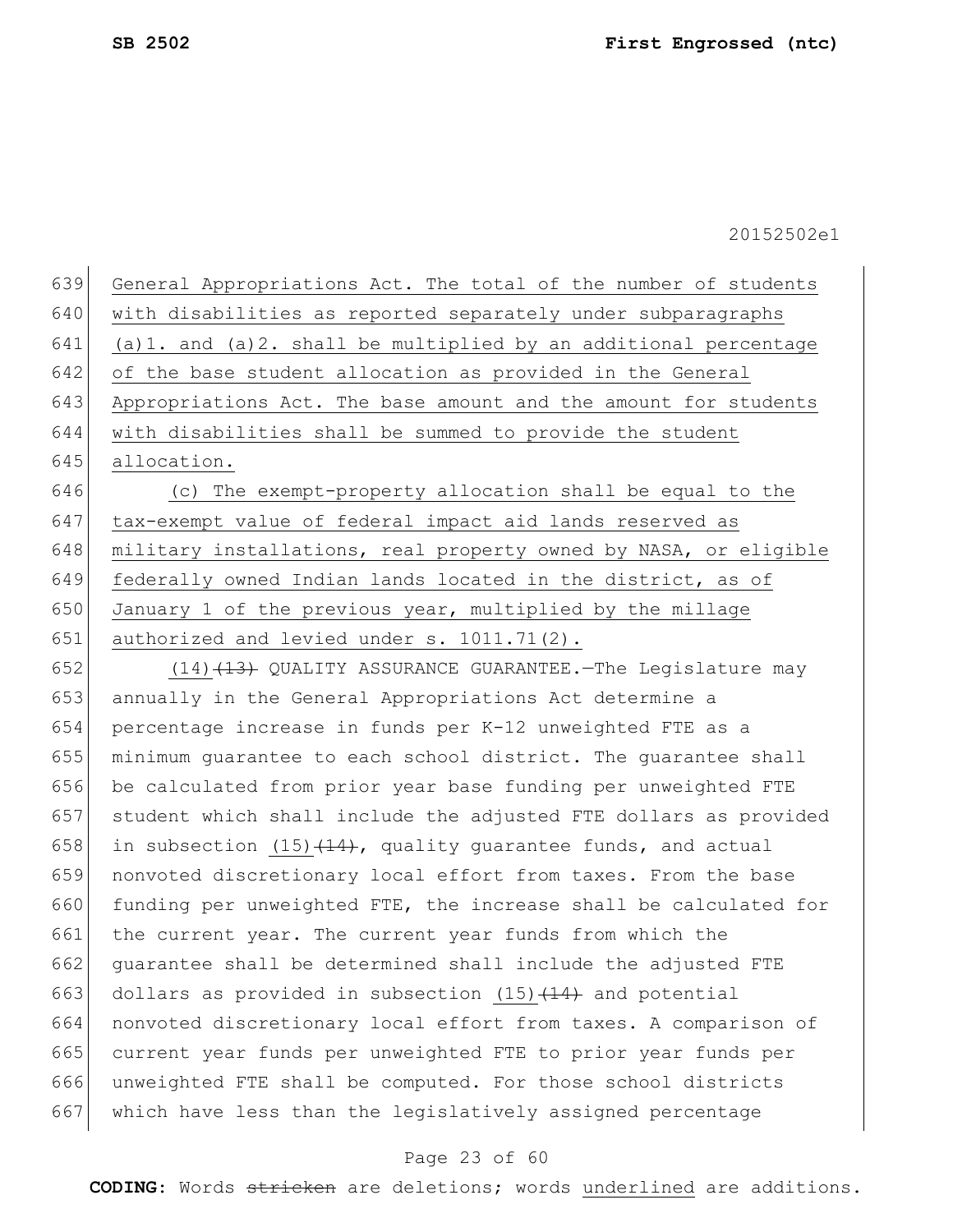increase, funds shall be provided to guarantee the assigned percentage increase in funds per unweighted FTE student. Should appropriated funds be less than the sum of this calculated amount for all districts, the commissioner shall prorate each district's allocation. This provision shall be implemented to 673 the extent specifically funded.

674 Section 7. In order to implement Specific Appropriations 7 675 and 90 of the 2015-2016 General Appropriations Act, subsection 676 (1) of section 1011.71, Florida Statutes, is amended to read: 677 1011.71 District school tax.-

678 (1) If the district school tax is not provided in the 679 General Appropriations Act or the substantive bill implementing 680 the General Appropriations Act, each district school board 681 desiring to participate in the state allocation of funds for 682 current operation as prescribed by s.  $1011.62(15)$  <del>s.  $1011.62(14)$ </del> 683 shall levy on the taxable value for school purposes of the 684 district, exclusive of millage voted under the provisions of s. 685 9(b) or s. 12, Art. VII of the State Constitution, a millage 686 rate not to exceed the amount certified by the commissioner as 687 the minimum millage rate necessary to provide the district 688 required local effort for the current year, pursuant to  $s$ . 689 1011.62(4)(a)1. In addition to the required local effort millage 690 levy, each district school board may levy a nonvoted current 691 operating discretionary millage. The Legislature shall prescribe 692 annually in the appropriations act the maximum amount of millage 693 a district may levy.

694 Section 8. The amendments made by this act to ss. 1011.62 695 and  $1011.71(1)$ , Florida Statutes, expire July 1, 2016, and the 696 text of ss. 1011.62 and 1011.71(1), Florida Statutes, shall

#### Page 24 of 60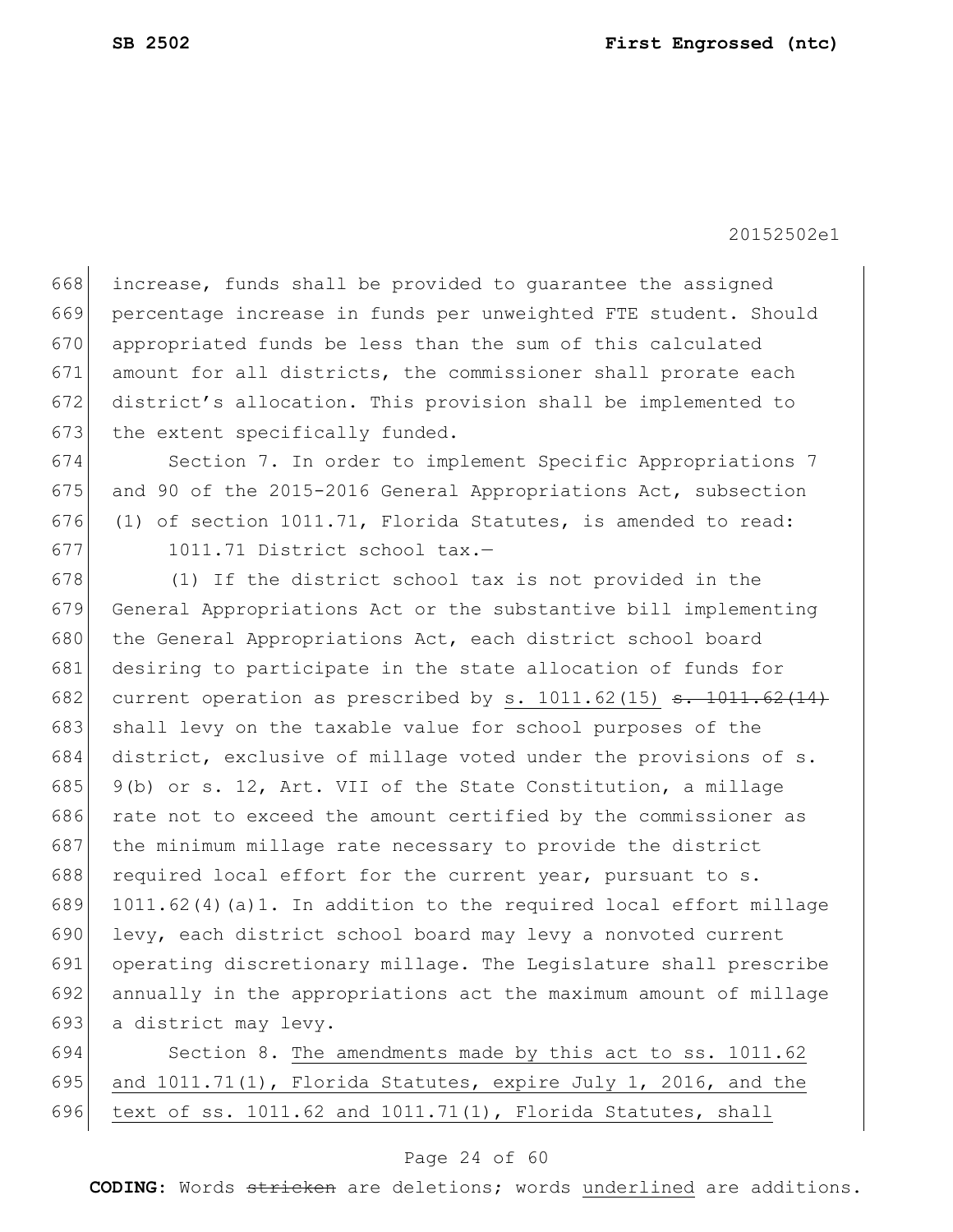697 revert to that in existence on June 30, 2015, except that any 698 amendments to such text enacted other than by this act shall be 699 preserved and continue to operate to the extent that such 700 amendments are not dependent upon the portions of text which 701 expire pursuant to this section. 702 Section 9. In order to implement Specific Appropriations 7 703 and 90 of the 2015-2016 General Appropriations Act, paragraph 704 (d) of subsection (2) of section 1011.71, Florida Statutes, is 705 amended to read: 706 1011.71 District school tax.-707 (2) In addition to the maximum millage levy as provided in 708 subsection  $(1)$ , each school board may levy not more than 1.5 709 mills against the taxable value for school purposes for district 710 schools, including charter schools at the discretion of the 711 school board, to fund: 712 (d)1. The purchase, lease-purchase, or lease of new and 713 replacement equipment; computer hardware, including electronic 714 hardware and other hardware devices necessary for gaining access 715 to or enhancing the use of electronic content and resources or 716 to facilitate the access to and the use of a school district's 717 digital classrooms plan pursuant to s. 1011.62, excluding 718 software other than the operating system necessary to operate 719 | the hardware or device; and enterprise resource software 720 applications that are classified as capital assets in accordance 721 with definitions of the Governmental Accounting Standards Board, 722 have a useful life of at least 5 years, and are used to support 723 districtwide administration or state-mandated reporting 724 requirements. 725 2. Notwithstanding subparagraph 1., enterprise resource

#### Page 25 of 60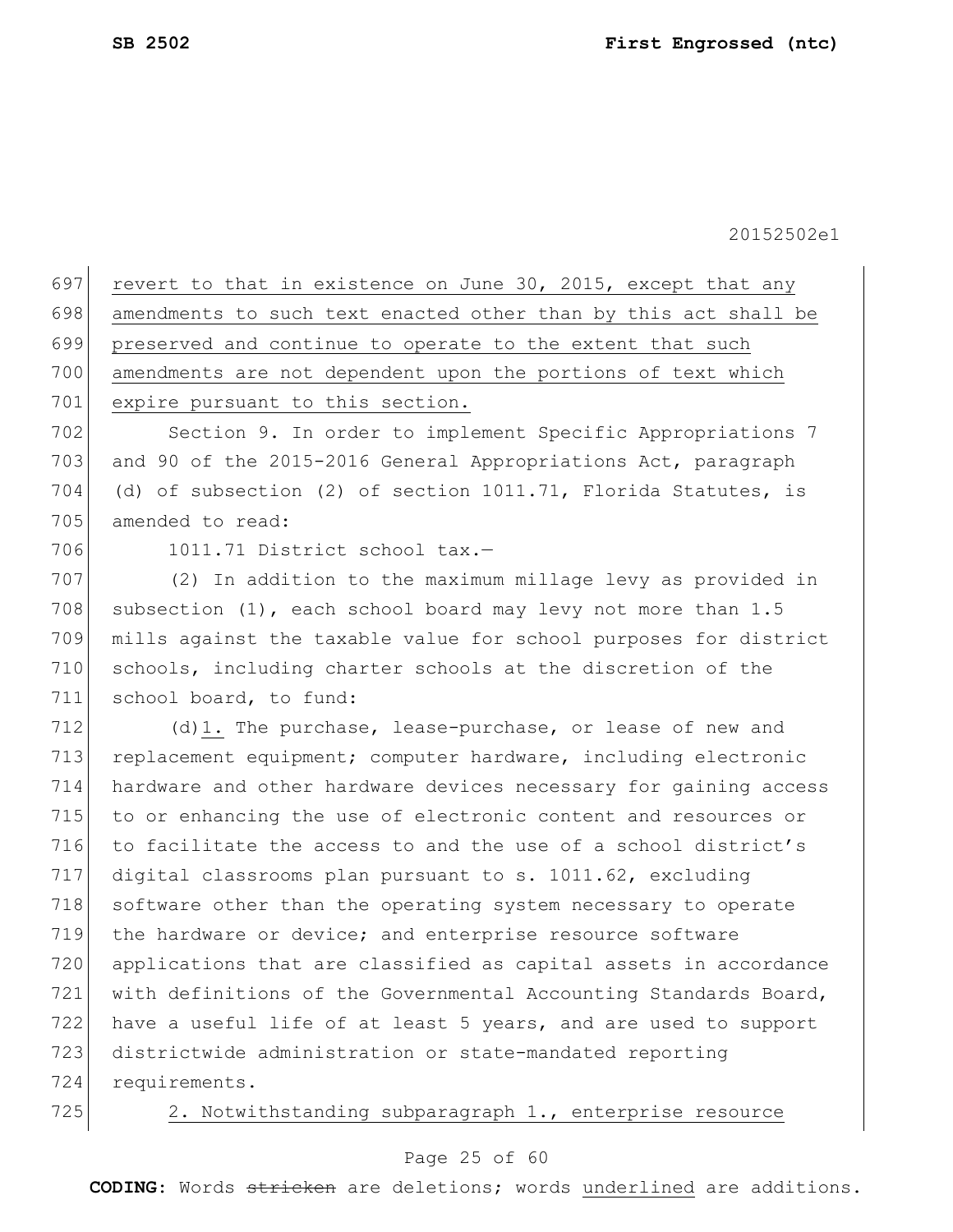| 726<br>software may be acquired by annual license fees, maintenance |
|---------------------------------------------------------------------|
| fees, or lease agreements. This subparagraph expires July 1,        |
| 2016.                                                               |
| Section 10. (1) In order to implement Specific                      |
| Appropriation 138 of the 2015-2016 General Appropriations Act,      |
| the State University System Performance Based Incentive shall be    |
| based on indicators of institutional attainment of performance      |
| metrics adopted by the Board of Governors. The performance-based    |
| funding metrics must include, but are not limited to, metrics       |
| that measure graduation and retention rates; degree production;     |
| affordability; postgraduation employment, salaries, or further      |
| education; student loan default rates; access; and any other        |
| metrics approved by the board.                                      |
| (2) The Board of Governors shall evaluate the institutions'         |
| performance on the metrics based on benchmarks adopted by the       |
| board which measure the achievement of institutional excellence     |
| or improvement. Each fiscal year, the amount of funds available     |
| for allocation to the institutions based on the performance         |
| funding model shall consist of the state's investment in            |
| performance funding, plus an institutional investment consisting    |
| of funds to be redistributed from the base funding of the State     |
| University System, as determined in the General Appropriations      |
| Act. The institutional investment shall be restored for all         |
| institutions that meet the board's minimum performance threshold    |
| under the performance funding model. An institution that is one     |
| of the bottom three institutions or fails to meet the board's       |
| minimum performance funding threshold is not eligible for the       |
| state's investment, shall have a portion of its institutional       |
| investment withheld, and shall submit an improvement plan to the    |
|                                                                     |

## Page 26 of 60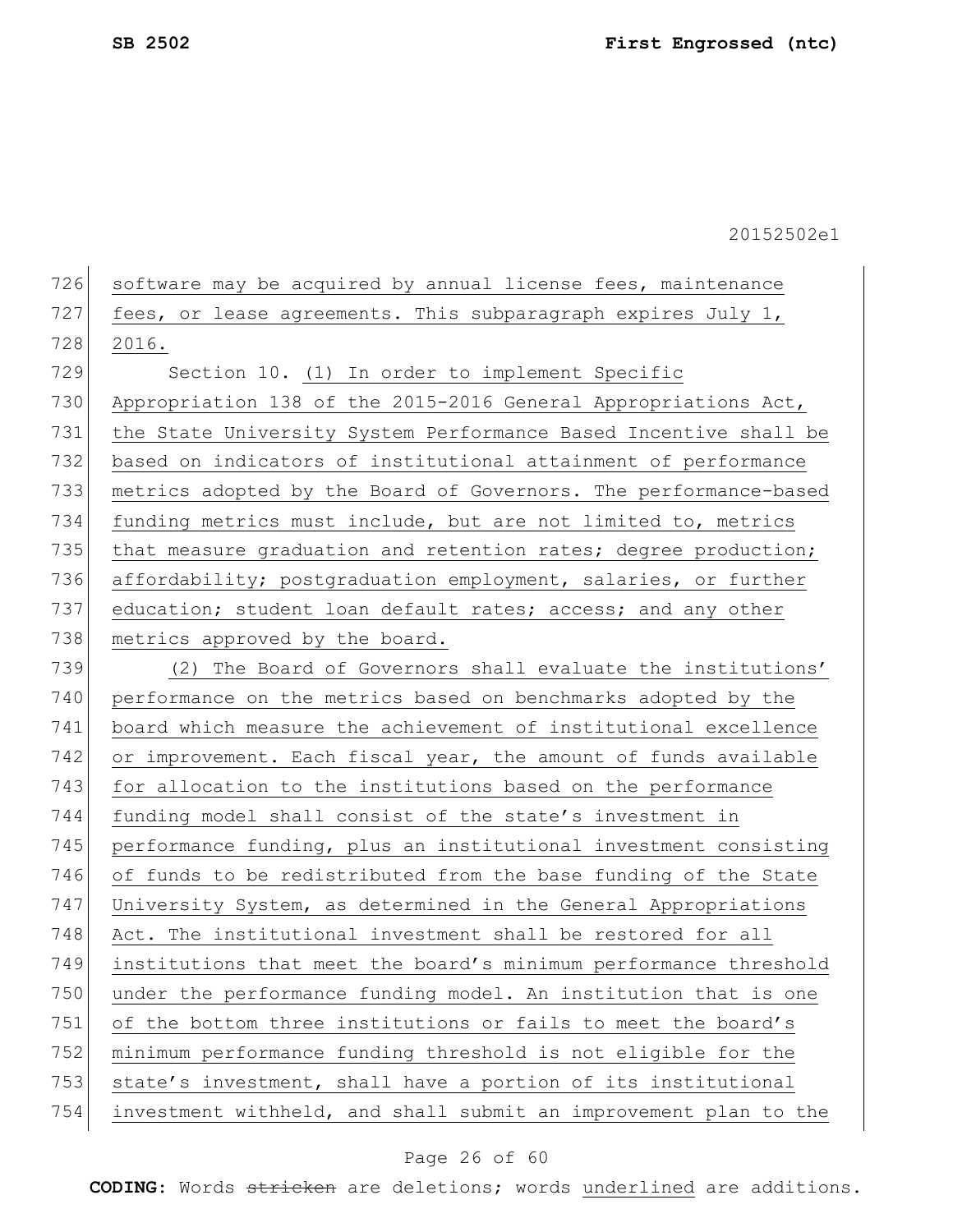755 board which specifies the activities and strategies for 756 improving the institution's performance. 757 (3) By October 1, 2015, the Board of Governors shall submit 758 to the Governor, the President of the Senate, and the Speaker of 759 the House of Representatives a report on the previous year's 760 performance funding allocation which reflects the rankings and 761 award distributions. 762 (4) This section expires July 1, 2016. 763 Section 11. (1) In order to implement Specific 764 Appropriation 122 of the 2015-2016 General Appropriations Act, 765 | the Florida College System Performance Based Incentive shall be 766 based on indicators of institutional attainment of performance 767 metrics adopted by the State Board of Education. The 768 performance-based funding metrics must be limited to metrics 769 that measure retention; program completion and graduation rates; 770 student loan default rates; job placement; and postgraduation 771 employment, salaries, or further education. 772 (2) The State Board of Education shall evaluate the 773 institutions' performance on the metrics based on benchmarks 774 adopted by the board which measure the achievement of 775 institutional excellence or improvement. Each fiscal year, the 776 amount of funds available for allocation to the institutions 777 based on the performance funding model shall consist of the 778 state's investment in performance funding, plus an institutional 779 investment consisting of funds to be redistributed from the base 780 funding of the Florida College System Program Fund, as 781 determined in the General Appropriations Act. The board shall 782 establish a minimum performance threshold that the institutions 783 must meet in order to be eligible for the state's investment in

#### Page 27 of 60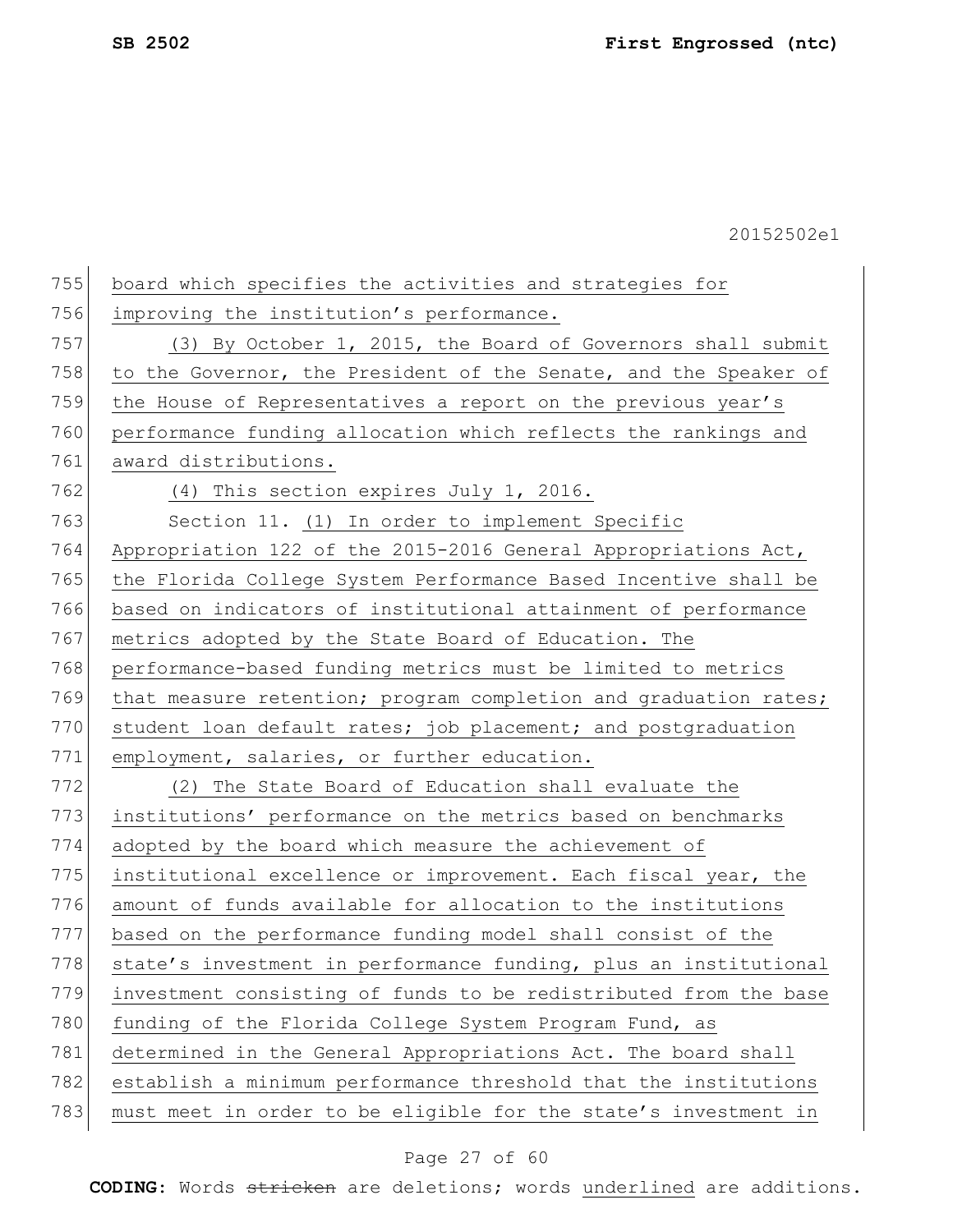| 784 | performance funds. The institutional investment shall be         |
|-----|------------------------------------------------------------------|
| 785 | restored for all institutions eligible for the state's           |
| 786 | investment under the performance funding model. An institution   |
| 787 | that fails to meet the board's minimum performance funding       |
| 788 | threshold is not eligible for the state's investment, shall have |
| 789 | a portion of its institutional investment withheld, and shall    |
| 790 | submit an improvement plan to the board which specifies the      |
| 791 | activities and strategies for improving the institution's        |
| 792 | performance.                                                     |
| 793 | (3) The State Board of Education must review the                 |
| 794 | improvement plan and, if approved, must monitor the              |
| 795 | institution's progress on implementing the specified activities  |
| 796 | and strategies. The institutions shall submit monitoring reports |
| 797 | to the board no later than December 31 and May 31 of each year.  |
| 798 | (4) The Commissioner of Education shall withhold                 |
| 799 | disbursement of the institutional investment until such time as  |
| 800 | the monitoring report for the institution is approved by the     |
| 801 | State Board of Education. An institution that fails to make      |
| 802 | satisfactory progress may not have its full institutional        |
| 803 | investment restored. If all institutional investment funds are   |
| 804 | not restored, any remaining funds shall be redistributed in      |
| 805 | accordance with the board's performance funding model.           |
| 806 | (5) By October 1, 2015, the State Board of Education shall       |
| 807 | submit to the Governor, the President of the Senate, and the     |
| 808 | Speaker of the House of Representatives a report on the previous |
| 809 | year's performance funding allocation which reflects the         |
| 810 | rankings and award distributions.                                |
| 811 | (6) This section expires July 1, 2016.                           |
| 812 | Section 12. In order to implement Specific Appropriations        |
|     |                                                                  |

## Page 28 of 60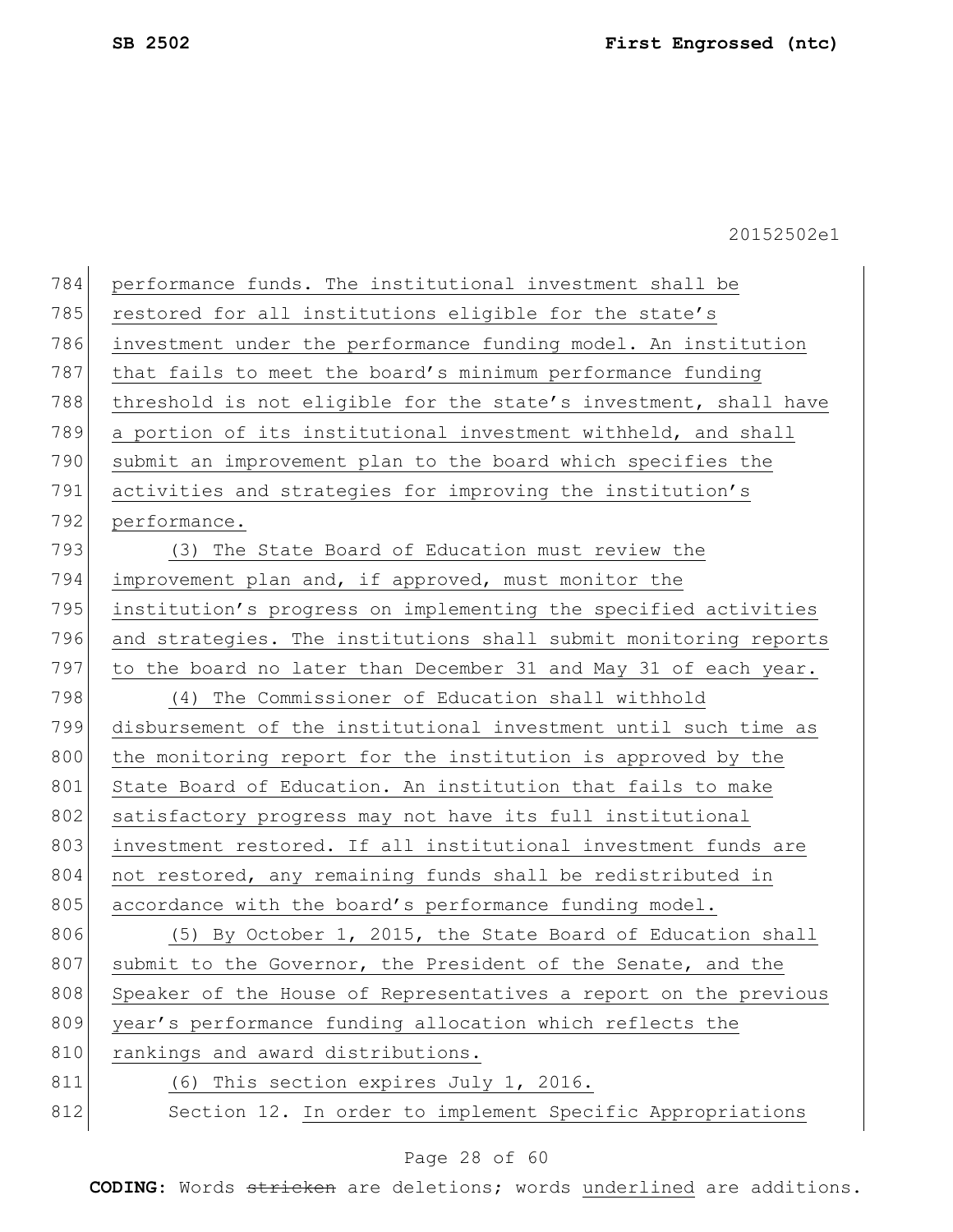| 813 | 194, 201, 202, 203, and 206 of the 2015-2016 General             |
|-----|------------------------------------------------------------------|
| 814 | Appropriations Act, and contingent on SB 7044 or similar         |
| 815 | legislation becoming law, the calculations for the Medicaid Low- |
| 816 | Income Pool and Disproportionate Share Hospital programs for the |
| 817 | 2015-2016 fiscal year contained in the document entitled         |
| 818 | "Medicaid Hospital Funding Programs," dated , 2015, and          |
| 819 | filed with the Secretary of the Senate, are incorporated by      |
| 820 | reference for the purpose of displaying the calculations used by |
| 821 | the Legislature, consistent with the requirements of state law,  |
| 822 | in making appropriations for the Medicaid Low-Income Pool and    |
| 823 | Disproportionate Share Hospital programs. This section expires   |
| 824 | July 1, 2016.                                                    |
| 825 | Section 13. In order to implement Specific Appropriations        |
| 826 | 201 and 206 and notwithstanding s. 409.905, Florida Statutes, if |
| 827 | the Agency for Health Care Administration determines that the    |
| 828 | providers' average per-discharge Automatic Intergovernmental     |
| 829 | Transfer payments and LIP-6 Intergovernmental Transfer payments  |
| 830 | used in paying hospitals during state fiscal year 2014-2015      |
| 831 | differs from appropriated state fiscal year 2014-2015            |
| 832 | intergovernmental transfer allocations, the agency shall         |
| 833 | retroactively adjust hospital payment rates to align payments    |
| 834 | with available intergovernmental transfer funding by             |
| 835 | reprocessing all hospital claims for state fiscal year 2014-     |
| 836 | 2015. Adjustments must cover differences between actual          |
| 837 | intergovernmental transfer payments and appropriated             |
| 838 | intergovernmental transfer amounts up to a limit equal to full   |
| 839 | hospital Medicaid inpatient cost. This section expires July 1,   |
| 840 | 2016.                                                            |
| 841 | Section 14. In order to implement Section 9 of the 2015-         |

## Page 29 of 60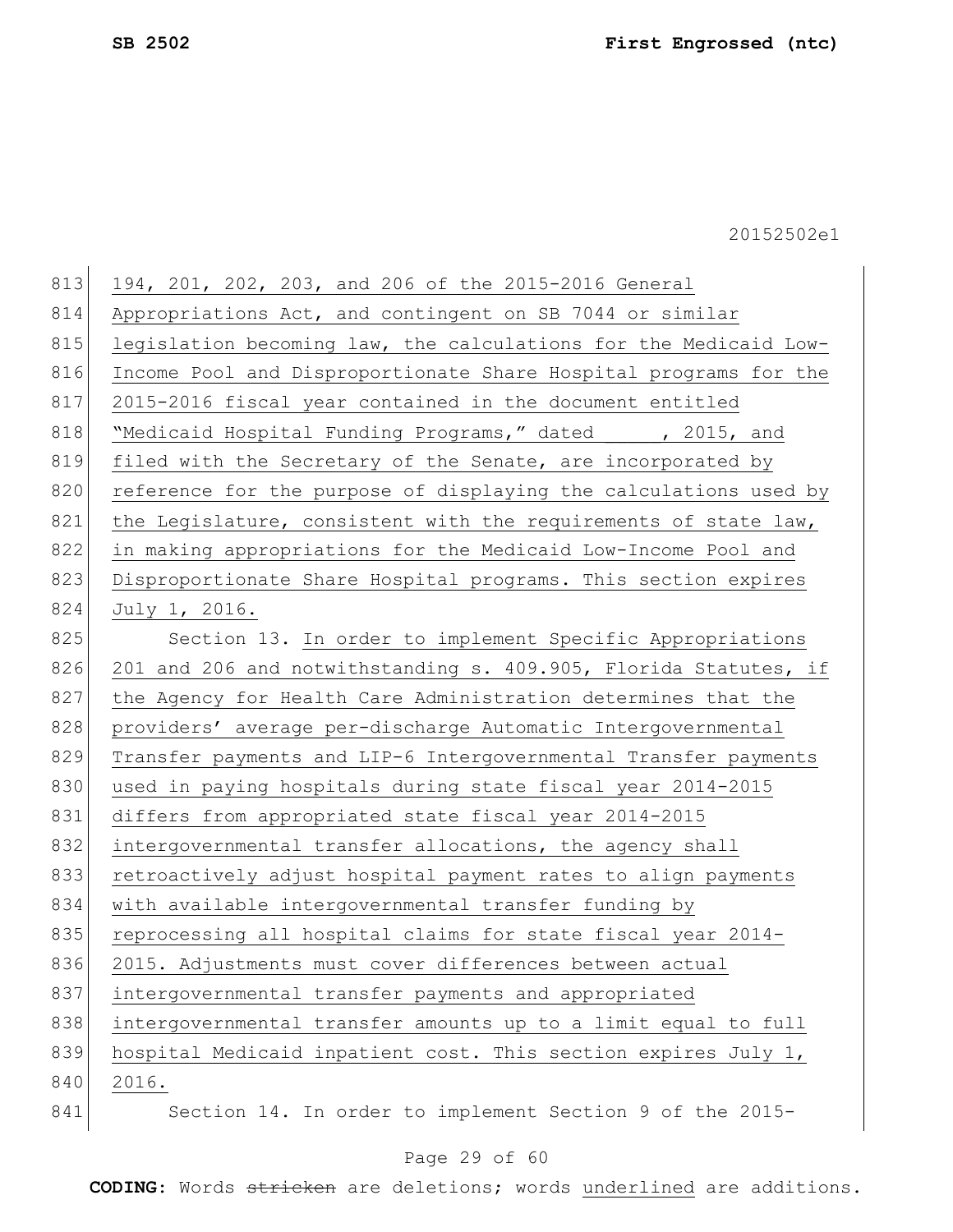| 842 | 2016 General Appropriations Act, paragraph (c) is added to       |
|-----|------------------------------------------------------------------|
| 843 | subsection (4) of section 20.435, Florida Statutes, to read:     |
| 844 | 20.435 Department of Health; trust funds. The following          |
| 845 | trust funds shall be administered by the Department of Health:   |
| 846 | (4) Medical Quality Assurance Trust Fund.                        |
| 847 | (c) For the 2015-2016 fiscal year, the uses authorized           |
| 848 | under paragraph (a) include providing health care services to    |
| 849 | department clients. This paragraph expires July 1, 2016.         |
| 850 | Section 15. (1) In order to implement Specific                   |
| 851 | Appropriation 251 of the 2015-2016 General Appropriations Act    |
| 852 | and notwithstanding s. 393.065(5), Florida Statutes, individuals |
| 853 | from the Medicaid home and community-based waiver programs wait  |
| 854 | list shall be offered a slot on the waiver as follows:           |
| 855 | (a) Individuals in category 1, which includes clients            |
| 856 | deemed to be in crisis as described in rule, shall be given      |
| 857 | first priority in moving from the wait list to the waiver.       |
| 858 | (b) Under category 2, the Agency for Persons with                |
| 859 | Disabilities shall provide waiver services that are not          |
| 860 | otherwise available under the State Medicaid Plan or through the |
| 861 | child welfare system under s. 409.986, Florida Statutes, and,    |
| 862 | for an eligible individual at least 18 years old but not yet 22  |
| 863 | years old, the agency shall also provide residential             |
| 864 | habilitation services, such as supervision and training, to      |
| 865 | assist the individual improve skills related to activities of    |
| 866 | daily living. Individuals eligible under category 2 shall be     |
| 867 | moved into waiver services if they have an open case in the      |
| 868 | Department of Children and Families' statewide automated child   |
| 869 | welfare information system and:                                  |
| 870 | 1. Are transitioning out of the child welfare system at the      |

## Page 30 of 60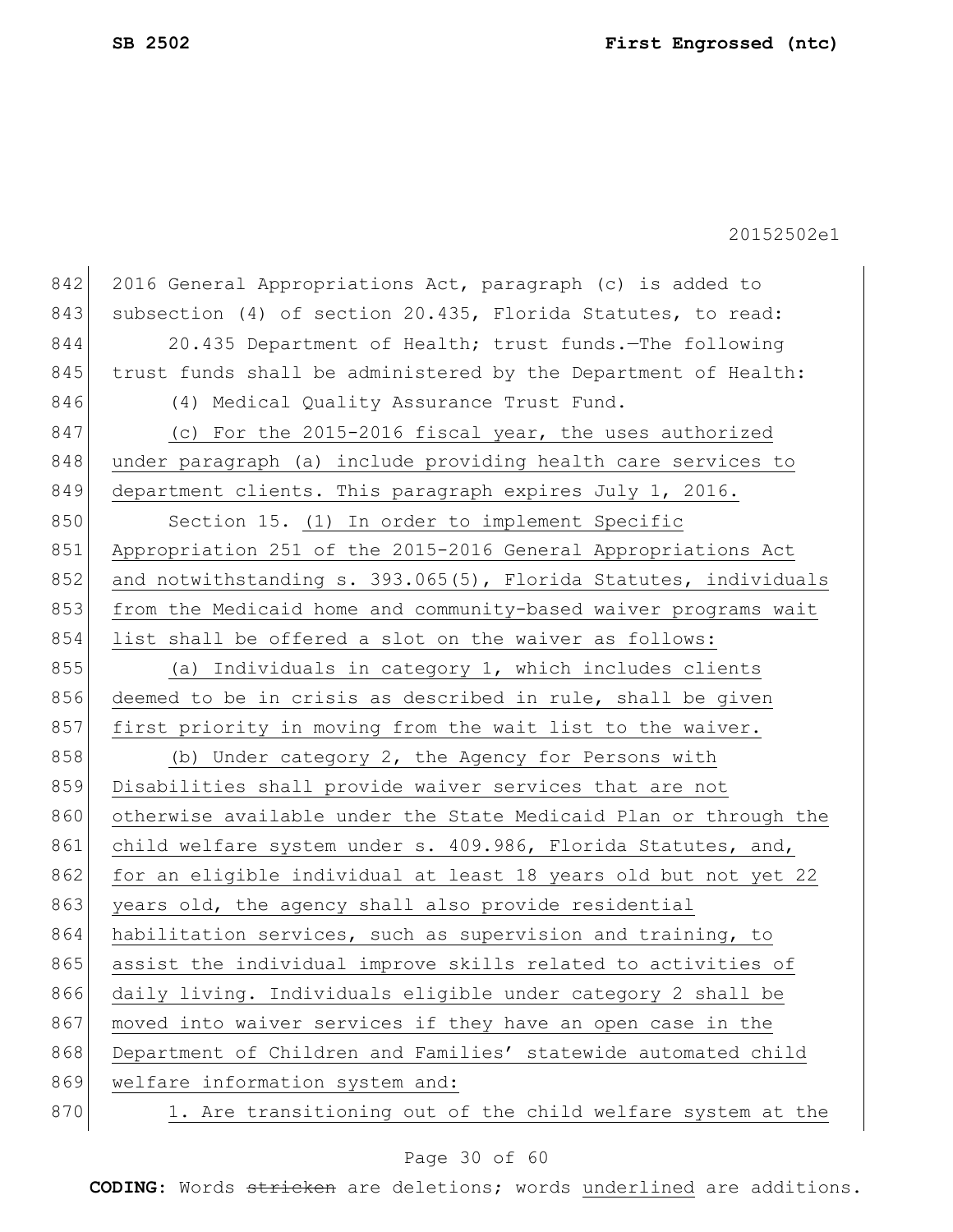| 871 | finalization of an adoption, a reunification with family         |
|-----|------------------------------------------------------------------|
| 872 | members, a permanent placement with a relative, or a             |
| 873 | guardianship with a nonrelative; or                              |
| 874 | 2. Are at least 18 years old but not yet 22 years old.           |
| 875 | (c) In selecting individuals in category 3, category 4, or       |
| 876 | category 5, the Agency for Persons with Disabilities shall use   |
| 877 | the Agency for Persons with Disabilities Wait List               |
| 878 | Prioritization Tool, dated March 15, 2013. Those individuals     |
| 879 | whose needs score highest on the Wait List Prioritization Tool   |
| 880 | shall be moved to the waiver during the 2015-2016 fiscal year,   |
| 881 | to the extent funds are available.                               |
| 882 | (2) The agency shall allow an individual who meets the           |
| 883 | eligibility requirements provided under s. 393.065(1), Florida   |
| 884 | Statutes, to receive home and community-based services in this   |
| 885 | state if the individual's parent or legal guardian is an active- |
| 886 | duty military servicemember and, at the time of the              |
| 887 | servicemember's transfer to Florida, the individual was          |
| 888 | receiving home and community-based services in another state.    |
| 889 | (3) Upon the placement of individuals on the waiver              |
| 890 | pursuant to subsection (1), individuals remaining on the wait    |
| 891 | list are deemed not to have been substantially affected by       |
| 892 | agency action and are, therefore, not entitled to a hearing      |
| 893 | under s. 393.125, Florida Statutes, or administrative proceeding |
| 894 | under chapter 120, Florida Statutes.                             |
| 895 | (4) This section expires July 1, 2016.                           |
| 896 | Section 16. In order to implement Specific Appropriations        |
| 897 | 554 through 563 of the 2015-2016 General Appropriations Act,     |
| 898 | subsection (3) of section 296.37, Florida Statutes, is amended   |
| 899 | to read:                                                         |
|     |                                                                  |

## Page 31 of 60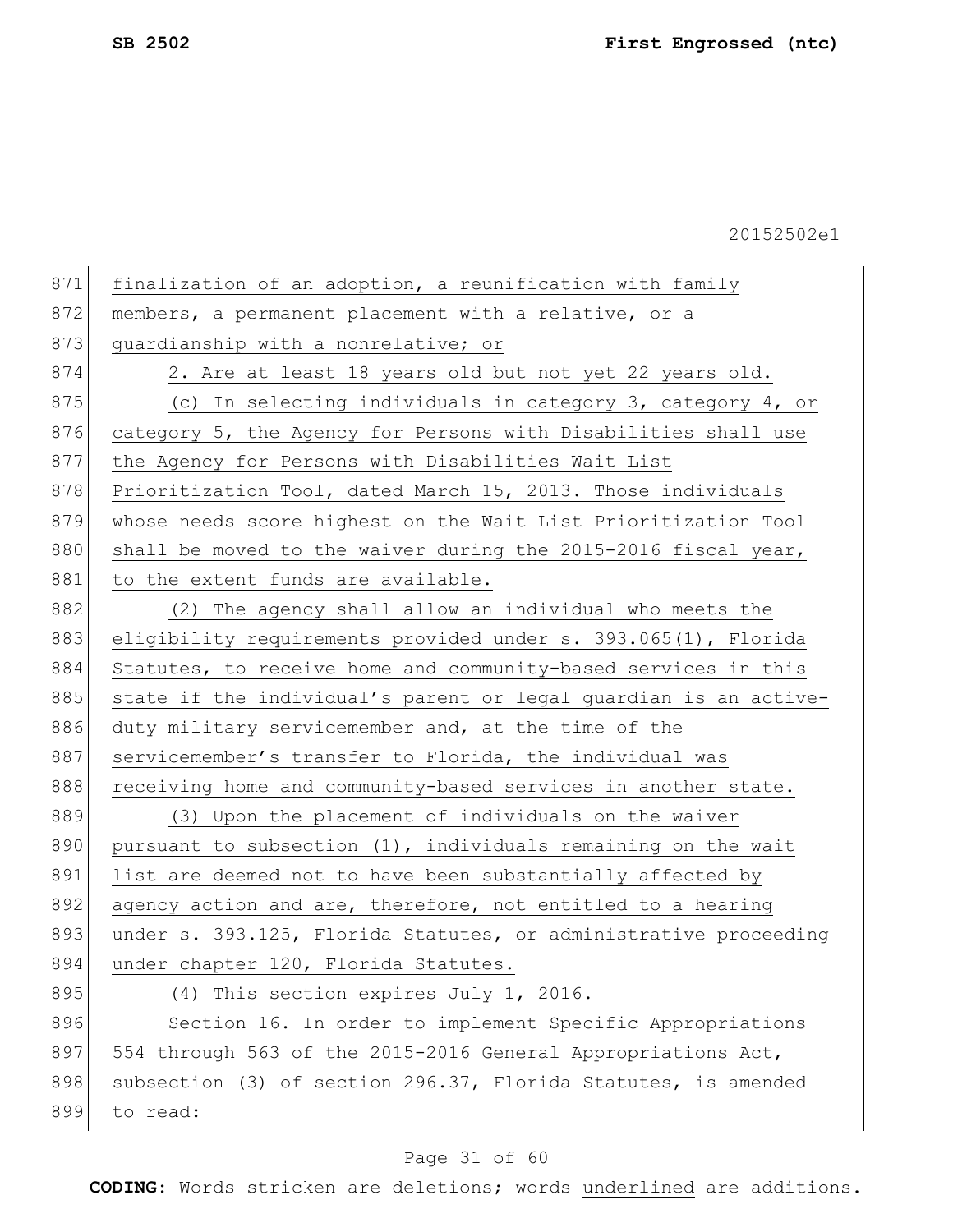900 296.37 Residents; contribution to support.

901 (3) Notwithstanding subsection (1), each resident of the 902 home who receives a pension, compensation, or gratuity from the 903 United States Government, or income from any other source, of 904 more than \$105 per month shall contribute to his or her 905 maintenance and support while a resident of the home in 906 accordance with a payment schedule determined by the 907 administrator and approved by the director. The total amount of 908 such contributions shall be to the fullest extent possible, but, 909 in no case, shall exceed the actual cost of operating and 910 maintaining the home. This subsection expires July 1, 2016 2015. 911 Section 17. In order to implement Specific Appropriations 912 187B through 220A and 524 of the 2015-2016 General 913 Appropriations Act and notwithstanding ss. 216.181 and 216.292, 914 Florida Statutes, the Agency for Health Care Administration, in 915 consultation with the Department of Health, may submit a budget 916 amendment, subject to the notice, review, and objection 917 procedures of s. 216.177, Florida Statutes, to realign funding 918 within and between agencies based on implementation of the 919 Statewide Medicaid Managed Care Medical Assistance program for 920 the Children's Medical Services Program of the Department of 921 Health. The funding realignment shall reflect the actual 922 enrollment changes due to the transfer of beneficiaries from 923 fee-for-service to the capitated Children's Medical Services 924 network. The Agency for Health Care Administration may submit a 925 request for nonoperating budget authority to transfer the 926 federal funds to the Department of Health, pursuant to s. 927 216.181(12), Florida Statutes. This section expires July 1, 928 2016.

#### Page 32 of 60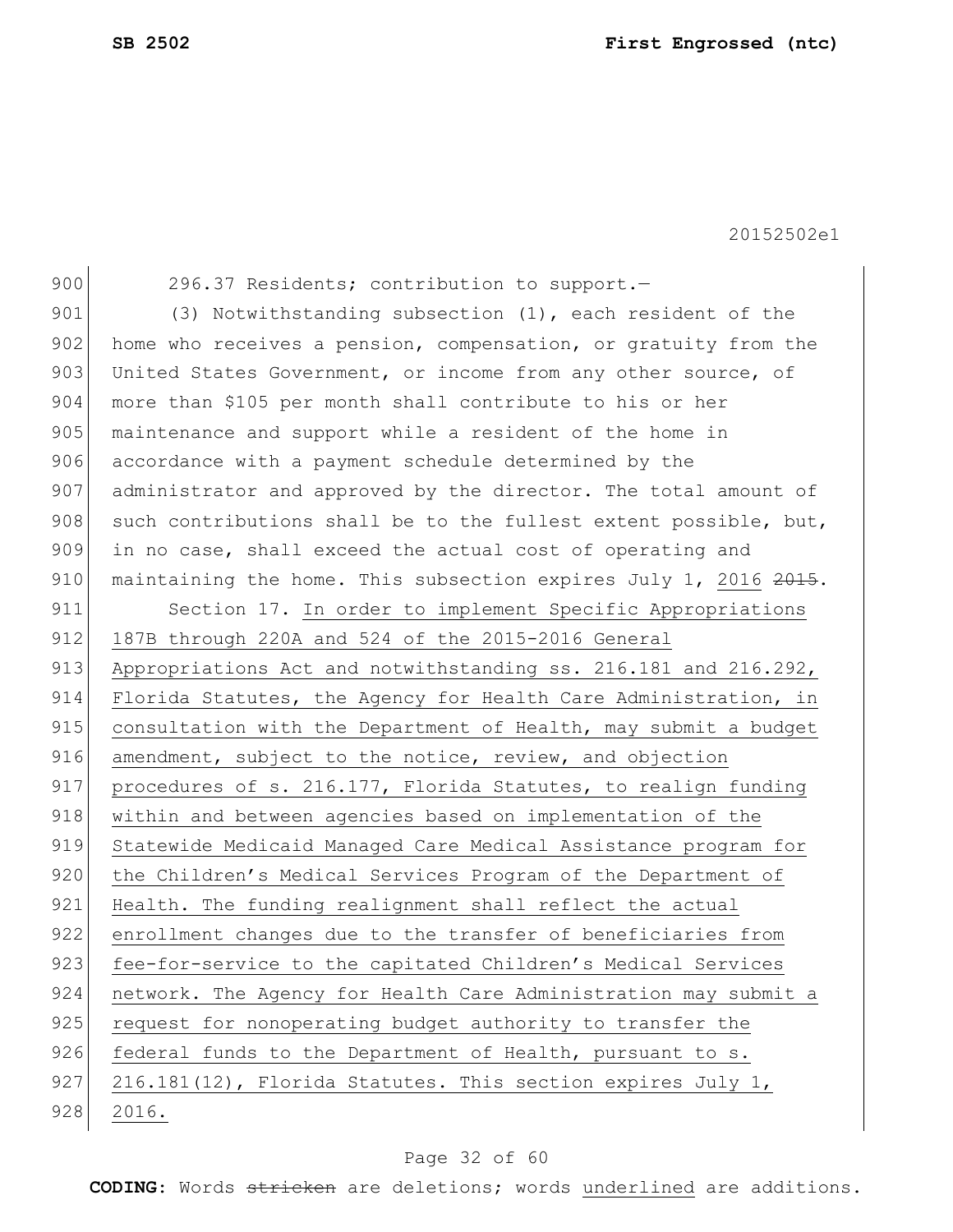929 Section 18. In order to implement Specific Appropriation 930 323 of the 2015-2016 General Appropriations Act, and 931 notwithstanding s. 409.991, Florida Statutes, for the 2015-2016 932 fiscal year, funds provided for training purposes shall be 933 allocated to community-based lead agencies based on a training 934 needs assessment conducted by the Department of Children and 935 Families. This section expires July 1, 2016.

936 Section 19. In order to implement Specific Appropriations 937 583 through 720 and 733 through 771 of the 2015-2016 General 938 Appropriations Act, subsection (4) of section 216.262, Florida 939 Statutes, is amended to read:

940 216.262 Authorized positions.-

941 (4) Notwithstanding the provisions of this chapter relating 942 to increasing the number of authorized positions, and for the 943  $2015-2016$   $2014-2015$  fiscal year only, if the actual inmate 944 population of the Department of Corrections exceeds the inmate 945 population projections of the February 27, 2015 2014, Criminal 946 Justice Estimating Conference by 1 percent for 2 consecutive 947 months or 2 percent for any month, the Executive Office of the 948 Governor, with the approval of the Legislative Budget 949 Commission, shall immediately notify the Criminal Justice 950 Estimating Conference, which shall convene as soon as possible 951 to revise the estimates. The Department of Corrections may then 952 submit a budget amendment requesting the establishment of 953 positions in excess of the number authorized by the Legislature 954 and additional appropriations from unallocated general revenue 955 sufficient to provide for essential staff, fixed capital 956 improvements, and other resources to provide classification, 957 security, food services, health services, and other variable

#### Page 33 of 60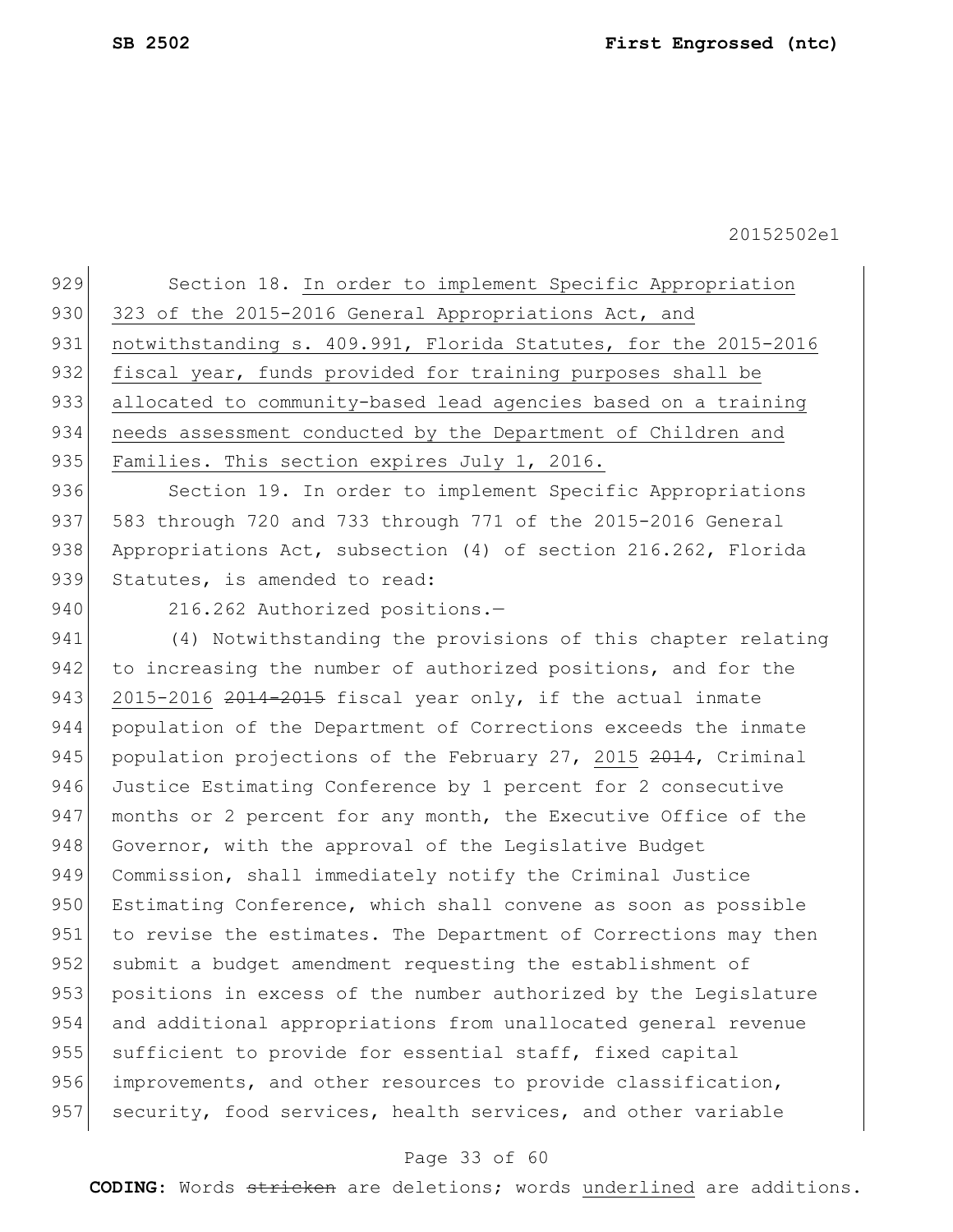958 expenses within the institutions to accommodate the estimated 959 increase in the inmate population. All actions taken pursuant to 960 this subsection are subject to review and approval by the 961 Legislative Budget Commission. This subsection expires July 1,  $962$  2016  $2015$ .

963 Section 20. In order to implement Specific Appropriations 964 1319 and 1320 of the 2015-2016 General Appropriations Act, the 965 Department of Legal Affairs may expend appropriated funds in 966 those specific appropriations on the same programs that were 967 funded by the department pursuant to specific appropriations 968 made in general appropriations acts in previous years. This 969 section expires July 1, 2016.

970 Section 21. In order to implement Specific Appropriations 971 1254 and 1259 of the 2015-2016 General Appropriations Act, 972 paragraph (d) of subsection (4) of section 932.7055, Florida 973 Statutes, is amended to read:

974 932.7055 Disposition of liens and forfeited property.

975 (4) The proceeds from the sale of forfeited property shall 976 be disbursed in the following priority:

977 (d) Notwithstanding any other provision of this subsection, 978 and for the 2015-2016  $2014-2015$  fiscal year only, the funds in a 979 special law enforcement trust fund established by the governing 980 body of a municipality may be expended to reimburse the general 981 fund of the municipality for moneys advanced from the general 982 fund to the special law enforcement trust fund before October  $1$ , 983 2001. This paragraph expires July 1, 2016  $2015$ .

984 Section 22. In order to implement section 7 of the 2015-985 2016 General Appropriations Act, subsection (2) of section 986 215.18, Florida Statutes, is amended to read:

#### Page 34 of 60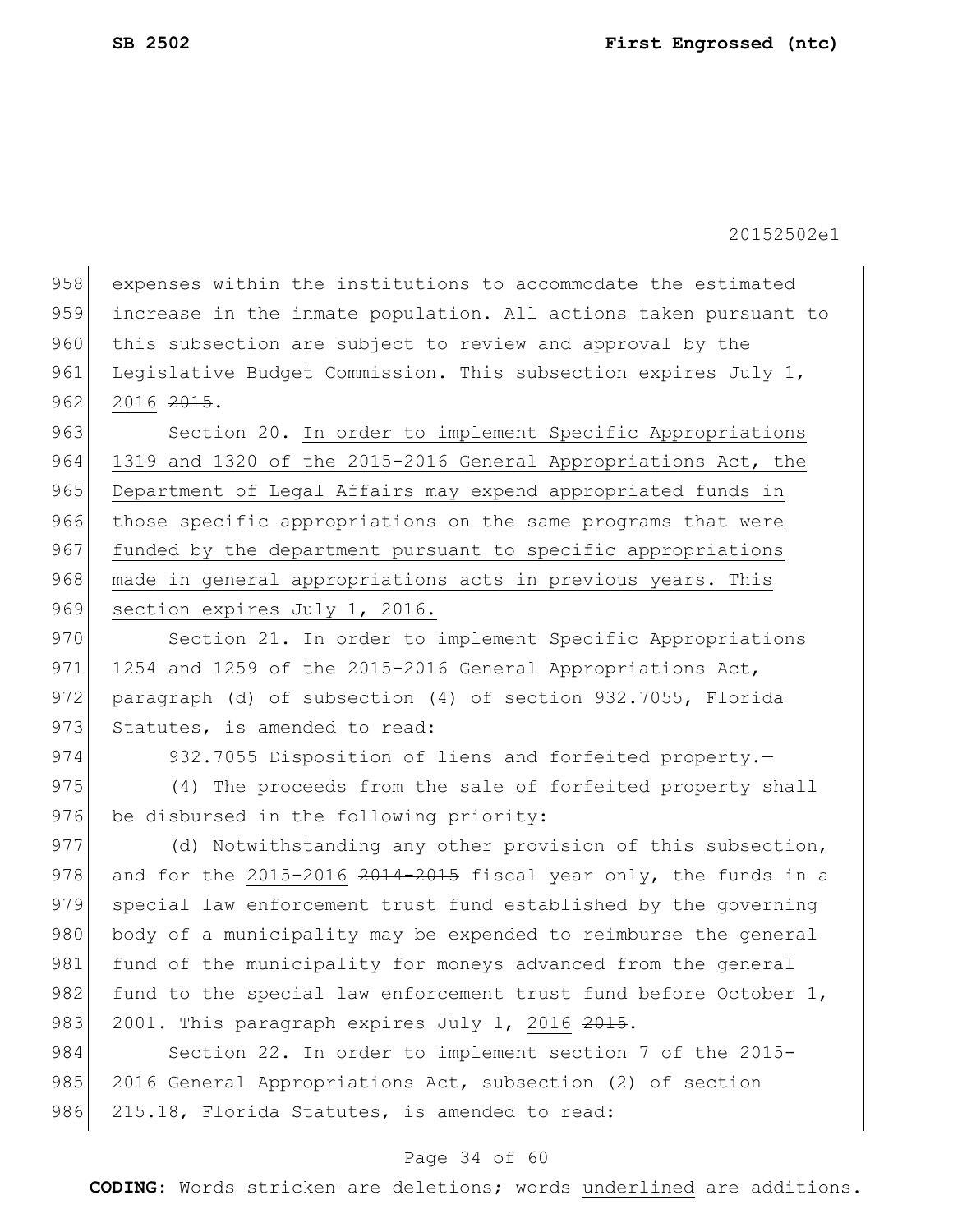987 215.18 Transfers between funds; limitation.-

988 (2) The Chief Justice of the Supreme Court may receive one 989 or more trust fund loans to ensure that the state court system 990 has funds sufficient to meet its appropriations in the 2015-2016 991 2014-2015 General Appropriations Act. If the Chief Justice 992 accesses the loan, he or she must notify the Governor and the 993 chairs of the legislative appropriations committees in writing. 994 The loan must come from other funds in the State Treasury which 995 are for the time being or otherwise in excess of the amounts 996 necessary to meet the just requirements of such last-mentioned 997 funds. The Governor shall order the transfer of funds within 5 998 days after the written notification from the Chief Justice. If 999 the Governor does not order the transfer, the Chief Financial 1000 Officer shall transfer the requested funds. The loan of funds 1001 from which any money is temporarily transferred must be repaid 1002 by the end of the 2015-2016  $2014-2015$  fiscal year. This 1003 subsection expires July 1, 2016 2015.

1004 Section 23. In order to implement appropriations used for 1005 the payments of existing lease contracts for private lease space 1006 in excess of 2,000 square feet in the 2015-2016 General 1007 Appropriations Act, the Department of Management Services, with 1008 the cooperation of the agencies having the existing lease 1009 contracts for office or storage space, shall use tenant broker 1010 services to renegotiate or reprocure all private lease 1011 agreements for office or storage space expiring between July 1, 1012 2016, and June 30, 2018, in order to reduce costs in future 1013 years. The department shall incorporate this initiative into its 1014 2015 master leasing report required under s. 255.249(7), Florida 1015 Statutes, and may use tenant broker services to explore the

#### Page 35 of 60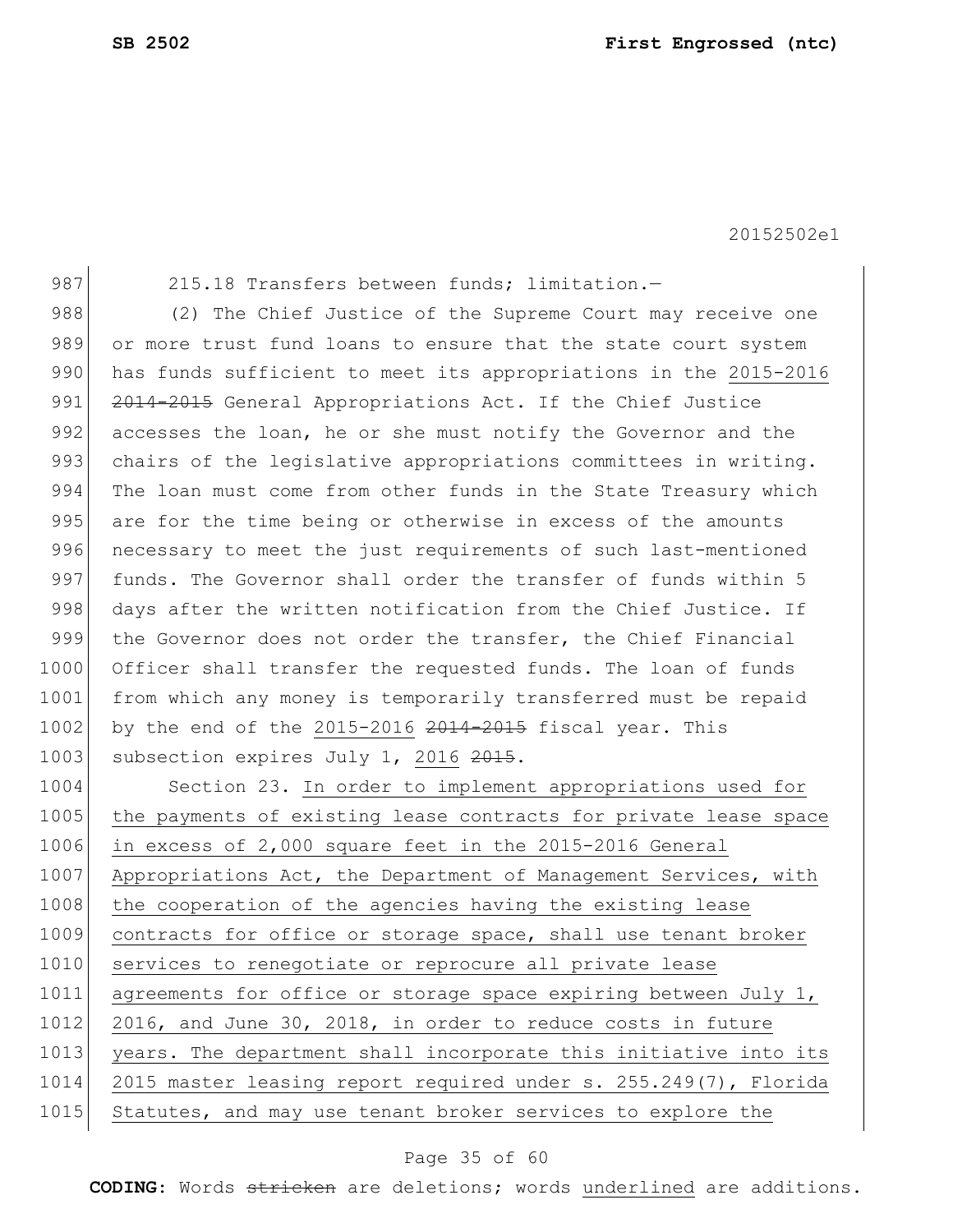1016 possibilities of collocating office or storage space, to review 1017 the space needs of each agency, and to review the length and 1018 terms of potential renewals or renegotiations. The department 1019 shall provide a report to the Executive Office of the Governor, 1020 the President of the Senate, and the Speaker of the House of 1021 Representatives by November 1, 2015, which lists each lease 1022 contract for private office or storage space, the status of 1023 renegotiations, and the savings achieved. This section expires 1024 July 1, 2016.

1025 Section 24. In order to implement Specific Appropriations 1026 2270 through 2278 of the 2015-2016 General Appropriations Act, 1027 section 624.502, Florida Statutes, is reenacted to read:

 624.502 Service of process fee.—In all instances as provided in any section of the insurance code and s. 48.151(3) in which service of process is authorized to be made upon the 1031 Chief Financial Officer or the director of the office, the plaintiff shall pay to the department or office a fee of \$15 for 1033 such service of process, which fee shall be deposited into the Administrative Trust Fund.

1035 Section 25. The amendment to s. 624.502, Florida Statutes, 1036 as carried forward by this act from chapter 2013-41, Laws of 1037 Florida, expires July 1, 2016, and the text of that section 1038 shall revert to that in existence on June 30, 2013, except that 1039 any amendments to such text enacted other than by this act shall 1040 be preserved and continue to operate to the extent that such 1041 amendments are not dependent upon the portions of text which 1042 expire pursuant to this section.

1043 Section 26. In order to implement Specific Appropriations 1044 1368 through 1514, 1516 through 1739, 1740 through 1858A, 277A

#### Page 36 of 60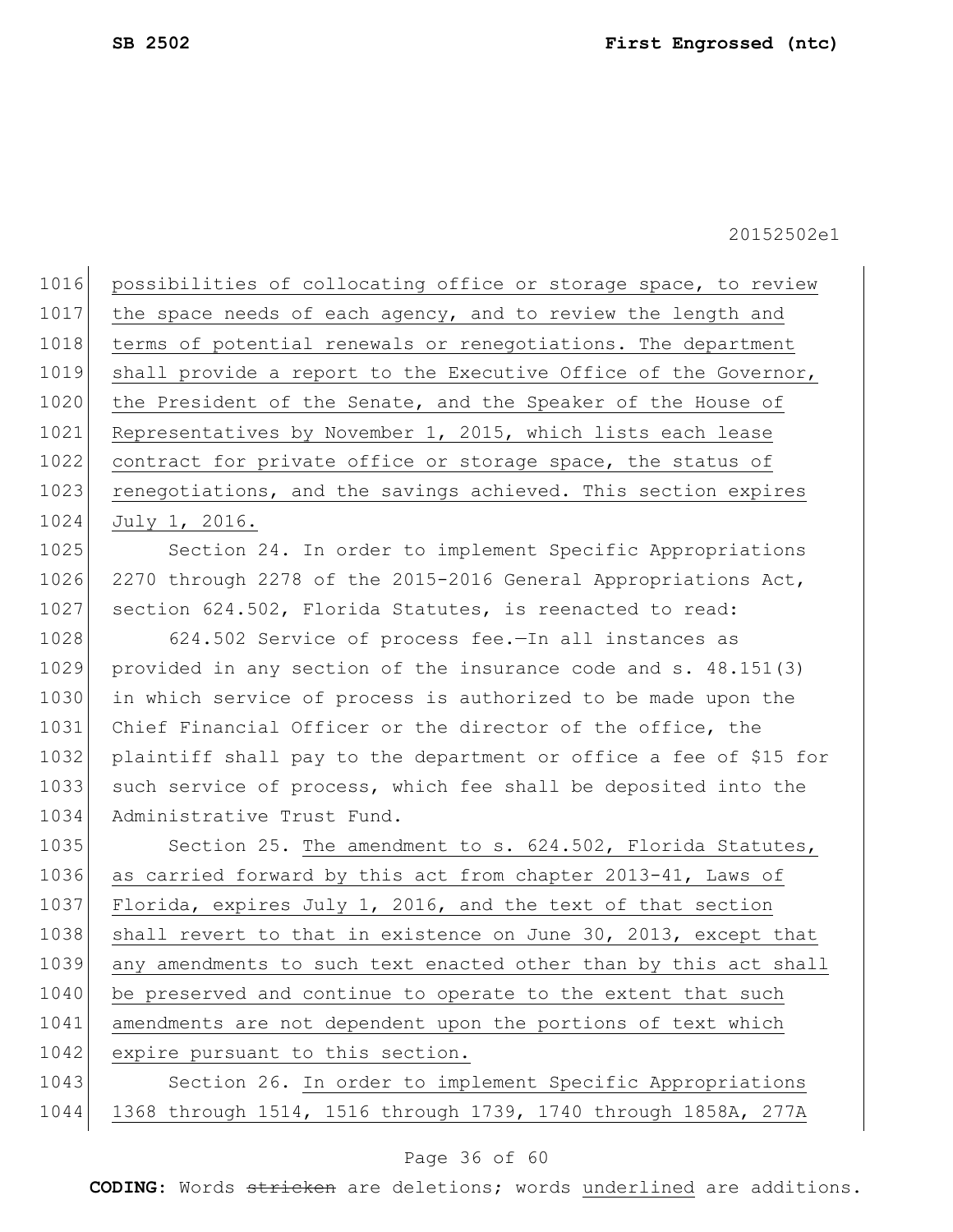1045 through 277C, 277F, 277K, 3056, 3081 through 3085, 3087 through 1046 3092, 3113 through 3115, 3119, and 3122 of the 2015-2016 General 1047 Appropriations Act and notwithstanding s. 216.292, Florida 1048 Statutes, the Agency for Persons with Disabilities, the 1049 Department of Agriculture and Consumer Services, the Department 1050 of Environmental Protection, the Fish and Wildlife Conservation 1051 Commission, and the Department of State, may submit one or more 1052 budget amendments, as necessary, to realign funding, to increase 1053 operating, nonoperating, or fixed capital outlay budget 1054 authority from trust funds, or to transfer trust funds, between 1055 agencies or budget entities, as needed to implement provisions 1056 of SB 576, SB 578, SB 580, SB 582, or SB 584, or similar 1057 legislation enacted during the 2015 Regular Session of the 1058 Legislature or an extension thereof, to implement s. 28, Article 1059 X of the State Constitution. A budget amendment is subject to 1060 the notice, review, and objection procedures of s. 216.177, 1061 Florida Statutes. This section expires July 1, 2016.

1062 Section 27. In order to implement Specific Appropriation 1063 1693 of the 2015-2016 General Appropriations Act, subsection (5) 1064 of section 403.7095, Florida Statutes, is amended to read:

1065 403.7095 Solid waste management grant program.

1066 (5) Notwithstanding any other provision of this section, 1067 and for the 2015-2016  $2014-2015$  fiscal year only, the Department 1068 of Environmental Protection shall award the sum of \$3 million in 1069 grants equally to counties having populations of fewer than 1070 100,000 for waste tire and litter prevention, recycling 1071 education, and general solid waste programs. This subsection 1072 expires July 1, 2016 2015.

1073 Section 28. In order to implement Specific Appropriations

#### Page 37 of 60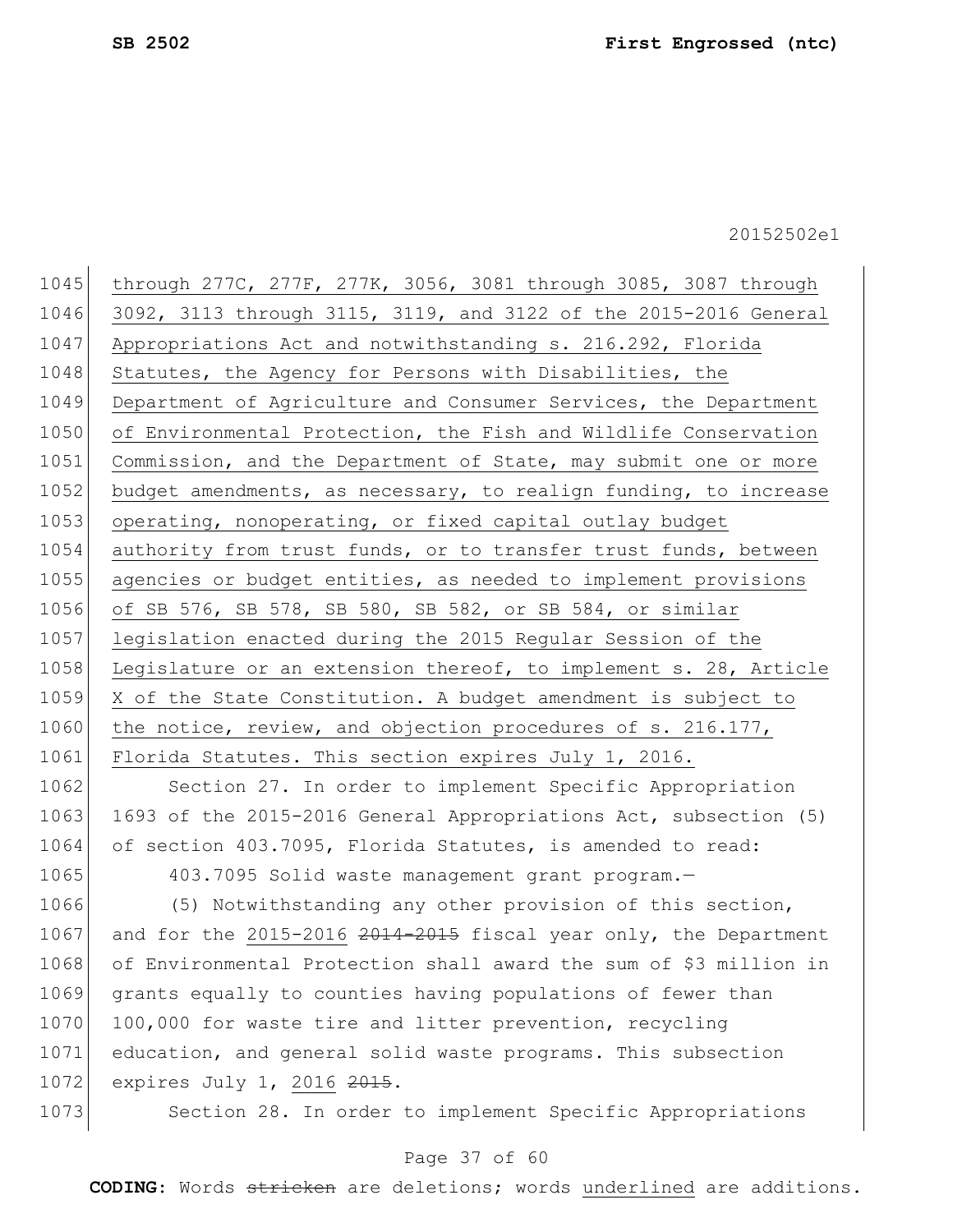1074 1569A and 1570 and section 56 of the 2015-2016 General 1075 Appropriations Act, paragraph (m) of subsection (3) of section 1076 259.105, Florida Statutes, is amended to read: 1077 259.105 The Florida Forever Act. 1078 (3) Less the costs of issuing and the costs of funding 1079 reserve accounts and other costs associated with bonds, the 1080 proceeds of cash payments or bonds issued pursuant to this 1081 section shall be deposited into the Florida Forever Trust Fund 1082 created by s. 259.1051. The proceeds shall be distributed by the 1083 Department of Environmental Protection in the following manner: 1084 (m) Notwithstanding paragraphs (a)-(j) and for the 2015- 1085 2016 2014-2015 fiscal year only, \$2 million to only the Division 1086 of State Lands within the Department of Environmental Protection 1087 for the Board of Trustees Florida Forever Priority List land 1088 acquisition projects. This paragraph expires July 1, 2016÷ 1089 1. Five million dollars to the Department of Agriculture 1090 and Consumer Services for the acquisition of agricultural lands 1091 through perpetual conservation easements and other perpetual 1092 less-than-fee techniques, which will achieve the objectives of 1093 Florida Forever and s. 570.71. 1094 2. The remaining moneys appropriated from the Florida 1095 Forever Trust Fund shall be distributed only to the Division of 1096 State Lands within the Department of Environmental Protection 1097 for land acquisitions that are less-than-fee interest, for 1098 partnerships in which the state's portion of the acquisition 1099 cost is no more than 50 percent, or for conservation lands 1100 needed for military buffering or springs or water resources 1101 protection. 1102

#### Page 38 of 60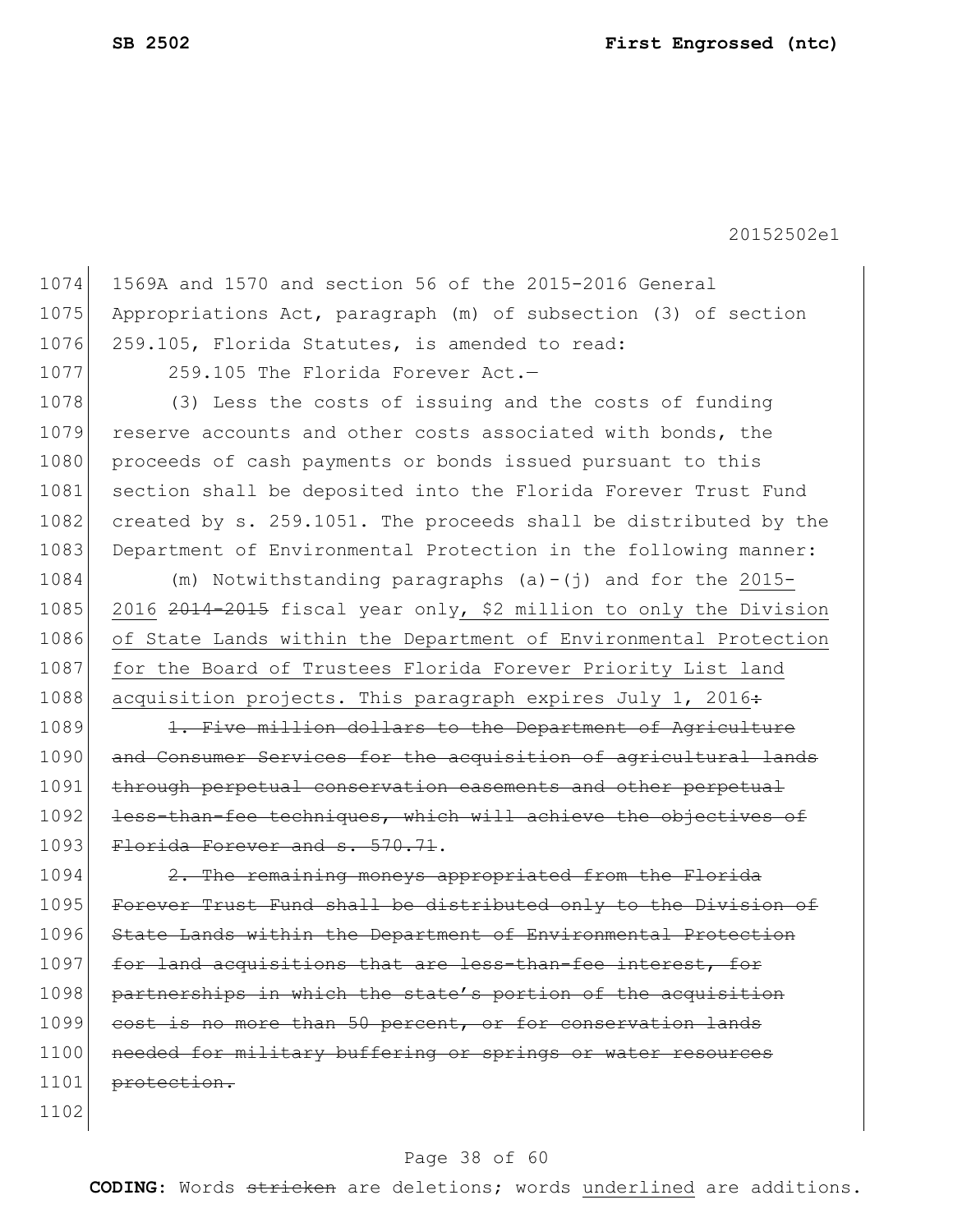1103 This paragraph expires July 1, 2015. 1104 Section 29. In order to implement Specific Appropriations 1105 1724A, 1724B, and 1817A of the 2015-2016 General Appropriations 1106 Act, paragraph (d) of subsection (11) of section 216.181, 1107 Florida Statutes, is amended to read: 1108 216.181 Approved budgets for operations and fixed capital 1109 outlay.— 1110 (11) 1111 (d) Notwithstanding paragraph (b) and paragraph (2)(b), and 1112 for the 2015-2016 2014-2015 fiscal year only, the Legislative 1113 Budget Commission may increase the amounts appropriated to the 1114 Fish and Wildlife Conservation Commission or the Department of 1115 Environmental Protection for fixed capital outlay projects, 1116 including additional fixed capital outlay projects, using funds 1117 provided to the state from the Gulf Environmental Benefit Fund 1118 administered by the National Fish and Wildlife Foundation; funds 1119 provided to the state from the Gulf Coast Restoration Trust Fund 1120 related to the Resources and Ecosystems Sustainability, Tourist 1121 Opportunities, and Revived Economies of the Gulf Coast Act of 1122 2012 (RESTORE Act); or funds provided by the British Petroleum 1123 Corporation (BP) for natural resource damage assessment early 1124 restoration projects. Concurrent with submission of an amendment 1125 to the Legislative Budget Commission pursuant to this paragraph, 1126 any project that carries a continuing commitment for future 1127 appropriations by the Legislature must be specifically 1128 identified, together with the projected amount of the future 1129 commitment associated with the project and the fiscal years in 1130 which the commitment is expected to commence. This paragraph 1131 expires July 1, 2016 2015.

#### Page 39 of 60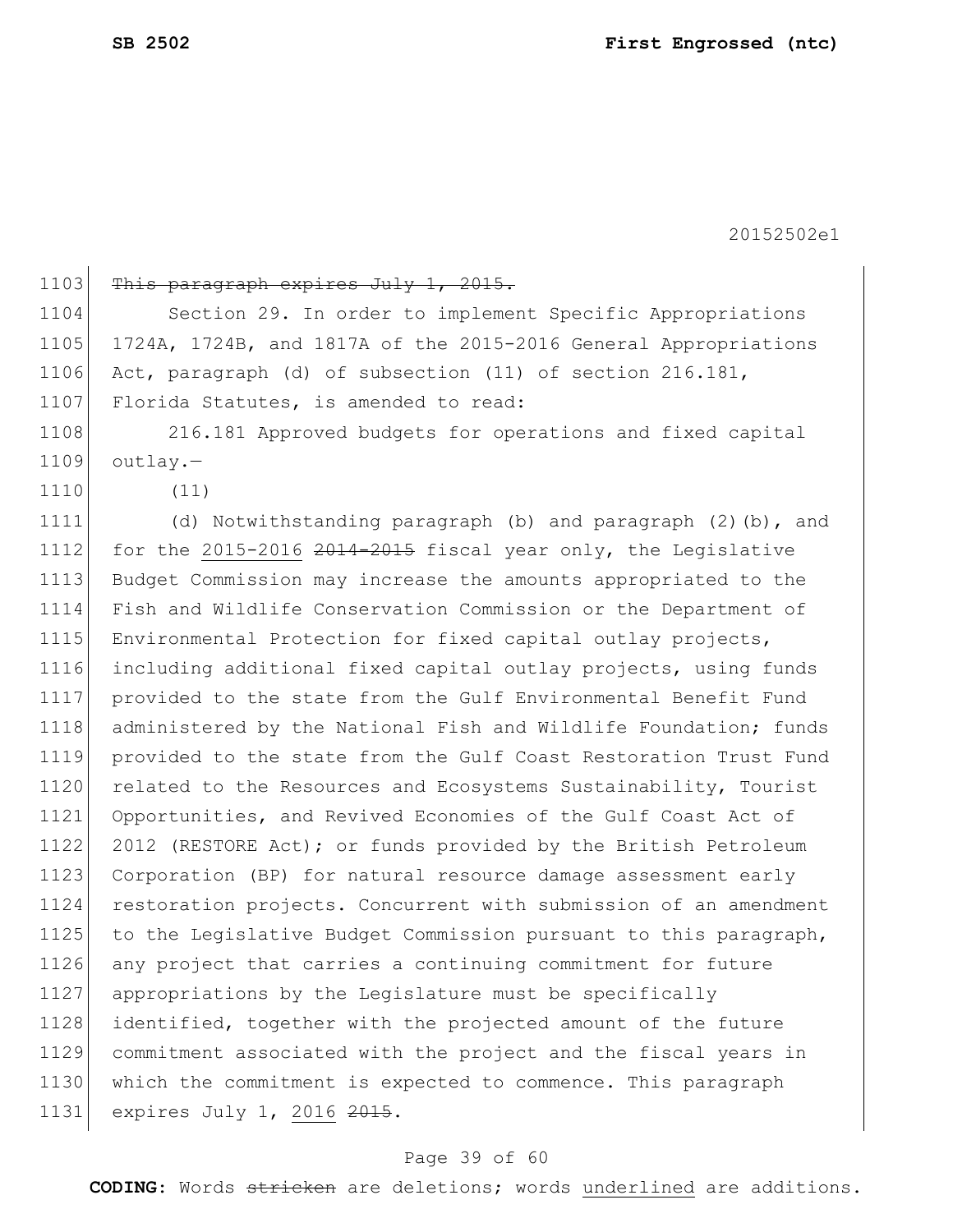1132 1133 The provisions of this subsection are subject to the notice and 1134 objection procedures set forth in s. 216.177. 1135 Section 30. In order to implement Specific Appropriations 1136 1368 through 1514, 1516 through 1739, 1740 through 1858A, 277A 1137 through 277C, 277F, 277K, 3056, 3081 through 3085, 3087 through 1138 3092, 3113 through 3115, 3119, and 3122 of the 2015-2016 General 1139 Appropriations Act, subsection (3) is added to section 215.18, 1140 Florida Statutes, to read: 1141 215.18 Transfers between funds; limitation.-1142 (3) Notwithstanding subsection (1) and only with respect to 1143 the Land Acquisition Trust Fund in the Department of 1144 Environmental Protection, whenever there is a deficiency in the 1145 Land Acquisition Trust Fund which would render that trust fund 1146 temporarily insufficient to meet its just requirements, 1147 including the timely payment of appropriations from that trust 1148 fund, and other trust funds in the State Treasury have moneys 1149 that are for the time being or otherwise in excess of the 1150 amounts necessary to meet the just requirements, including 1151 appropriated obligations, of those other trust funds, the 1152 Governor may order a temporary transfer of moneys from one or 1153 more of the other trust funds to the Land Acquisition Trust Fund 1154 in the Department of Environmental Protection. Any action 1155 proposed pursuant to this subsection is subject to the notice, 1156 review, and objection procedures of s. 216.177, and the Governor 1157 shall provide notice of such action at least 7 days before the 1158 effective date of the transfer of trust funds. Any transfer of 1159 trust funds to the Land Acquisition Trust Fund in the Department 1160 of Environmental Protection must be repaid to the trust funds

#### Page 40 of 60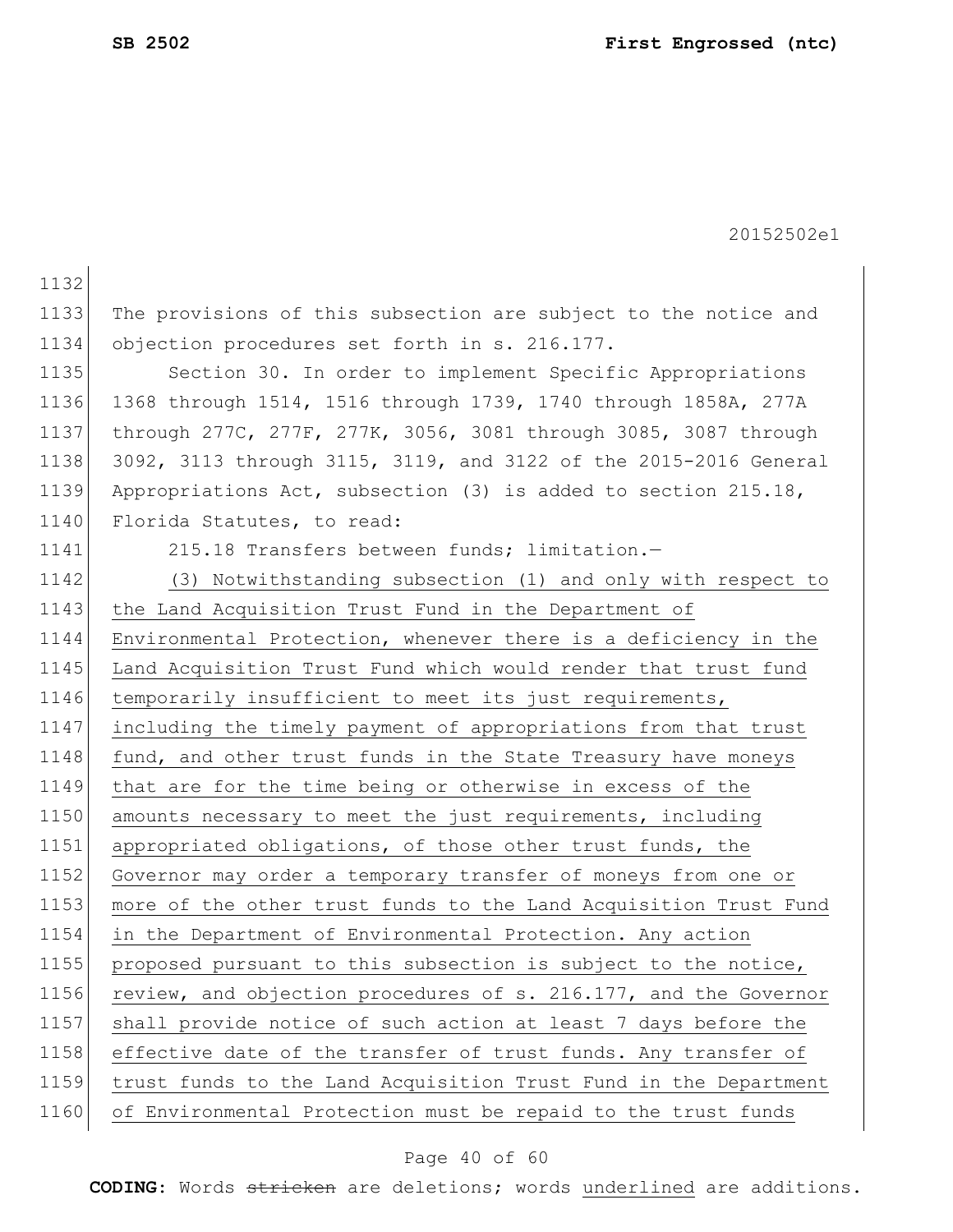1161 from which the moneys were loaned by the end of the 2015-2016 1162 fiscal year. The Legislature has determined that the repayment 1163 of the other trust fund moneys temporarily loaned to the Land 1164 Acquisition Trust Fund in the Department Environmental 1165 Protection pursuant to this subsection is an allowable use of 1166 the moneys in the Land Acquisition Trust Fund because the moneys 1167 from other trust funds temporarily loaned to the Land 1168 Acquisition Trust Fund will be expended solely and exclusively 1169 in accordance with s. 28, Art. X of the State Constitution. This 1170 subsection expires July 1, 2016. 1171 Section 31. In order to implement Specific Appropriation 1172 1619 of the 2015-2016 General Appropriations Act, paragraph (g)

1173 is added to subsection (1) of section 376.307, Florida Statutes, 1174 to read:

1175 376.307 Water Quality Assurance Trust Fund.

1176 (1) The Water Quality Assurance Trust Fund is intended to 1177 serve as a broad-based fund for use in responding to incidents 1178 of contamination that pose a serious danger to the quality of 1179 groundwater and surface water resources or otherwise pose a 1180 serious danger to the public health, safety, or welfare. Moneys 1181 in this fund may be used:

1182 (g) To pay the outstanding and final debt service on bonds 1183 issued before February 1, 2009, by the South Florida Water 1184 Management District and the St. Johns River Water Management 1185 District which are secured by revenues provided pursuant to 1186 former s. 373.59, Florida Statutes 2014, or to fund debt service 1187 reserve funds, rebate obligations, or other amounts payable with 1188 respect to such bonds. This paragraph expires July 1, 2016. 1189 Section 32. In order to implement Specific Appropriation

#### Page 41 of 60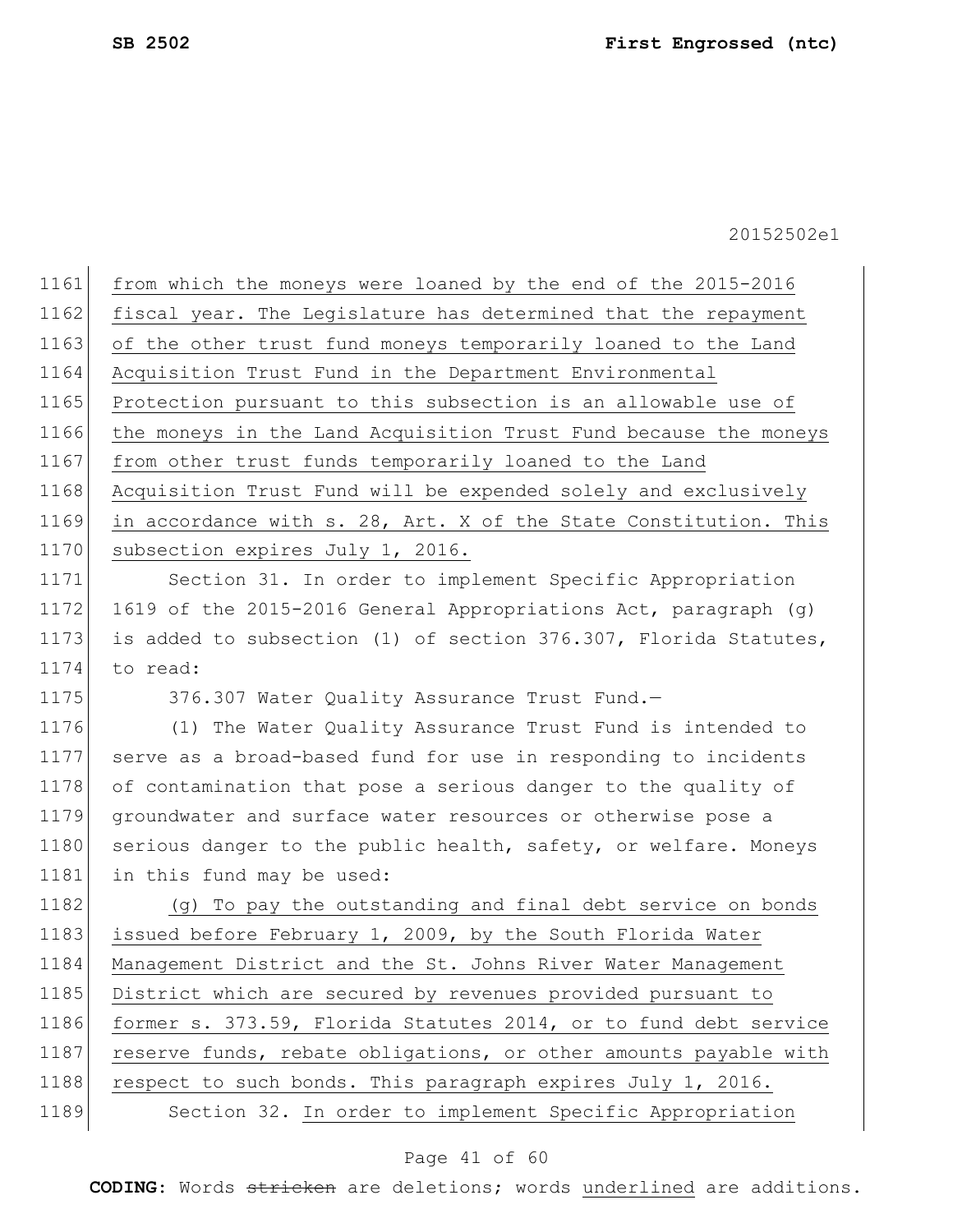| 1190 | 2644 of the 2015-2016 General Appropriations Act and             |
|------|------------------------------------------------------------------|
| 1191 | notwithstanding s. 287.057, Florida Statutes, the Department of  |
| 1192 | Highway Safety and Motor Vehicles may extend its existing        |
| 1193 | contract for driver license equipment and consumables through    |
| 1194 | December 31, 2017, provided the price of each driver license and |
| 1195 | identification card as of March 1, 2015, does not increase. The  |
| 1196 | contract extension must be executed on behalf of the department  |
| 1197 | and the contractor no later than August 1, 2015. This section    |
| 1198 | expires July 1, 2016.                                            |
| 1199 | Section 33. In order to implement Specific Appropriation         |
| 1200 | 1916 of the 2015-2016 General Appropriations Act, paragraph (i)  |
| 1201 | of subsection (4) and paragraph (b) of subsection (5) of section |
| 1202 | 339.135, Florida Statutes, are amended to read:                  |
| 1203 | 339.135 Work program; legislative budget request;                |
| 1204 | definitions; preparation, adoption, execution, and amendment.    |
| 1205 | (4) FUNDING AND DEVELOPING A TENTATIVE WORK PROGRAM.-            |
| 1206 | (i) Notwithstanding paragraph (a), and for the 2015-2016         |
| 1207 | 2014-2015 fiscal year only, the Department of Transportation     |
| 1208 | shall may use appropriated funds to support the establishment of |
| 1209 | a statewide system of interconnected multiuse trails and to pay  |
| 1210 | the costs of planning, land acquisition, design, and             |
| 1211 | construction of such trails and related facilities. Funds        |
| 1212 | specifically appropriated for this purpose may not reduce,       |
| 1213 | delete, or defer any existing projects funded as of July 1, 2015 |
| 1214 | 2014, in the department's 5-year work program. This paragraph    |
| 1215 | expires July 1, 2016 2015.                                       |
| 1216 | (5) ADOPTION OF THE WORK PROGRAM.-                               |
| 1217 | (b) Notwithstanding paragraph (a), and for the 2015-2016         |

# 1218 2014-2015 fiscal year only, the department shall may use

## Page 42 of 60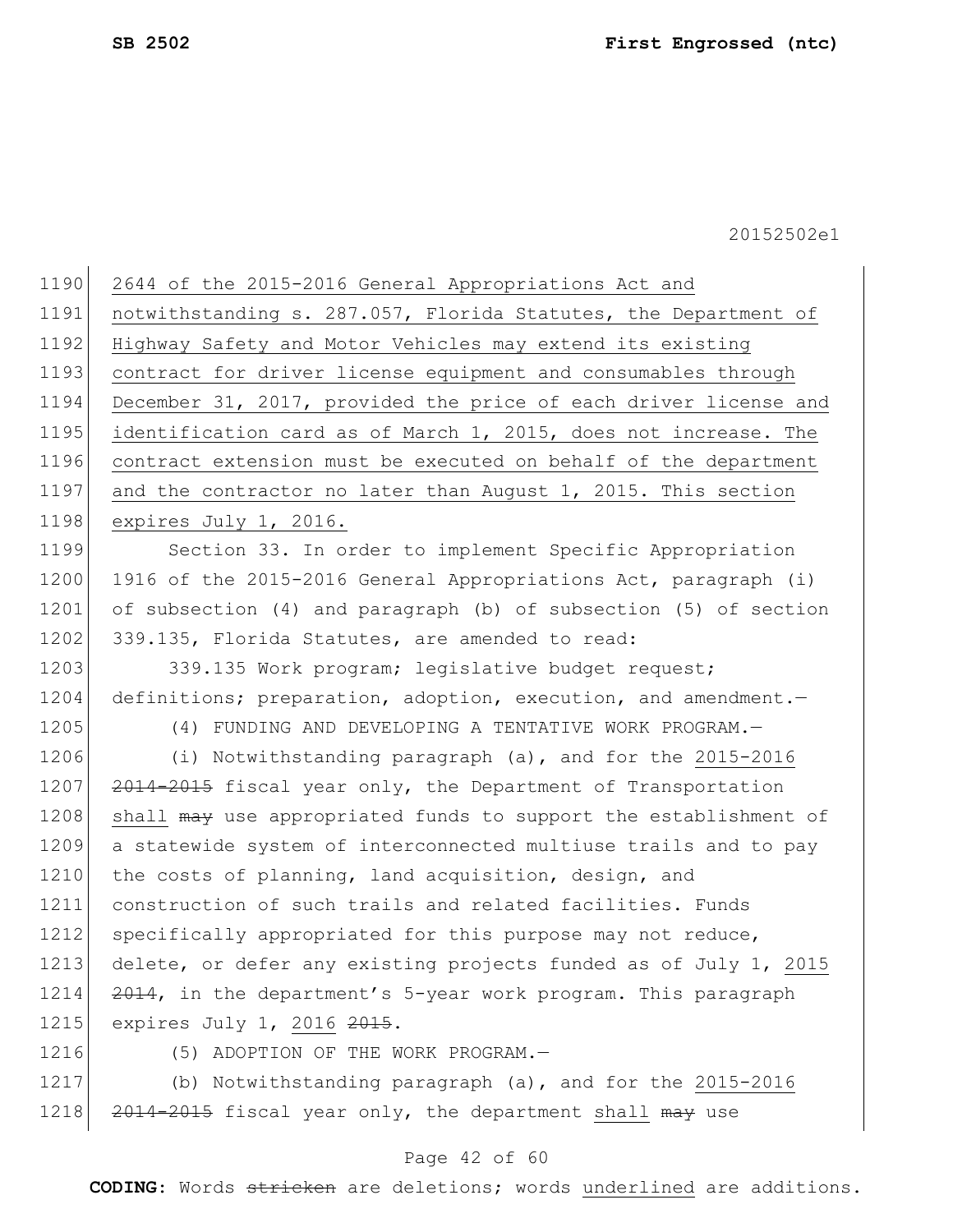1219 appropriated funds to support the establishment of a statewide 1220 system of interconnected multiuse trails and to pay the costs of 1221 planning, land acquisition, design, and construction of such 1222 trails and related facilities. Funds specifically appropriated 1223 for this purpose may not reduce, delete, or defer any existing 1224 projects funded as of July 1, 2015 2014, in the department's 5-1225 year work program. This paragraph expires July 1, 2016 2015.

1226 Section 34. In order to implement Specific Appropriation 1227 1894 of the 2015-2016 General Appropriations Act, subsection 1228 (10) of section 341.302, Florida Statutes, is reenacted to read:

1229 341.302 Rail program; duties and responsibilities of the 1230 department.—The department, in conjunction with other 1231 governmental entities, including the rail enterprise and the 1232 private sector, shall develop and implement a rail program of 1233 statewide application designed to ensure the proper maintenance, 1234 safety, revitalization, and expansion of the rail system to 1235 assure its continued and increased availability to respond to 1236 statewide mobility needs. Within the resources provided pursuant 1237 to chapter 216, and as authorized under federal law, the 1238 department shall:

1239 (10)(a) Administer rail operating and construction 1240 programs, which programs shall include the regulation of maximum 1241 train operating speeds, the opening and closing of public grade 1242 crossings, the construction and rehabilitation of public grade 1243 crossings, the installation of traffic control devices at public 1244 grade crossings, the approval and implementation of quiet zones, 1245 and administration of the programs by the department, including 1246 participation in the cost of the programs.

1247 (b) Provide grant funding to assist with the implementation

#### Page 43 of 60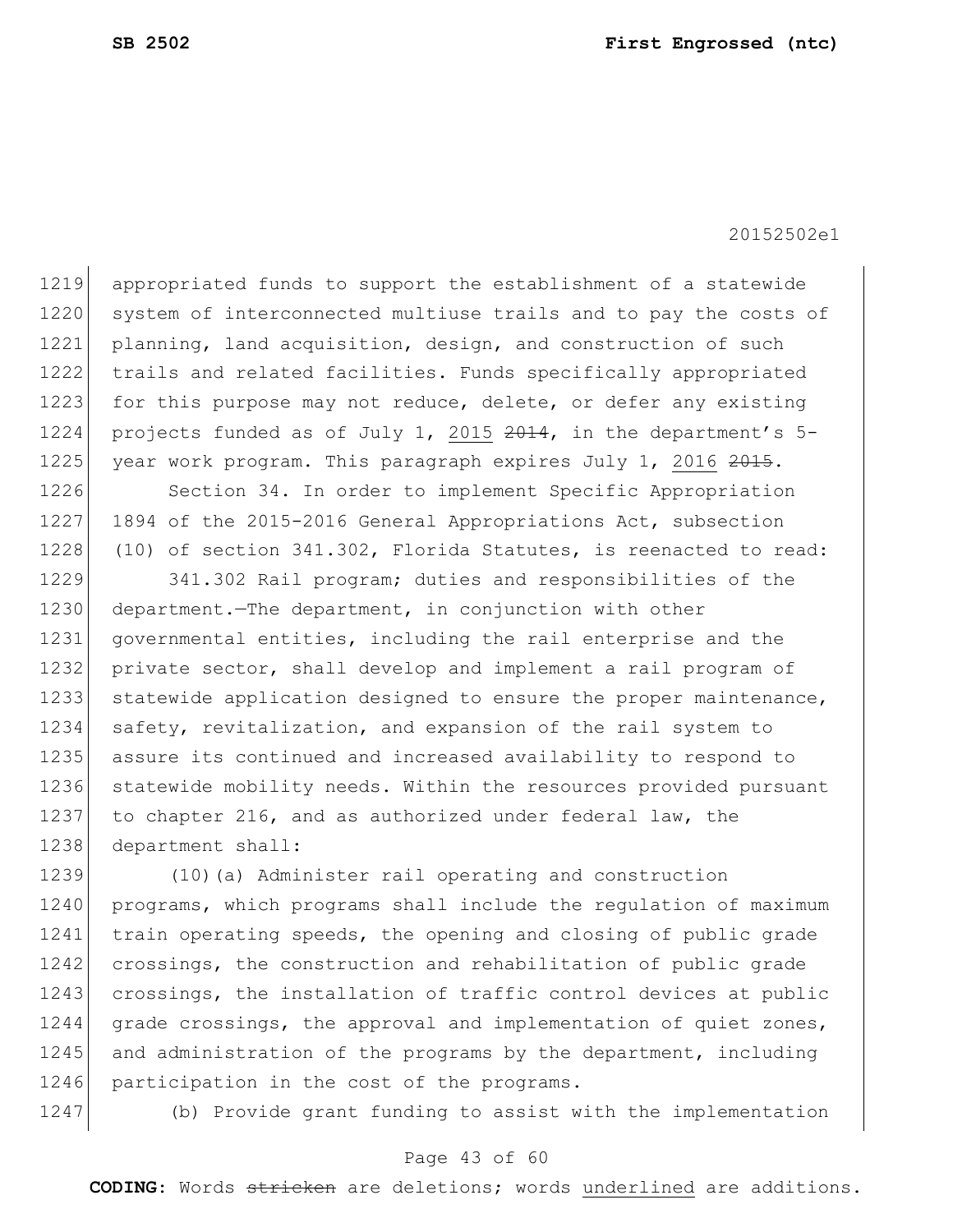1248 of quiet zones that have been approved by the department, which 1249 funding may not exceed 50 percent of the nonfederal and 1250 nonprivate share of the total costs of any quiet zone capital 1251 improvement project.

1252 (c) Coordinate and work closely with local, state, and 1253 federal agencies to provide technical support to local agencies 1254 for the development of quiet zone plans.

 (d) Monitor crossing incidents at approved quiet zone locations and suspend the operation of a quiet zone at any time the department determines that a significant deterioration in 1258 safety is resulting from quiet zone implementation.

1259 Section 35. The amendment to s. 341.302(10), Florida 1260 Statutes, as carried forward by this act from chapter 2014-53, 1261 Laws of Florida, expires July 1, 2016, and the text of that 1262 paragraph shall revert to that in existence on June 30, 2014, 1263 except that any amendments to such text enacted other than by 1264 this act shall be preserved and continue to operate to the 1265 extent that such amendments are not dependent upon the portions 1266 of text which expire pursuant to this section.

1267 Section 36. In order to implement Specific Appropriation 1268 1910 of the 2015-2016 General Appropriations Act, subsection (3) 1269 of section 339.2816, Florida Statutes, is amended to read:

1270 339.2816 Small County Road Assistance Program.

1271 (3) In fiscal year 2015-2016 Beginning with fiscal year 1272 1999-2000 until fiscal year 2009-2010, and beginning again with 1273 fiscal year 2012-2013, up to \$50 \$25 million annually from the 1274 State Transportation Trust Fund may be used for the purposes of 1275 funding the Small County Road Assistance Program as described in 1276 this section.

#### Page 44 of 60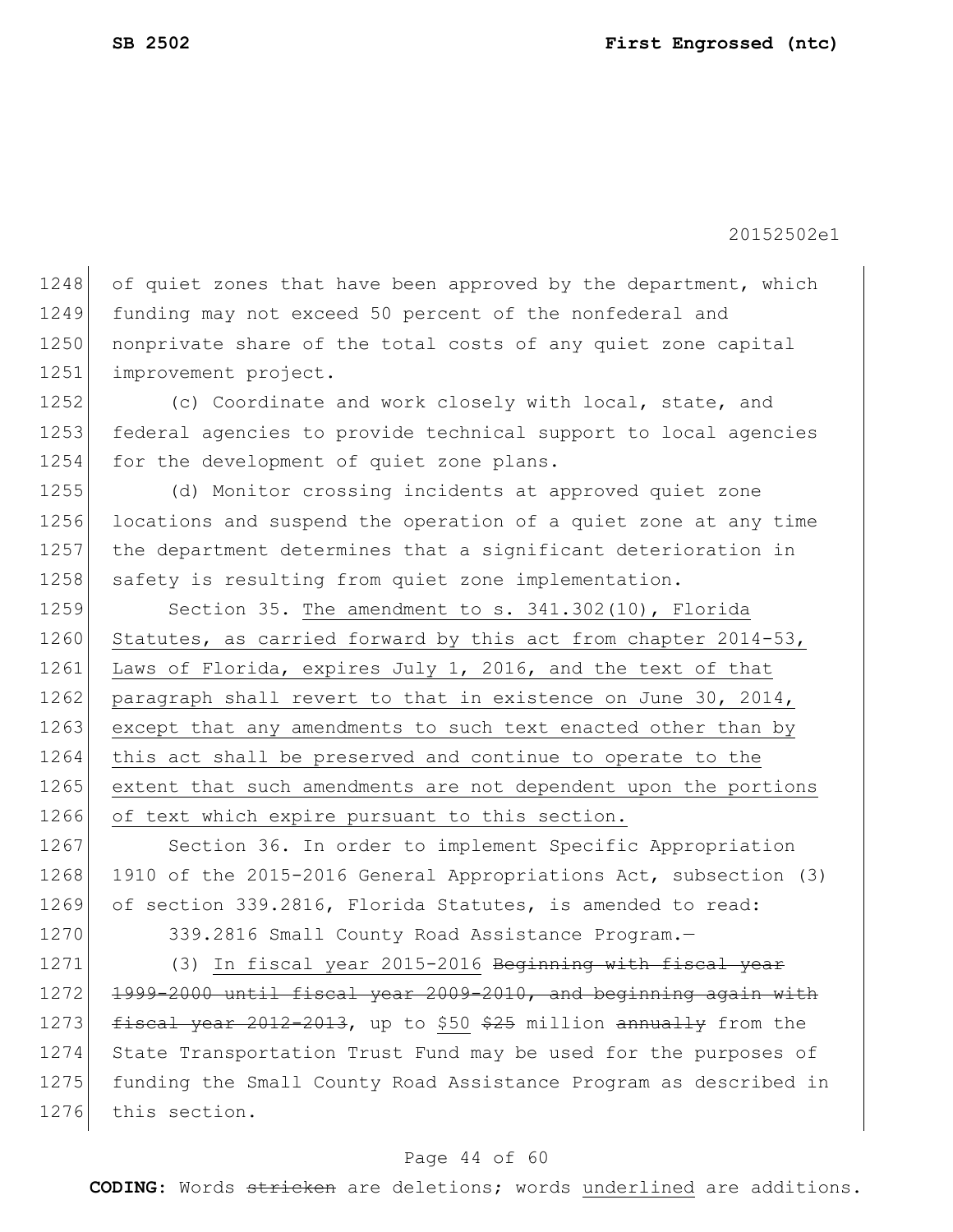1277 Section 37. The amendment made by this act to s. 339.2816, 1278 Florida Statutes, expires July 1, 2016, and the text of that 1279 section shall revert to that in existence on June 30, 2015, 1280 except that any amendments to such text enacted other than by 1281 this act shall be preserved and continue to operate to the 1282 extent that such amendments are not dependent upon the portions 1283 of text which expire pursuant to this section.

1284 Section 38. In order to implement the salary and benefits, 1285 expenses, other personal services, contracted services, special 1286 categories and operating capital outlay categories of the 2015-1287 2016 General Appropriations Act, paragraph (a) of subsection (2) 1288 of section 216.292, Florida Statutes, is reenacted to read:

1289 216.292 Appropriations nontransferable; exceptions.

1290 (2) The following transfers are authorized to be made by 1291 the head of each department or the Chief Justice of the Supreme 1292 Court whenever it is deemed necessary by reason of changed 1293 conditions:

1294 (a) The transfer of appropriations funded from identical 1295 funding sources, except appropriations for fixed capital outlay, 1296 and the transfer of amounts included within the total original 1297 approved budget and plans of releases of appropriations as 1298 furnished pursuant to ss. 216.181 and 216.192, as follows:

1299 1. Between categories of appropriations within a budget 1300 entity, if no category of appropriation is increased or 1301 decreased by more than 5 percent of the original approved budget 1302 or \$250,000, whichever is greater, by all action taken under 1303 this subsection.

1304 2. Between budget entities within identical categories of 1305 | appropriations, if no category of appropriation is increased or

#### Page 45 of 60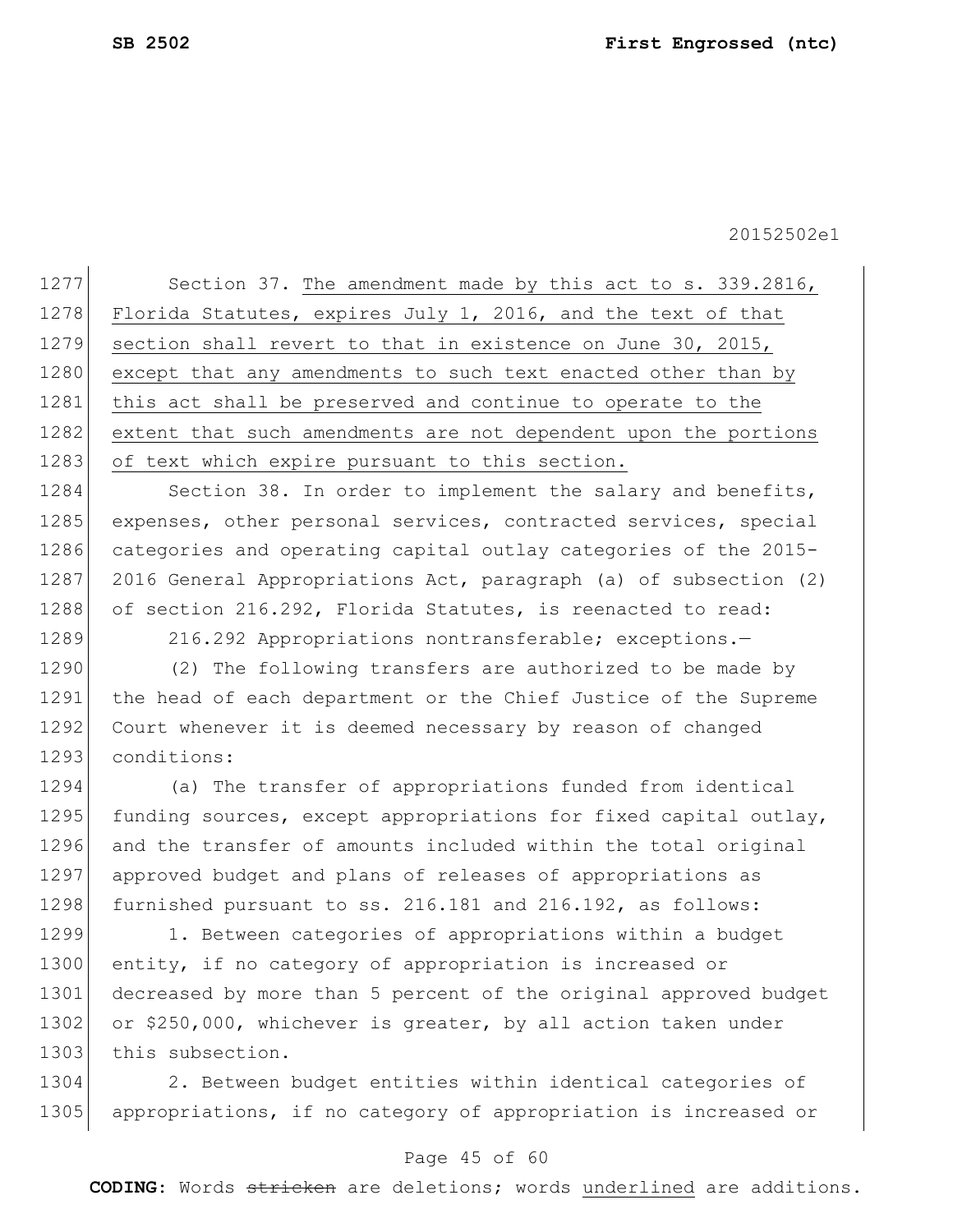1306 decreased by more than 5 percent of the original approved budget 1307 or \$250,000, whichever is greater, by all action taken under 1308 this subsection. 1309 3. Any agency exceeding salary rate established pursuant to 1310 s. 216.181(8) on June 30th of any fiscal year shall not be 1311 authorized to make transfers pursuant to subparagraphs 1. and 2. 1312 in the subsequent fiscal year. 1313 4. Notice of proposed transfers under subparagraphs 1. and 1314 2. shall be provided to the Executive Office of the Governor and 1315 the chairs of the legislative appropriations committees at least 1316 3 days prior to agency implementation in order to provide an 1317 opportunity for review. 1318 Section 39. The amendment to s. 216.292, Florida Statutes, 1319 as carried forward by this act from chapter 2014-53, Laws of 1320 Florida, expires July 1, 2016, and the text of that section 1321 shall revert to that in existence on June 30, 2014, except that 1322 any amendments to such text enacted other than by this act shall 1323 be preserved and continue to operate to the extent that such 1324 amendments are not dependent upon the portions of text which 1325 expire pursuant to this section. 1326 Section 40. In order to implement the appropriation of 1327 funds in the contracted services and expenses categories of the 1328 2015-2016 General Appropriations Act, a state agency may not 1329 initiate a competitive solicitation for a product or service if 1330 the completion of such competitive solicitation would: 1331 (1) Require a change in law; or 1332 (2) Require a change to the agency's budget other than a 1333 transfer authorized in s. 216.292(2) or (3), Florida Statutes, 1334 unless the initiation of such competitive solicitation is

#### Page 46 of 60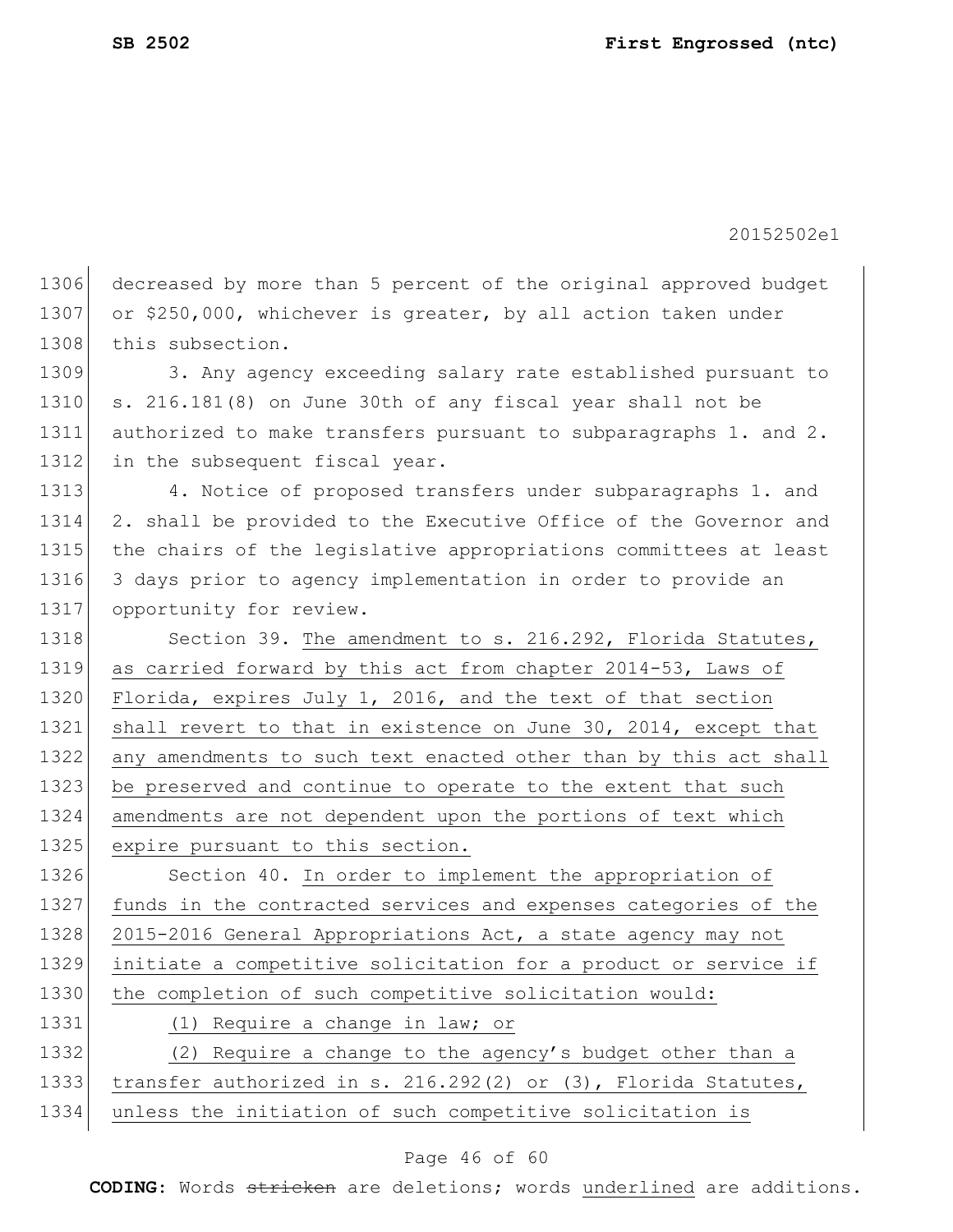| 1335 | specifically authorized in law, in the General Appropriations    |
|------|------------------------------------------------------------------|
| 1336 | Act, or by the Legislative Budget Commission.                    |
| 1337 |                                                                  |
| 1338 | This section does not apply to a competitive solicitation for    |
| 1339 | which the agency head certifies that a valid emergency exists.   |
| 1340 | This section expires July 1, 2016.                               |
| 1341 | Section 41. In order to implement the appropriation of           |
| 1342 | funds in the appropriation category "Special Categories-Risk     |
| 1343 | Management Insurance" in the 2015-2016 General Appropriations    |
| 1344 | Act, and pursuant to the notice, review, and objection           |
| 1345 | procedures of s. 216.177, Florida Statutes, the Executive Office |
| 1346 | of the Governor may transfer funds appropriated in that category |
| 1347 | between departments in order to align the budget authority       |
| 1348 | granted with the premiums paid by each department for risk       |
| 1349 | management insurance. This section expires July 1, 2016.         |
| 1350 | Section 42. In order to implement the appropriation of           |
| 1351 | funds in the appropriation category "Special Categories-Transfer |
| 1352 | to Department of Management Services-Human Resources Services    |
| 1353 | Purchased per Statewide Contract" in the 2015-2016 General       |
| 1354 | Appropriations Act, and pursuant to the notice, review, and      |
| 1355 | objection procedures of s. 216.177, Florida Statutes, the        |
| 1356 | Executive Office of the Governor may transfer funds appropriated |
| 1357 | in that category between departments in order to align the       |
| 1358 | budget authority granted with the assessments that must be paid  |
| 1359 | by each agency to the Department of Management Services for      |
| 1360 | human resource management services. This section expires July 1, |
| 1361 | 2016.                                                            |
| 1362 | Section 43. In order to implement appropriations for             |

1363 salaries and benefits of the 2015-2016 General Appropriations

### Page 47 of 60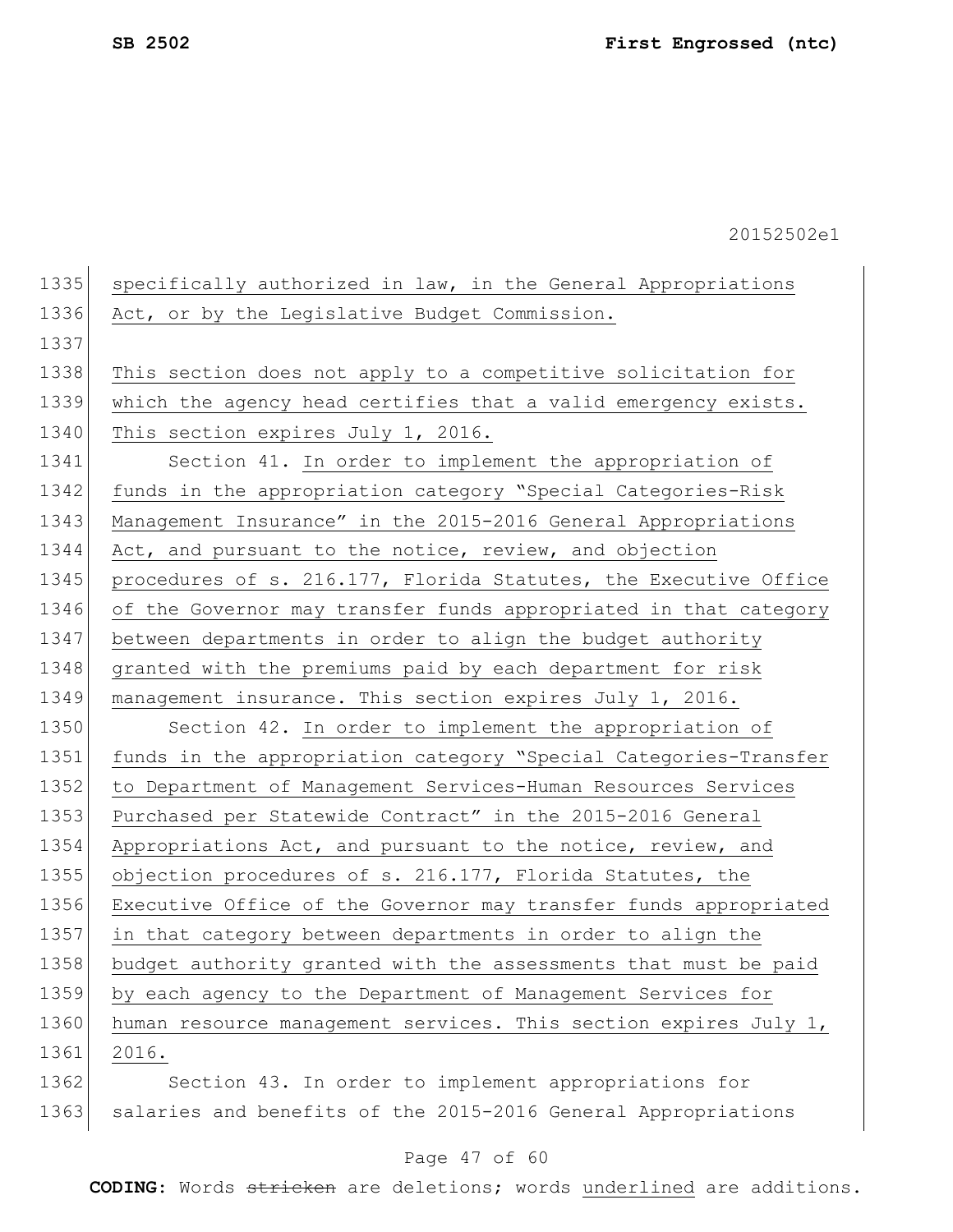1364 Act, subsection (6) of section 112.24, Florida Statutes, is 1365 amended to read:

1366 112.24 Intergovernmental interchange of public employees.-1367 To encourage economical and effective utilization of public 1368 employees in this state, the temporary assignment of employees 1369 among agencies of government, both state and local, and 1370 including school districts and public institutions of higher 1371 education is authorized under terms and conditions set forth in 1372 this section. State agencies, municipalities, and political 1373 subdivisions are authorized to enter into employee interchange 1374 agreements with other state agencies, the Federal Government, 1375 another state, a municipality, or a political subdivision 1376 including a school district, or with a public institution of 1377 higher education. State agencies are also authorized to enter 1378 into employee interchange agreements with private institutions 1379 of higher education and other nonprofit organizations under the 1380 terms and conditions provided in this section. In addition, the 1381 Governor or the Governor and Cabinet may enter into employee 1382 interchange agreements with a state agency, the Federal 1383 Government, another state, a municipality, or a political 1384 subdivision including a school district, or with a public 1385 institution of higher learning to fill, subject to the 1386 requirements of chapter 20, appointive offices which are within 1387 the executive branch of government and which are filled by 1388 appointment by the Governor or the Governor and Cabinet. Under 1389 no circumstances shall employee interchange agreements be 1390 utilized for the purpose of assigning individuals to participate 1391 in political campaigns. Duties and responsibilities of 1392 interchange employees shall be limited to the mission and goals

#### Page 48 of 60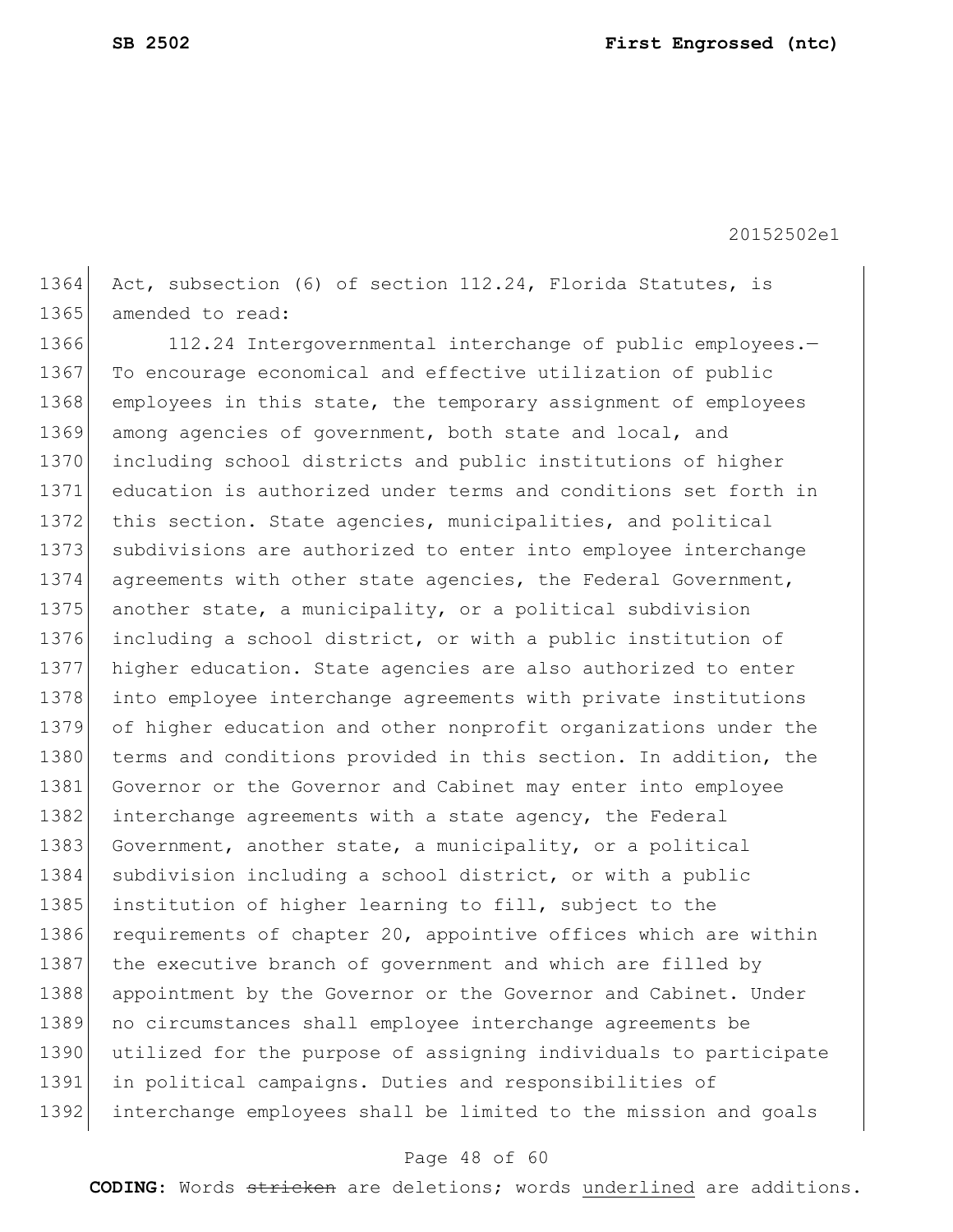1393 of the agencies of government.

1394 (6) For the 2015-2016 2014-2015 fiscal year only, the 1395 assignment of an employee of a state agency as provided in this 1396 section may be made if recommended by the Governor or Chief 1397 Justice, as appropriate, and approved by the chairs of the 1398 legislative appropriations committees. Such actions shall be 1399 deemed approved if neither chair provides written notice of 1400 objection within 14 days after receiving notice of the action 1401 pursuant to s. 216.177. This subsection expires July 1, 2016 1402 2015.

1403 Section 44. In order to implement Specific Appropriations 1404 2665 and 2666 of the 2015-2016 General Appropriations Act and 1405 notwithstanding s. 11.13(1), Florida Statutes, the authorized 1406 salaries for members of the Legislature for the 2015-2016 fiscal 1407 year shall be set at the same level in effect on July 1, 2010. 1408 This section expires July 1, 2016.

1409 Section 45. In order to implement the transfer of funds to 1410 the General Revenue Fund from trust funds in the 2015-2016 1411 General Appropriations Act, paragraph (b) of subsection (2) of 1412 section 215.32, Florida Statutes, is reenacted to read:

1413 215.32 State funds; segregation.-

1414 (2) The source and use of each of these funds shall be as 1415 follows:

1416 (b)1. The trust funds shall consist of moneys received by 1417 the state which under law or under trust agreement are 1418 segregated for a purpose authorized by law. The state agency or 1419 branch of state government receiving or collecting such moneys 1420 is responsible for their proper expenditure as provided by law. 1421 Upon the request of the state agency or branch of state

#### Page 49 of 60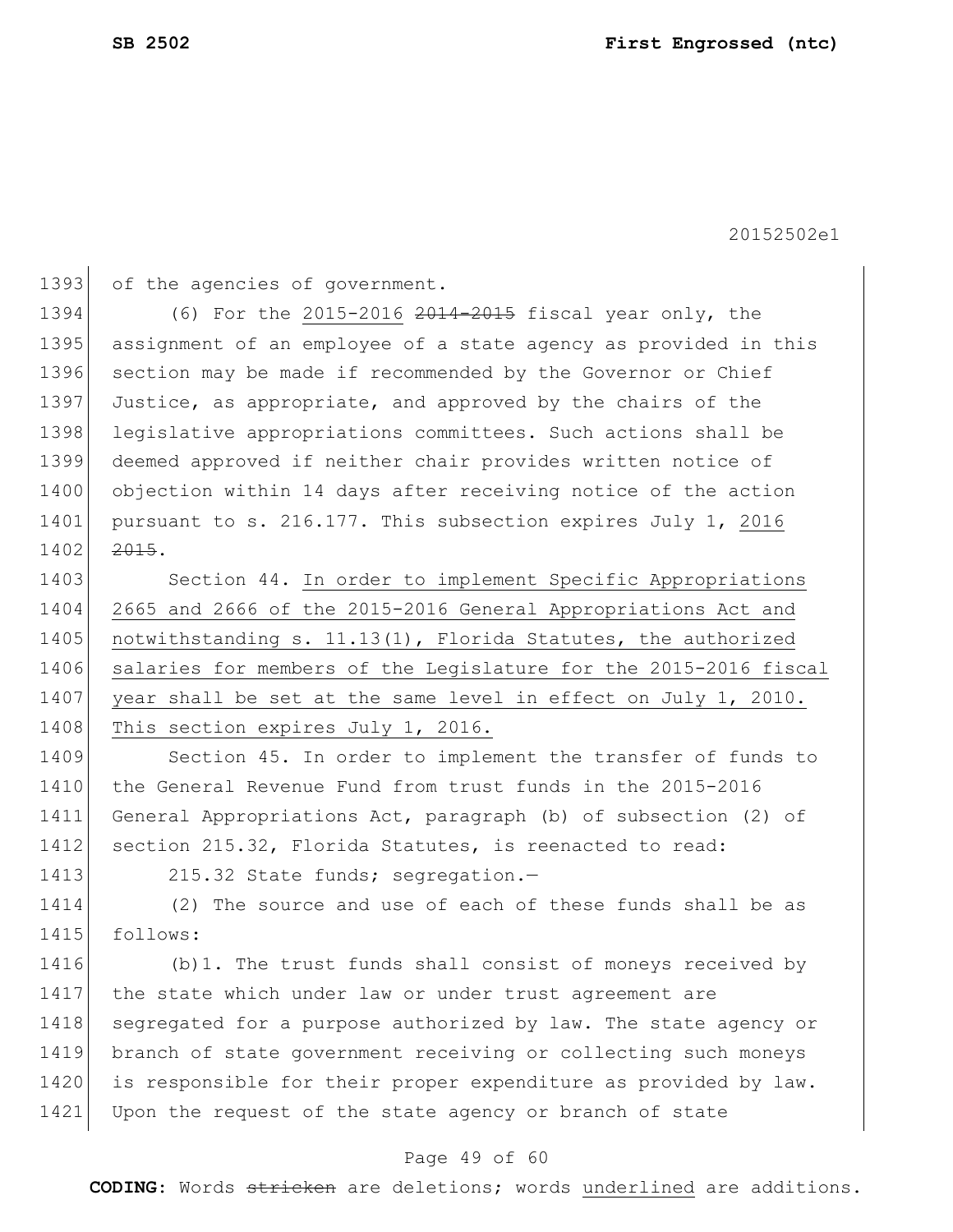1422 government responsible for the administration of the trust fund, 1423 the Chief Financial Officer may establish accounts within the 1424 trust fund at a level considered necessary for proper 1425 accountability. Once an account is established, the Chief 1426 Financial Officer may authorize payment from that account only 1427 upon determining that there is sufficient cash and releases at 1428 the level of the account.

1429 2. In addition to other trust funds created by law, to the 1430 extent possible, each agency shall use the following trust funds 1431 as described in this subparagraph for day-to-day operations:

1432 a. Operations or operating trust fund, for use as a 1433 depository for funds to be used for program operations funded by 1434 program revenues, with the exception of administrative 1435 activities when the operations or operating trust fund is a 1436 proprietary fund.

1437 b. Operations and maintenance trust fund, for use as a 1438 depository for client services funded by third-party payors.

1439 c. Administrative trust fund, for use as a depository for 1440 funds to be used for management activities that are departmental 1441 in nature and funded by indirect cost earnings and assessments 1442 against trust funds. Proprietary funds are excluded from the 1443 requirement of using an administrative trust fund.

1444 d. Grants and donations trust fund, for use as a depository 1445 for funds to be used for allowable grant or donor agreement 1446 activities funded by restricted contractual revenue from private 1447 and public nonfederal sources.

1448 e. Agency working capital trust fund, for use as a 1449 depository for funds to be used pursuant to s. 216.272.

1450 f. Clearing funds trust fund, for use as a depository for

#### Page 50 of 60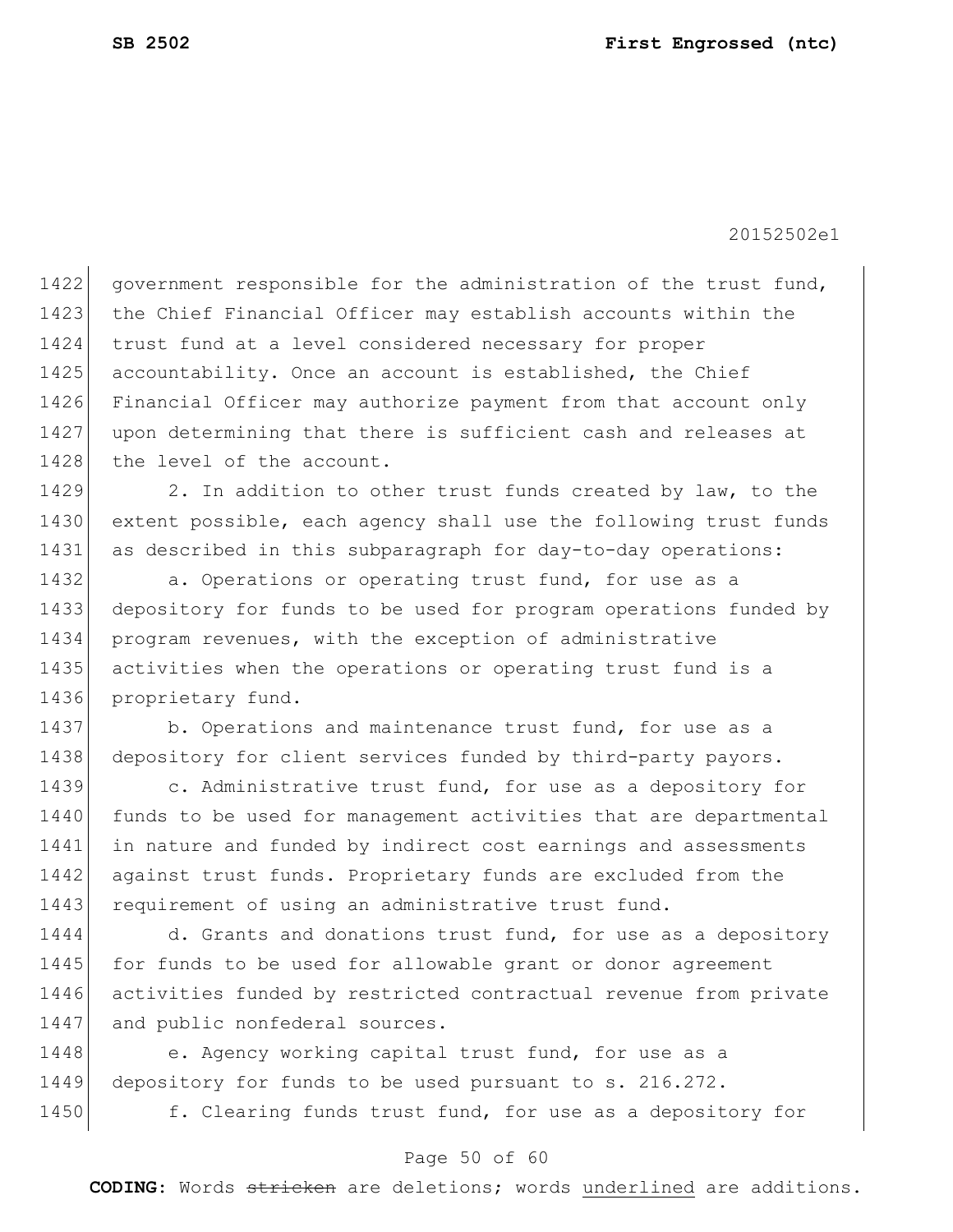1456

20152502e1

1451 funds to account for collections pending distribution to lawful 1452 recipients.

1453 g. Federal grant trust fund, for use as a depository for 1454 funds to be used for allowable grant activities funded by 1455 restricted program revenues from federal sources.

1457 To the extent possible, each agency must adjust its internal 1458 accounting to use existing trust funds consistent with the 1459 requirements of this subparagraph. If an agency does not have 1460 trust funds listed in this subparagraph and cannot make such 1461 adjustment, the agency must recommend the creation of the 1462 necessary trust funds to the Legislature no later than the next 1463 scheduled review of the agency's trust funds pursuant to s. 1464 215.3206.

1465 3. All such moneys are hereby appropriated to be expended 1466 in accordance with the law or trust agreement under which they 1467 were received, subject always to the provisions of chapter 216 1468 relating to the appropriation of funds and to the applicable 1469 laws relating to the deposit or expenditure of moneys in the 1470 State Treasury.

1471 4.a. Notwithstanding any provision of law restricting the 1472 use of trust funds to specific purposes, unappropriated cash 1473 balances from selected trust funds may be authorized by the 1474 Legislature for transfer to the Budget Stabilization Fund and 1475 General Revenue Fund in the General Appropriations Act.

1476 b. This subparagraph does not apply to trust funds required 1477 by federal programs or mandates; trust funds established for 1478 bond covenants, indentures, or resolutions whose revenues are 1479 legally pledged by the state or public body to meet debt service

#### Page 51 of 60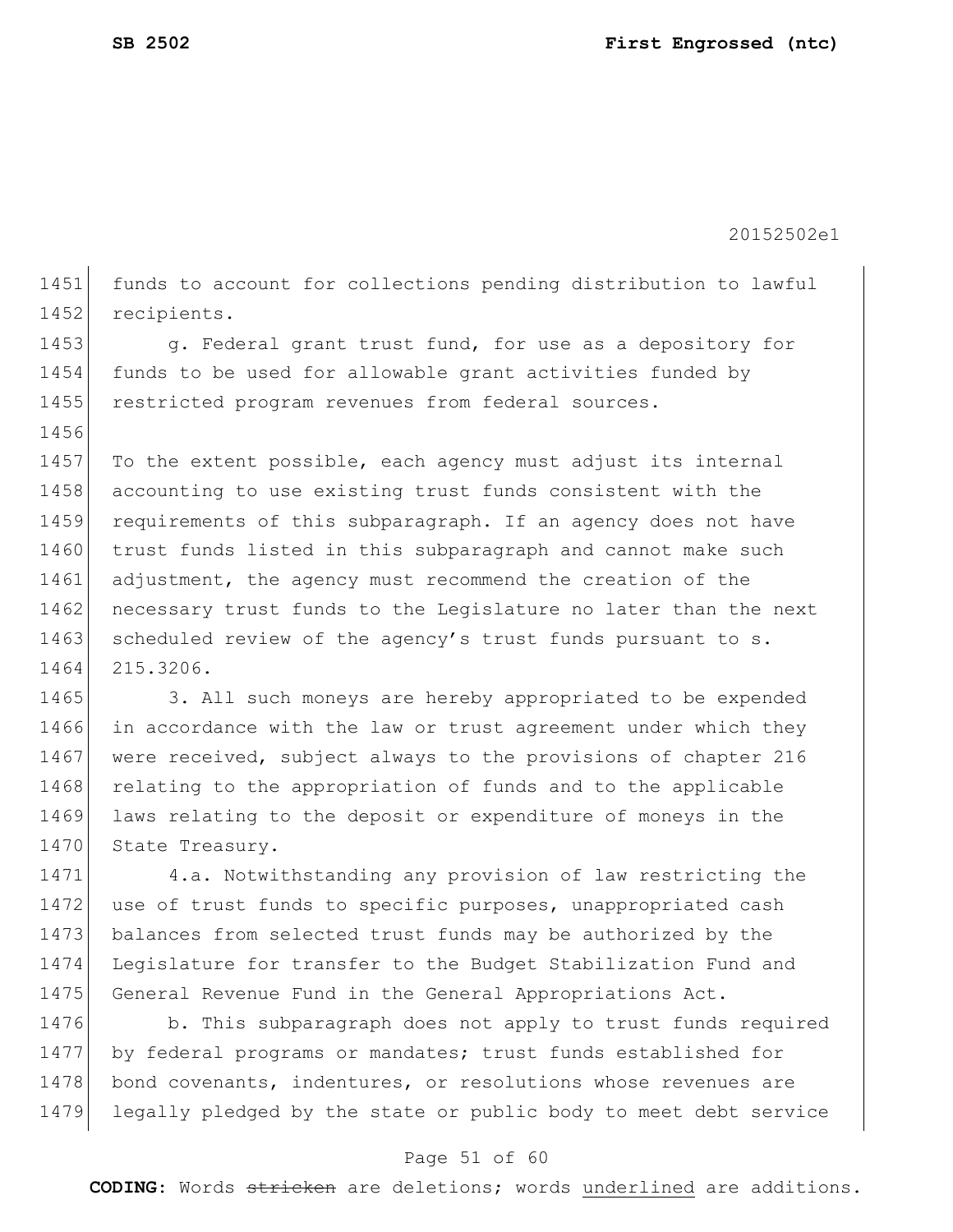1480 or other financial requirements of any debt obligations of the 1481 state or any public body; the Division of Licensing Trust Fund 1482 in the Department of Agriculture and Consumer Services; the 1483 State Transportation Trust Fund; the trust fund containing the 1484 net annual proceeds from the Florida Education Lotteries; the 1485 Florida Retirement System Trust Fund; trust funds under the 1486 management of the State Board of Education or the Board of 1487 Governors of the State University System, where such trust funds 1488 are for auxiliary enterprises, self-insurance, and contracts, 1489 grants, and donations, as those terms are defined by general 1490 law; trust funds that serve as clearing funds or accounts for 1491 the Chief Financial Officer or state agencies; trust funds that 1492 account for assets held by the state in a trustee capacity as an 1493 agent or fiduciary for individuals, private organizations, or 1494 other governmental units; and other trust funds authorized by 1495 the State Constitution.

1496 Section 46. The amendment to s. 215.32(2)(b), Florida 1497 Statutes, as carried forward by this act from chapter 2011-47, 1498 Laws of Florida, expires July 1, 2016, and the text of that 1499 paragraph shall revert to that in existence on June 30, 2011, 1500 except that any amendments to such text enacted other than by 1501 this act shall be preserved and continue to operate to the 1502 extent that such amendments are not dependent upon the portions 1503 of text which expire pursuant to this section.

1504 Section 47. In order to implement the issuance of new debt 1505 authorized in the 2015-2016 General Appropriations Act, and 1506 pursuant to s. 215.98, Florida Statutes, the Legislature 1507 determines that the authorization and issuance of debt for the 1508 2015-2016 fiscal year should be implemented and is in the best

#### Page 52 of 60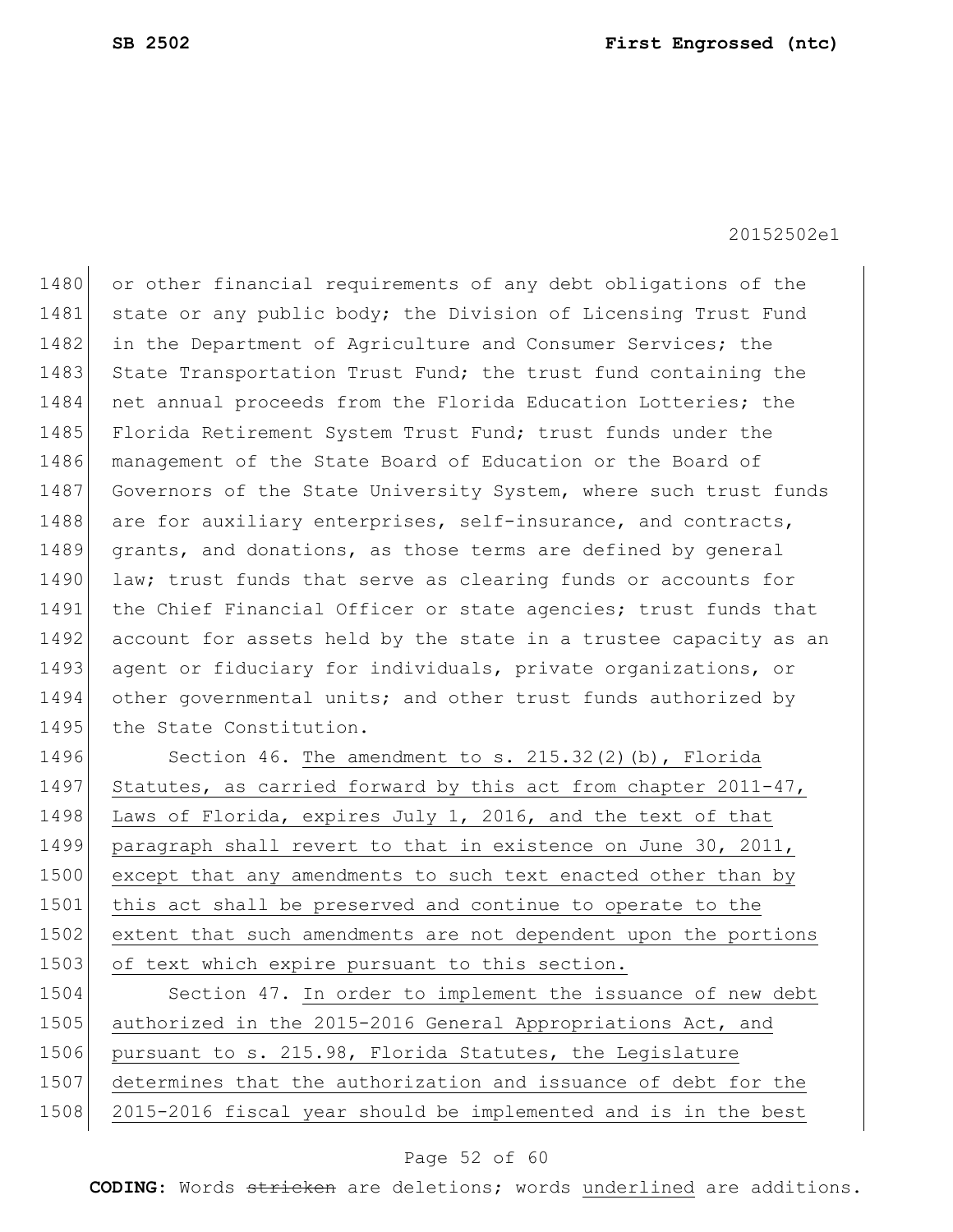1509 interest of the state. This section expires July 1, 2016. 1510 Section 48. In order to implement appropriations in the 1511 2015-2016 General Appropriations Act for state employee travel, 1512| the funds appropriated to each state agency, which may be used 1513 for travel by state employees, shall be limited during the 2015- 1514 2016 fiscal year to travel for activities that are critical to 1515 each state agency's mission. Funds may not be used for travel by 1516 state employees to foreign countries, other states, conferences, 1517 staff training activities, or other administrative functions 1518 unless the agency head has approved, in writing, that such 1519 activities are critical to the agency's mission. The agency head 1520 shall consider using teleconferencing and other forms of 1521 electronic communication to meet the needs of the proposed 1522 activity before approving mission-critical travel. This section 1523 does not apply to travel for law enforcement purposes, military 1524 purposes, emergency management activities, or public health 1525 activities. This section expires July 1, 2016. 1526 Section 49. In order to implement Specific Appropriations 1527 2906 through 2927 of the 2015-2016 General Appropriations Act, 1528 funded from the data processing appropriation category for 1529 computing services of user agencies, and pursuant to the notice, 1530 review, and objection procedures of s. 216.177, Florida 1531 Statutes, the Executive Office of the Governor may transfer 1532 funds appropriated for data processing in the 2015-2016 General 1533 Appropriations Act between agencies in order to align the budget 1534 authority granted with the utilization rate of each department. 1535 This section expires July 1, 2016. 1536 Section 50. In order to implement appropriations authorized 1537 in the 2015-2016 General Appropriations Act for data center

#### Page 53 of 60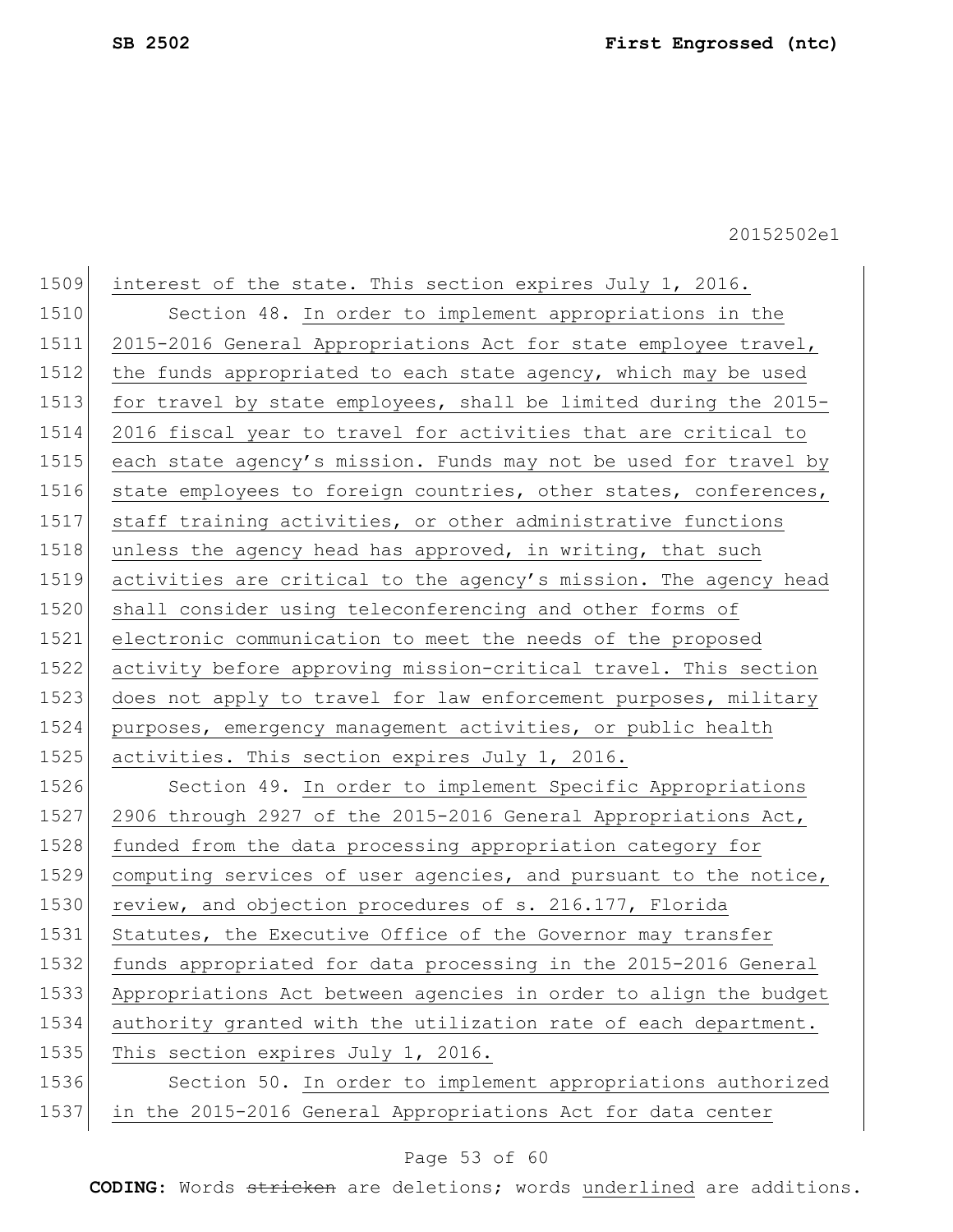| 1538 | services, and notwithstanding s. 216.292(2)(a), Florida          |
|------|------------------------------------------------------------------|
| 1539 | Statutes, except as authorized in section 49 of this act, an     |
| 1540 | agency may not transfer funds from a data processing category to |
| 1541 | a category other than another data processing category. This     |
| 1542 | section expires July 1, 2016.                                    |
| 1543 | Section 51. In order to implement Specific Appropriation         |
| 1544 | 2887 of the 2015-2016 General Appropriations Act, the Executive  |
| 1545 | Office of the Governor may transfer funds appropriated in the    |
| 1546 | appropriation category "Expenses" of the 2015-2016 General       |
| 1547 | Appropriations Act between agencies in order to allocate a       |
| 1548 | reduction relating to SUNCOM Network services. This section      |
| 1549 | expires July 1, 2016.                                            |
| 1550 | Section 52. In order to implement section 8 of the 2015-         |

1551 2016 General Appropriations Act, section 110.12315, Florida 1552 Statutes, is reenacted to read:

 110.12315 Prescription drug program.—The state employees' prescription drug program is established. This program shall be administered by the Department of Management Services, according to the terms and conditions of the plan as established by the relevant provisions of the annual General Appropriations Act and implementing legislation, subject to the following conditions:

1559 (1) The department shall allow prescriptions written by 1560 health care providers under the plan to be filled by any 1561 licensed pharmacy pursuant to contractual claims-processing 1562 provisions. Nothing in this section may be construed as 1563 prohibiting a mail order prescription drug program distinct from 1564 the service provided by retail pharmacies.

1565 (2) In providing for reimbursement of pharmacies for 1566 prescription medicines dispensed to members of the state group

#### Page 54 of 60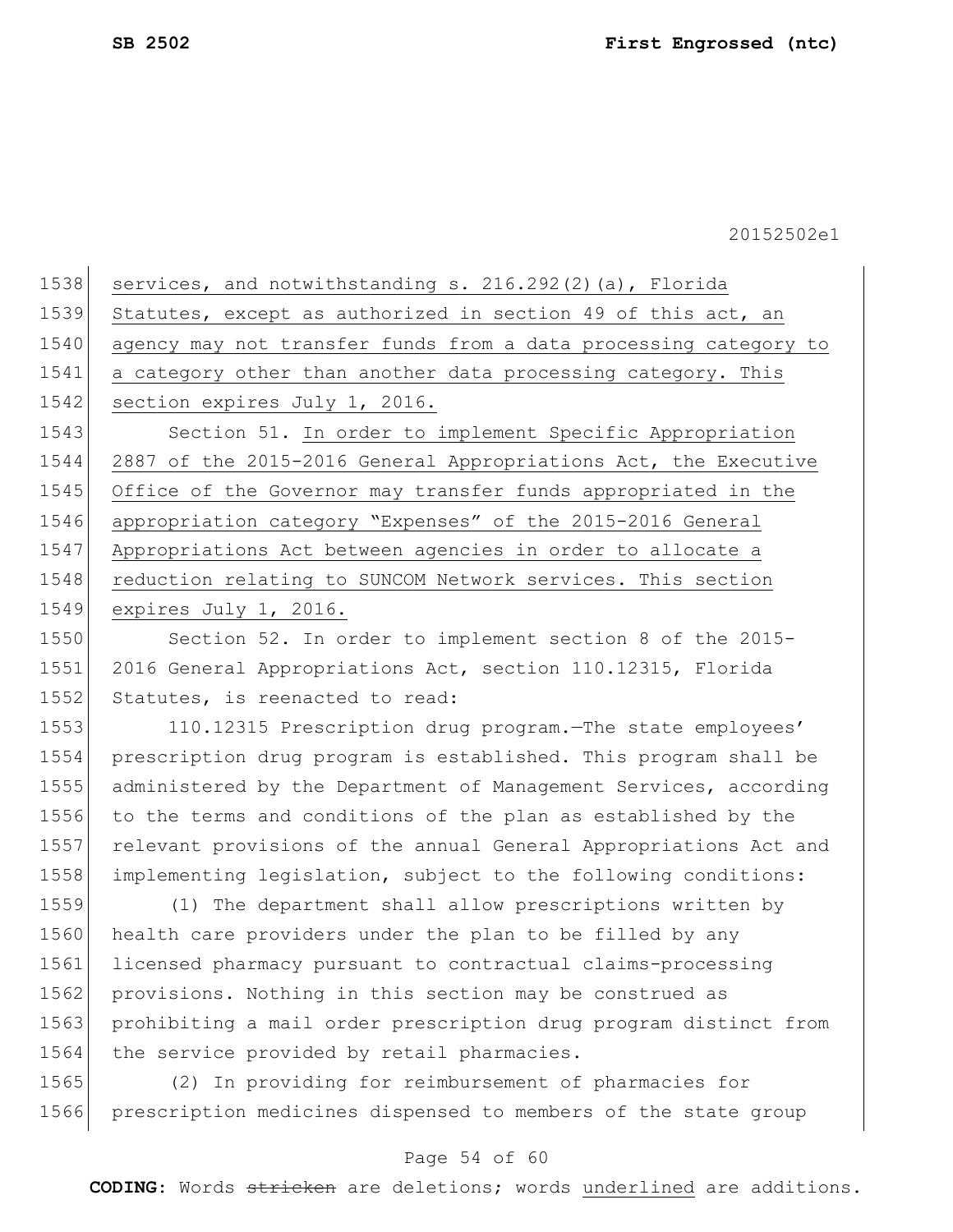1567 health insurance plan and their dependents under the state 1568 employees' prescription drug program: 1569 (a) Retail pharmacies participating in the program must be 1570 reimbursed at a uniform rate and subject to uniform conditions, 1571 according to the terms and conditions of the plan. 1572 (b) There shall be a 30-day supply limit for prescription 1573 card purchases, a 90-day supply limit for maintenance 1574 prescription drug purchases, and a 90-day supply limit for mail 1575 order or mail order prescription drug purchases. 1576 (c) The pharmacy dispensing fee shall be negotiated by the 1577 department. 1578 (3) Pharmacy reimbursement rates shall be as follows: 1579 (a) For mail order and specialty pharmacies contracting 1580 with the department, reimbursement rates shall be as established 1581 in the contract. 1582 (b) For retail pharmacies, the reimbursement rate shall be 1583 at the same rate as mail order pharmacies under contract with 1584 the department. 1585 (4) The department shall maintain the preferred brand name 1586 drug list to be used in the administration of the state 1587 employees' prescription drug program. 1588 (5) The department shall maintain a list of maintenance 1589 drugs. 1590 (a) Preferred provider organization health plan members may 1591 have prescriptions for maintenance drugs filled up to three 1592 times as a 30-day supply through a retail pharmacy; thereafter, 1593 prescriptions for the same maintenance drug must be filled as a 1594 90-day supply either through the department's contracted mail 1595 order pharmacy or through a retail pharmacy.

### Page 55 of 60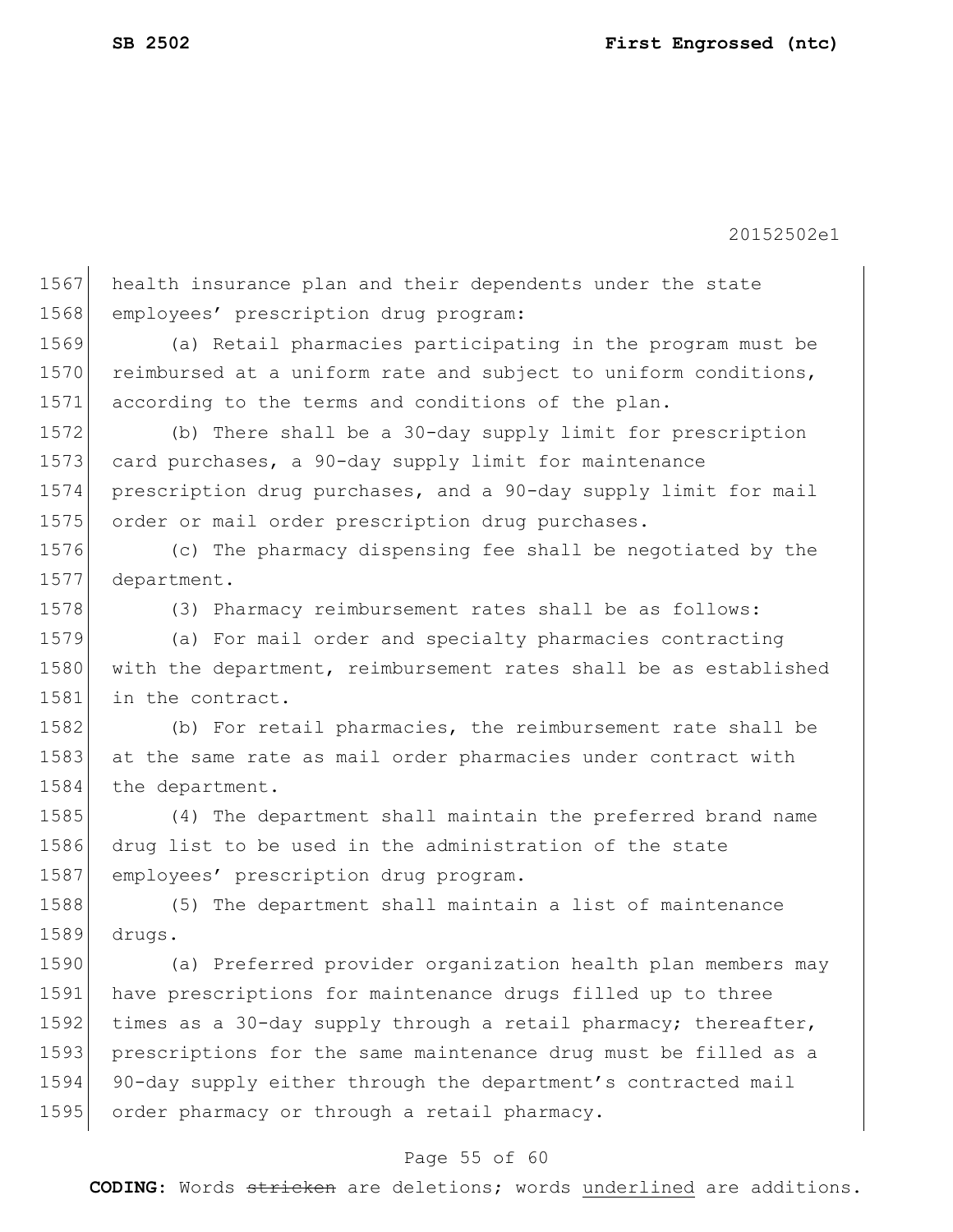(b) Health maintenance organization health plan members may have prescriptions for maintenance drugs filled as a 90-day 1598 supply either through a mail order pharmacy or through a retail pharmacy.

1600 (6) Copayments made by health plan members for a 90-day 1601 supply through a retail pharmacy shall be the same as copayments 1602 made for a 90-day supply through the department's contracted 1603 mail order pharmacy.

1604 (7) The department shall establish the reimbursement 1605 schedule for prescription pharmaceuticals dispensed under the 1606 program. Reimbursement rates for a prescription pharmaceutical 1607 must be based on the cost of the generic equivalent drug if a 1608 generic equivalent exists, unless the physician prescribing the 1609 pharmaceutical clearly states on the prescription that the brand 1610 name drug is medically necessary or that the drug product is 1611 included on the formulary of drug products that may not be 1612 interchanged as provided in chapter 465, in which case 1613 reimbursement must be based on the cost of the brand name drug 1614 as specified in the reimbursement schedule adopted by the 1615 department.

 (8) The department shall conduct a prescription utilization 1617 review program. In order to participate in the state employees' prescription drug program, retail pharmacies dispensing prescription medicines to members of the state group health insurance plan or their covered dependents, or to subscribers or covered dependents of a health maintenance organization plan 1622 under the state group insurance program, shall make their 1623 records available for this review.

1624 (9) The department shall implement such additional cost-

#### Page 56 of 60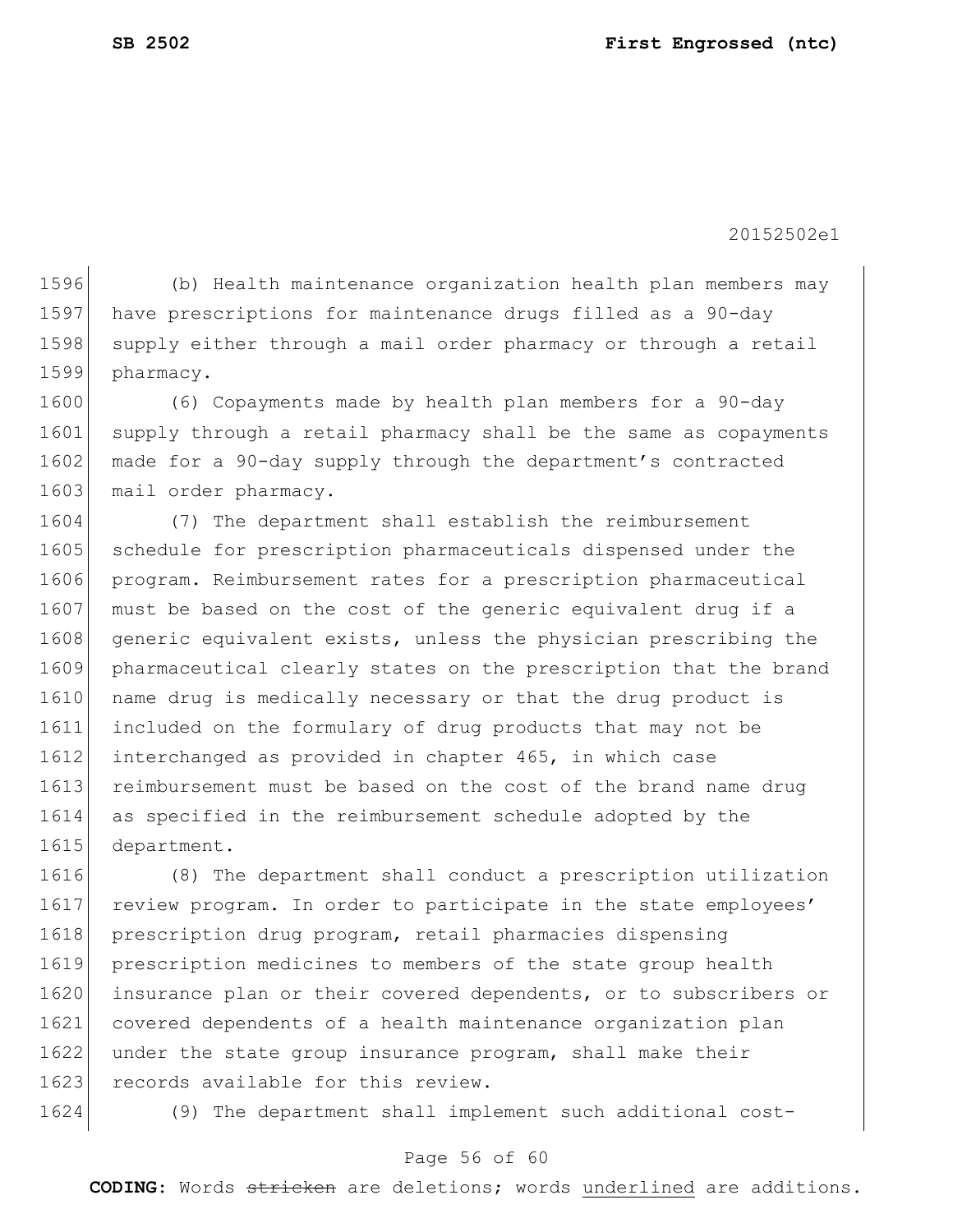| 1625 | saving measures and adjustments as may be required to balance  |
|------|----------------------------------------------------------------|
| 1626 | program funding within appropriations provided, including a    |
| 1627 | trial or starter dose program and dispensing of long-term-     |
| 1628 | maintenance medication in lieu of acute therapy medication.    |
| 1629 | (10) Participating pharmacies must use a point-of-sale         |
| 1630 | device or an online computer system to verify a participant's  |
| 1631 | eligibility for coverage. The state is not liable for          |
| 1632 | reimbursement of a participating pharmacy for dispensing       |
| 1633 | prescription drugs to any person whose current eligibility for |
| 1634 | coverage has not been verified by the state's contracted       |
| 1635 | administrator or by the department.                            |
| 1636 | (11) Under the state employees' prescription drug program      |
| 1637 | copayments must be made as follows:                            |
| 1638 | (a) Effective January 1, 2013, for the State Group Health      |
| 1639 | Insurance Standard Plan:                                       |
| 1640 | 1. For generic drug with card\$7.                              |
| 1641 | 2. For preferred brand name drug with card\$30.                |
| 1642 | 3. For nonpreferred brand name drug with card\$50.             |
| 1643 | 4. For generic mail order drug\$14.                            |
| 1644 | 5. For preferred brand name mail order drug\$60.               |
| 1645 | 6. For nonpreferred brand name mail order drug\$100.           |
| 1646 | (b) Effective January 1, 2006, for the State Group Health      |
| 1647 | Insurance High Deductible Plan:                                |
| 1648 | 1. Retail coinsurance for generic drug with card30%.           |
| 1649 | 2. Retail coinsurance for preferred brand name drug with       |
| 1650 |                                                                |
| 1651 | 3. Retail coinsurance for nonpreferred brand name drug with    |
| 1652 |                                                                |
| 1653 | 4. Mail order coinsurance for generic drug30%.                 |
|      |                                                                |

## Page 57 of 60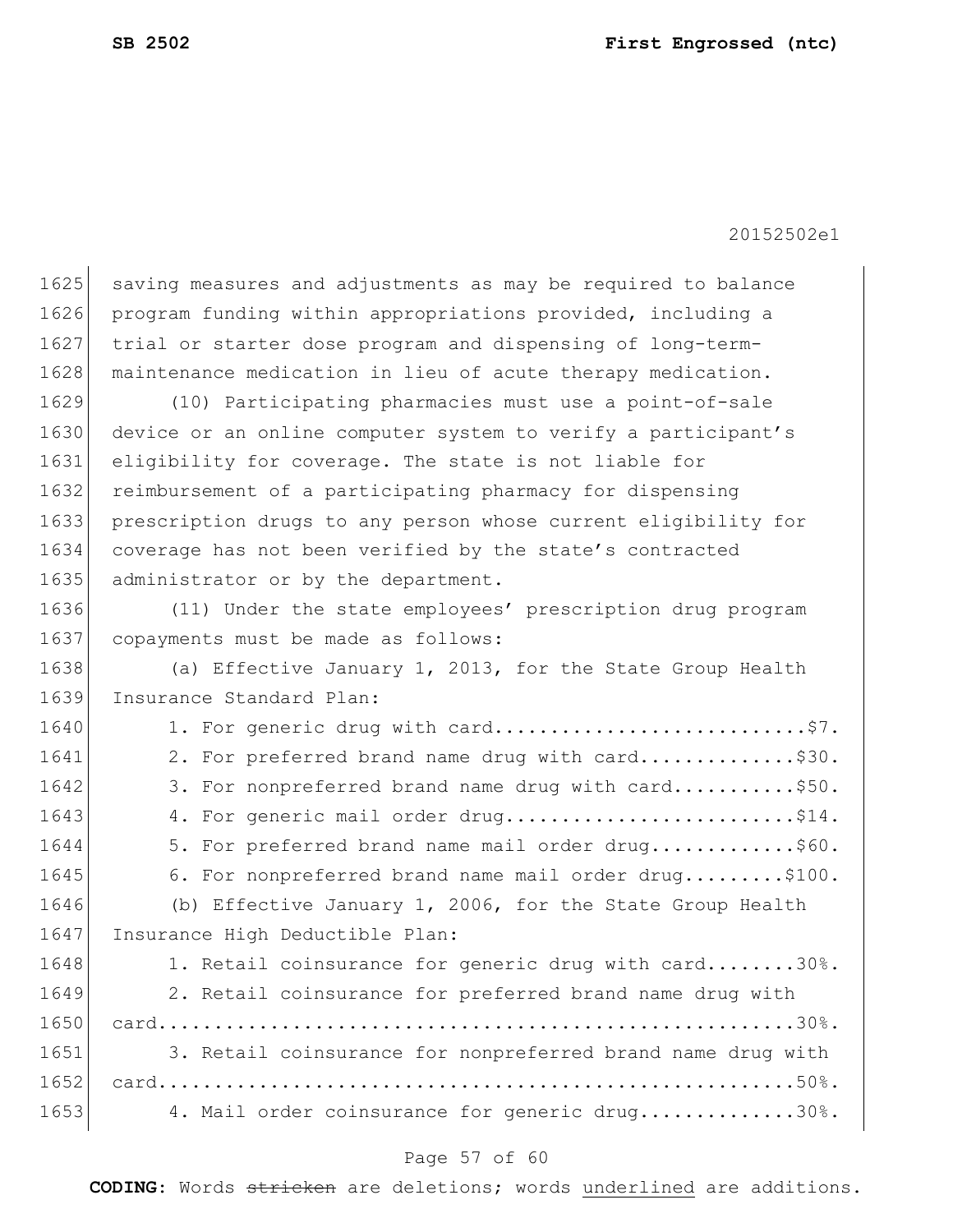1654 5. Mail order coinsurance for preferred brand name drug.30%. 1655 6. Mail order coinsurance for nonpreferred brand name 1656 drug.........................................................50%. 1657 (c) The department shall create a preferred brand name drug 1658 list to be used in the administration of the state employees' 1659 prescription drug program. 1660 Section 53. (1) The amendments to s. 110.12315(2)(b), 1661 Florida Statutes, as carried forward by this act from chapters 1662 2013-41 and 2014-53, Laws of Florida, expire July 1, 2016, and 1663 the text of that paragraph shall revert to that in existence on 1664 June 30, 2012, except that any amendments to such text enacted 1665 other than by this act shall be preserved and continue to 1666 operate to the extent that such amendments are not dependent 1667 upon the portions of text which expire pursuant to this section. 1668 (2) The amendments to s. 110.12315(2)(c) and (3)-(10), 1669 Florida Statutes, as carried forward by this act from chapter 1670 2014-53, Laws of Florida, expire July 1, 2016, and the text of 1671 present s. 110.12315(2)(c) and (7)-(10), Florida Statutes, 1672 shall, respectively, revert to the former text of s. 1673 110.12315(2)(c) and  $(3) - (6)$ , Florida Statutes, in existence on 1674 June 30, 2014, except that any amendments to such text enacted 1675 other than by this act shall be preserved and continue to 1676 operate to the extent that such amendments are not dependent 1677 upon the portions of text which expire pursuant to this section. 1678  $(3)$  The amendment to s. 110.12315(7)(a), Florida Statutes, 1679 as carried forward by this act from chapter 2013-41, Laws of 1680 Florida, and the amendment that renumbered that paragraph as s. 1681 110.12315(11)(a), Florida Statutes, as carried forward by this 1682 act from chapter 2014-53, Laws of Florida, expire July 1, 2016,

#### Page 58 of 60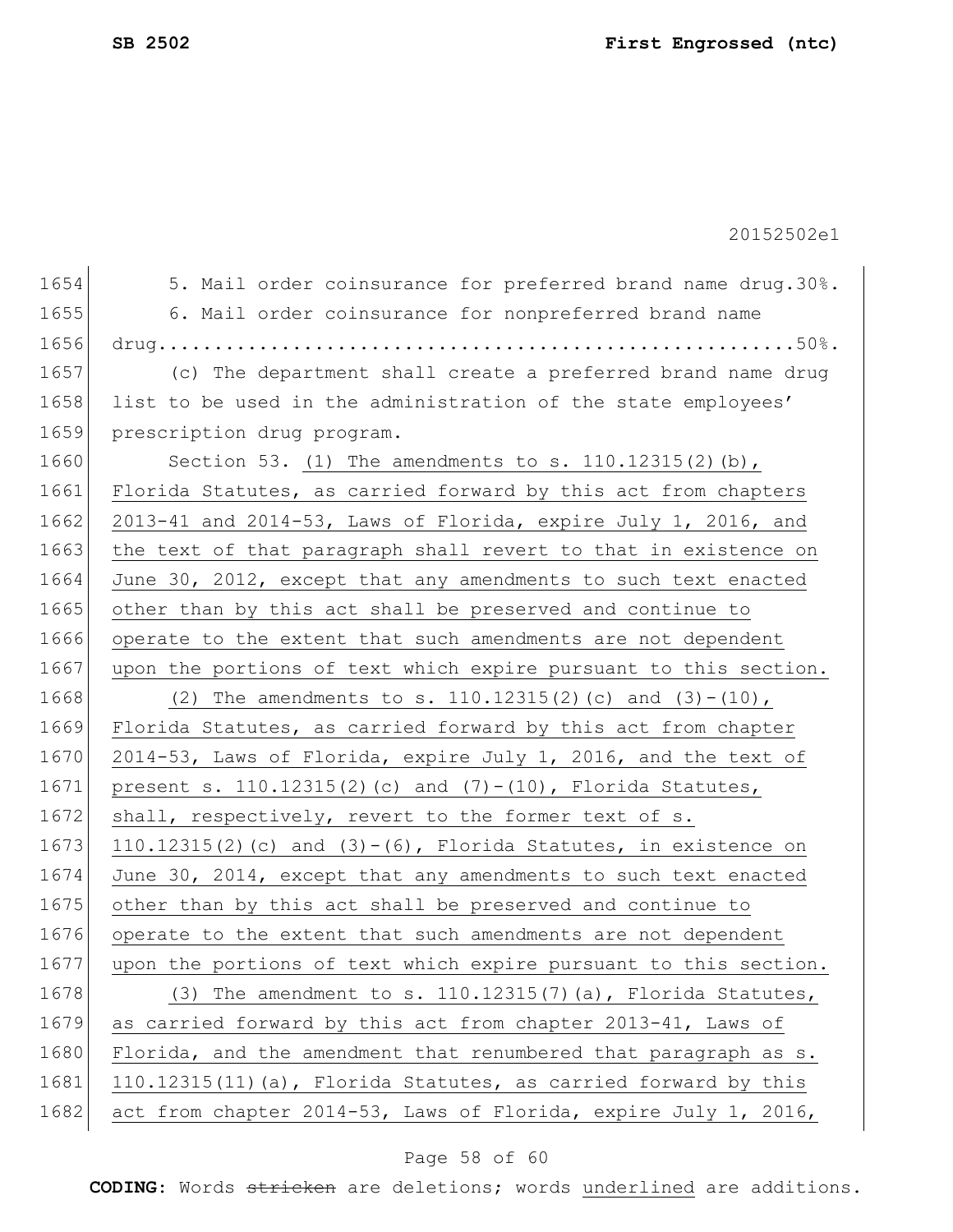| 1683 | and the text of that paragraph shall revert to that in existence |
|------|------------------------------------------------------------------|
| 1684 | on December 31, 2010, except that any amendments to such text    |
| 1685 | enacted other than by this act shall be preserved and continue   |
| 1686 | to operate to the extent that such amendments are not dependent  |
| 1687 | upon the portions of text which expire pursuant to this section. |
| 1688 | Section 54. Any section of this act which implements a           |
| 1689 | specific appropriation or specifically identified proviso        |
| 1690 | language in the 2015-2016 General Appropriations Act is void if  |
| 1691 | the specific appropriation or specifically identified proviso    |
| 1692 | language is vetoed. Any section of this act which implements     |
| 1693 | more than one specific appropriation or more than one portion of |
| 1694 | specifically identified proviso language in the 2015-2016        |
| 1695 | General Appropriations Act is void if all the specific           |
| 1696 | appropriations or portions of specifically identified proviso    |
| 1697 | language are vetoed.                                             |
| 1698 | Section 55. If any other act passed during the 2015 Regular      |
| 1699 | Session contains a provision that is substantively the same as a |
| 1700 | provision in this act, but that removes or is otherwise not      |
| 1701 | subject to the future repeal applied to such provision by this   |
| 1702 | act, the Legislature intends that the provision in the other act |
| 1703 | takes precedence and continues to operate, notwithstanding the   |
| 1704 | future repeal provided by this act.                              |
| 1705 | Section 56. If any provision of this act or its application      |
| 1706 | to any person or circumstance is held invalid, the invalidity    |
| 1707 | does not affect other provisions or applications of the act      |
| 1708 | which can be given effect without the invalid provision or       |
| 1709 | application, and to this end the provisions of this act are      |
| 1710 | severable.                                                       |
| 1711 | Section 57. Except as otherwise expressly provided in this       |

## Page 59 of 60